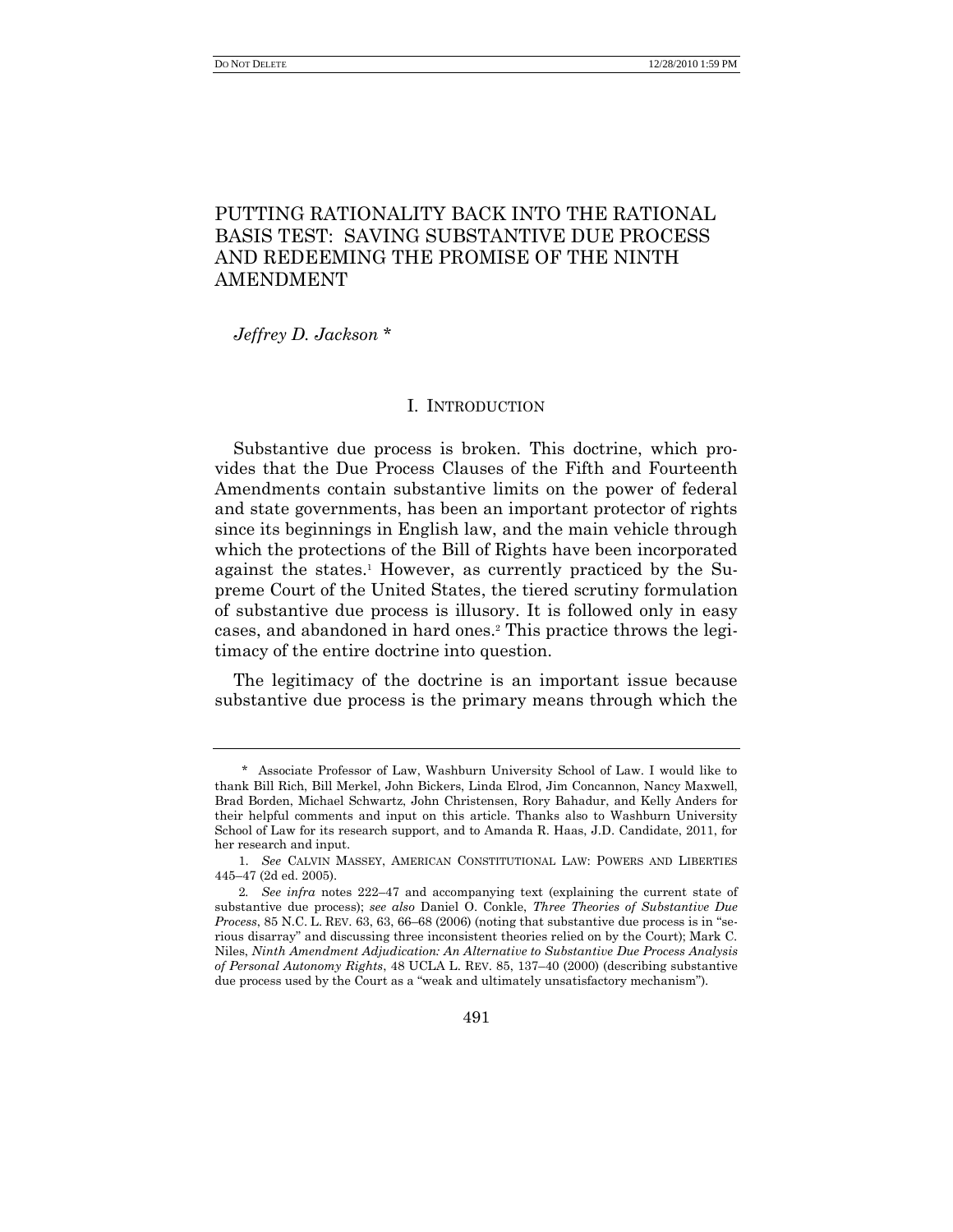Court gives substance to the Ninth Amendment's rights "retained" by the people."<sup>3</sup> The failure to articulate a consistent test, combined with the vagueness of the language of the Ninth Amendment and the practical consequences of the Court's professed adjudication mechanism for rights, has led to a reluctance on the part of the Court to protect rights.<sup>4</sup>

Under the Court's current due process adjudication mechanism, rights are either classified as "fundamental," in which case laws infringing upon them are subject to strict scrutiny, a test which is almost always "fatal in fact" for the infringing law, or they are not classified as fundamental, and are subjected to a rational basis test that almost always upholds the infringing law.<sup>5</sup> Because a finding that a right is fundamental almost always leads to the conclusion that the law infringing it is invalid, courts have been understandably cautious in recognizing new rights.<sup>6</sup> However, the only alternative is the weak rational basis test, which provides little protection for rights.

The legitimacy problems with substantive due process as it is currently practiced have prompted many legal scholars to urge the abandonment of due process altogether in favor of other mechanisms of protecting unenumerated rights.<sup>7</sup> As well-thought out

<sup>3.</sup> U.S. CONST. amend. IX; *see also* ERWIN CHEMERINSKY, CONSTITUTIONAL LAW: PRINCIPLES AND POLICIES 794 (3d ed. 2006) (discussing Ninth Amendment rights).

<sup>4</sup>*. See* Niles, *supra* note 2, at 137, 138 (noting problems associated with due process adjudication of unenumerated rights); Joseph F. Kadlec, Note, *Employing the Ninth Amendment to Supplement Substantive Due Process: Recognizing the History of the Ninth Amendment and the Existence of Nonfundamental Unenumerated Right*s, 48 B.C. L. REV. 387, 387–88 (2007) (also noting problems associated with due process adjudication).

<sup>5</sup>*.* Randy E. Barnett, *Scrutiny Land*, 106 MICH. L. REV. 1479, 1480 (2008); *see* Note, *supra* note 4, at 387–88, 390–91; *see also* Gerald Gunther, *The Supreme Court*, *1971 Term—Foreword: In Search of Evolving Doctrine on a Changing Court: A Model for a Newer Equal Protection*, 86 HARV. L. REV. 1, 8 (1972) (referencing the phrase "fatal in fact" to describe strict scrutiny). *But see* Adam Winkler, *Fatal in Theory and Strict in Fact: An Empirical Analysis of Strict Scrutiny in the Federal Courts*, 59 VAND. L. REV. 793, 794–96 (2006) (using empirical analysis to dispute the contention that strict scrutiny is nearly always fatal to the infringing law).

<sup>6</sup>*. See* Niles, *supra* note 2, at 137–38. The Supreme Court of the United States has articulated this reluctance. *See, e.g*., Collins v. City of Harker Heights, 503 U.S. 115, 125 (1992) (stating that the Court is "reluctant to expand the concept of substantive due process because guideposts for responsible decisionmaking in this uncharted area are scarce and open-ended" (citing Regents of the Univ. of Mich. v. Ewing, 474 U.S. 214, 225– 26 (1985)).

<sup>7</sup>*. See infra* notes 241–58 and accompanying text (discussing these ideas); *see also* Barnett, *supra* note 5, at 14–80 (proposing an alternative to the substantive due process doctrine); Niles, *supra* note 2, at 123–43 (proposing an alternative to the substantive due process doctrine).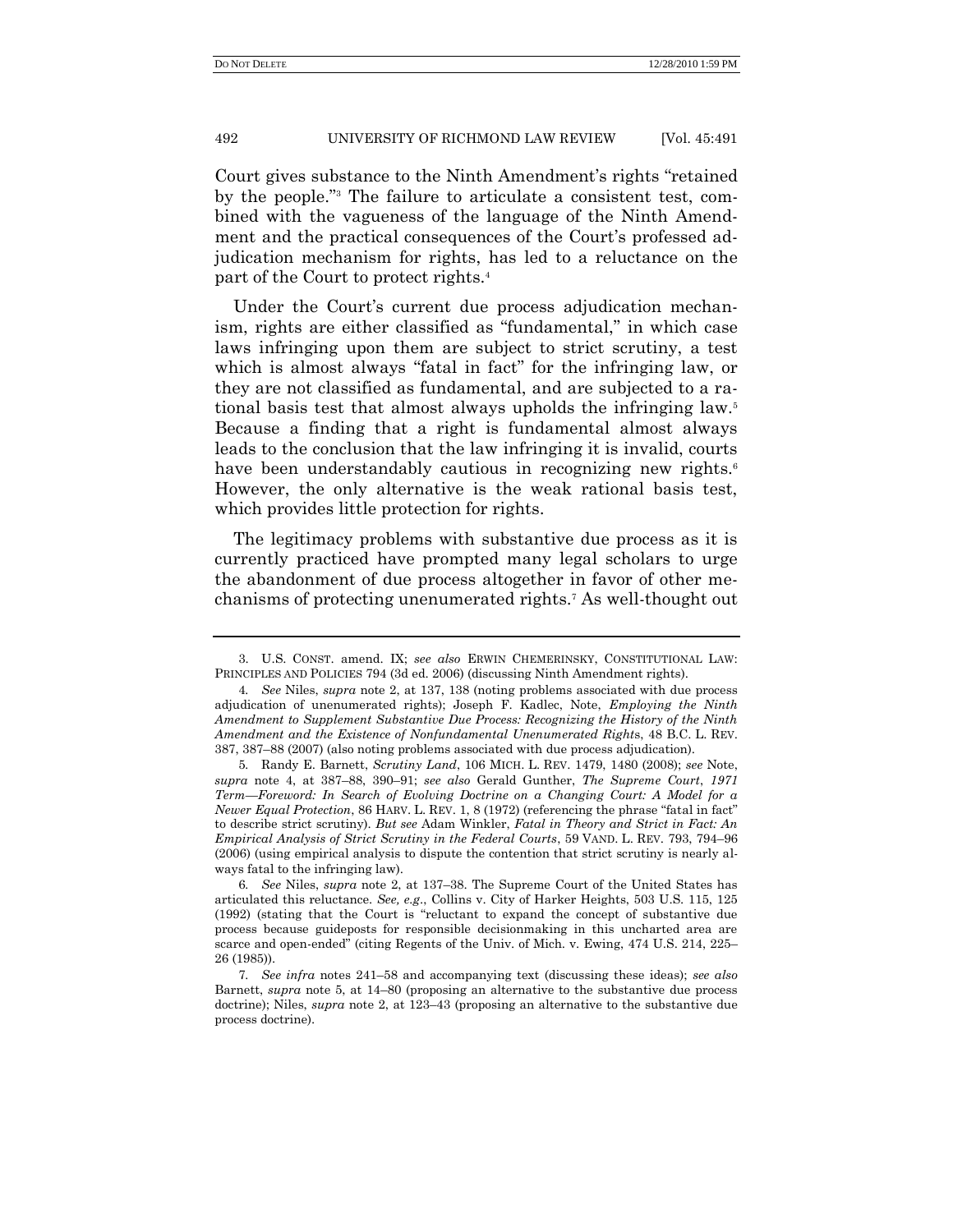as these proposed solutions are, however, they all share a fundamental problem as a practical manner: they would all require a substantial overhaul of the entire body of case law that has evolved around the due process doctrine in the last century and a half. Because of the practical problems involved with such an overhaul, these solutions are unlikely to be adopted.

There is, however, another way in which substantive due process can be revitalized to better protect rights and provide a more consistent doctrine. This revitalization can be achieved without significantly changing the doctrine itself. The answer lies in strengthening the rational basis test.

The rational basis test as it currently stands is too weak. By allowing any plausible reason for the legislation to suffice, whether or not it was a true reason for the legislation, and by asking only whether lawmakers could have thought that it was reasonably related to the subject it purported to advance, the Court has essentially made the rational basis test the equivalent to no test at all.

A strengthened rational basis test, however, would require that the legislation at issue actually be reasonably related to its legislative purpose, and that the purpose be valid. Such a test would allow courts to better protect rights, while at the same time retain the benefits of tiered scrutiny as it currently exists. By allowing courts to inquire into the purpose behind the legislation and to look at the link between the ends and the means, courts will no longer have to try to find some way around the test in hard cases, and the doctrine will become more consistent and legitimate.

This article argues for the adoption of a strengthened rational basis test that would allow courts to scrutinize the actual purpose behind legislation and demand that the legislation actually be reasonably related to its valid legislative purpose. Part II looks at the question of why it is desirable to save substantive due process rather than replace it with some other doctrine. Part III examines how substantive due process came to be the dominant form of protection for unenumerated rights, and how it has evolved from its antecedents in English law to the current test. It concludes that substantive due process has been an ever-evolving doctrine, but that the protection of rights has been a constant throughout its history. Part IV examines how the system has become broken in recent years, with the rational basis test and the strict scrutiny test edging further away from each other and the Supreme Court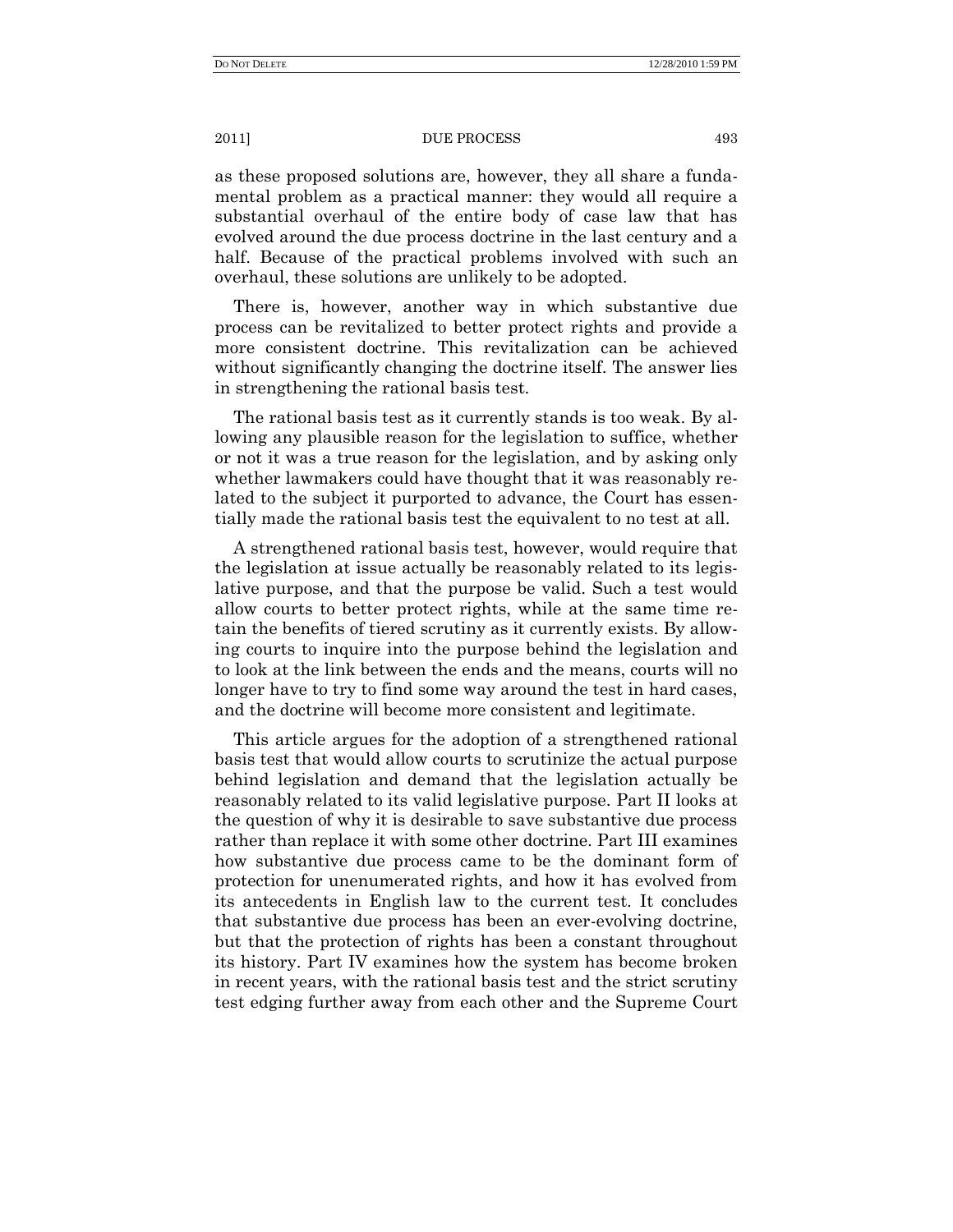of the United States abandoning the doctrine in hard cases. Part V then advocates for using a strengthened rational basis test to return rationality to the rational basis test, add legitimacy to the doctrine of substantive due process, and better protect unenumerated rights. It explains how the strengthened rational basis test would work in practice, and how the test avoids some of the problems of the other tests, including the *Lochner* problem.

## II. WHY SAVE SUBSTANTIVE DUE PROCESS AT ALL?

One question that must be addressed is why it is desirable to save substantive due process at all. After all, the concept of substantive due process has had numerous detractors since its introduction.<sup>8</sup> The criticisms of substantive due process as a concept range from the awkwardness of its terminology,<sup>9</sup> to its supposed lack of a historical foundation, $10$  to a rejection of its open-ended nature as a foundation for unenumerated rights.<sup>11</sup> Thus, goes the argument, if substantive due process is self-contradictory, ahistorical, and doctrinally vague, why engage in a quixotic effort to make it work?

The problem with this argument is that substantive due process is the chosen path used by courts to give effect to the language of the Ninth Amendment to the United States Constitution.<sup>12</sup> In its text, the Ninth Amendment clearly indicates that there are rights other than those enumerated in the Bill of Rights

<sup>8</sup>*. See, e.g.*, JOHN HART ELY, DEMOCRACY AND DISTRUST: A THEORY OF JUDICIAL REVIEW 14–30 (1980).

<sup>9.</sup> See id. at 18 (famously referring to substantive due process as a "contradiction in terms" akin to "green pastel redness").

<sup>10</sup>*. See id.* at 15 (noting the argument that the phrase "due process of law" in the Fourteenth Amendment was taken from the language of the Fifth Amendment's Due Process Clause, and that "[t]here is general agreement that the [Fifth Amendment's Due Process Clause] had been understood at the time of its inclusion to refer only to lawful *procedure[s]*‖); *see also* DAVID P. CURRIE, THE CONSTITUTION IN THE SUPREME COURT: THE SECOND CENTURY 45 (1990) (arguing that substantive due process was "not what was provided in Magna Charta"); Edward S. Corwin, *The Doctrine of Due Process of Law Before the Civil War*, 24 HARV. L. REV. 366, 372-73 (1911); Charles Warren, *The New "Liberty" Under the Fourteenth Amendment*, 39 HARV. L. REV. 431, 440–41 (1926).

<sup>11</sup>*. See, e.g.*, ROBERT H. BORK, THE TEMPTING OF AMERICA: THE POLITICAL SEDUCTION OF THE LAW 31 (1990) (referring to substantive due process as a "sham").

<sup>12.</sup> U.S. CONST. amend. IX ("The enumeration in the Constitution, of certain rights, shall not be construed to deny or disparage others retained by the people."); *see infra* Part III (discussing how substantive due process came to be the dominant form of protection for unenumerated rights).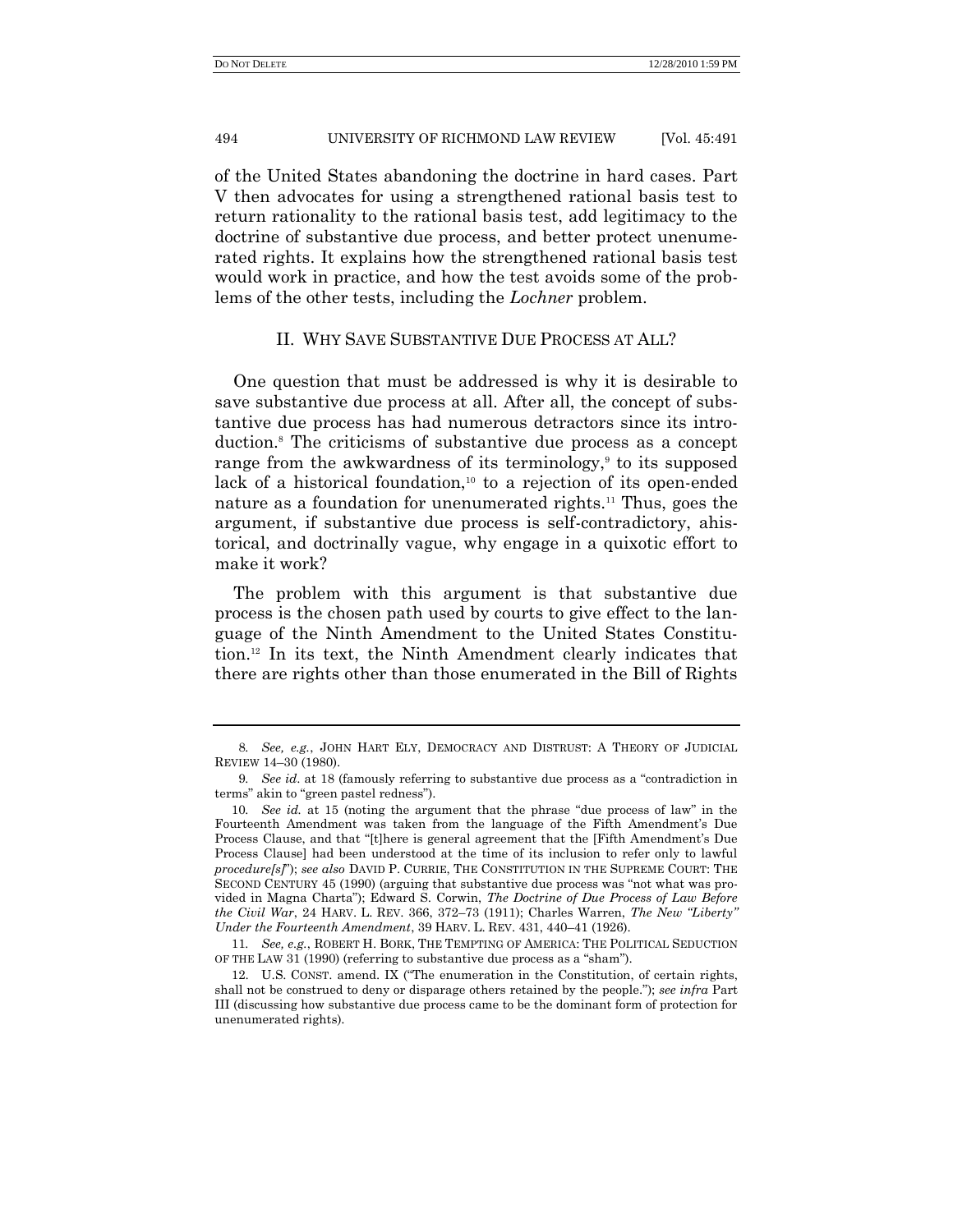that deserve constitutional protection.<sup>13</sup> For over one hundred years, the Due Process Clauses of the Fifth and Fourteenth Amendments have been the chosen vehicles for discovering and applying these rights. While it may be argued that the concept of unenumerated rights should be abandoned in favor of only textual rights and democratic majorities,<sup>14</sup> there is no question that unenumerated rights have been a part of American constitutionalism from the beginning, and that substantive due process has been the main workhorse of the doctrine. If unenumerated rights are going to continue to be a feature of the constitutional landscape, this will likely continue.

Further, the criticisms of substantive due process as a concept are not, for lack of a better word, as "substantial" as they might first appear. It is true that the phrase itself, "substantive due process,‖ is ungainly.<sup>15</sup> Substantive due process itself seems to be a contradiction in terms, in the famous words of John Hart Ely, a "green pastel redness."<sup>16</sup> However, this twist of terminology is explained by its history. The term "substantive due process" was coined by its opponents, as a way of denigrating the concept.<sup>17</sup> The Supreme Court did not use the term until 1948, long after its supposed heyday was past.<sup>18</sup>

Those who criticize substantive due process as ahistorical argue that the original meaning of the Due Process Clause was simply procedural, and that courts illegitimately grafted substantive concerns on it to further their own ideas of what the law

<sup>13.</sup> *See* U.S. CONST. amend. IX.

<sup>14</sup>*. See, e.g.*, Michael W. McConnell, *A Moral Realist Defense of Constitutional Democracy*, 64 CHI.-KENT L. REV. 89, 107 (1988) (contrasting unenumerated rights with constitutional democracy).

<sup>15.</sup> MASSEY, *supra* note 1, at 445 ("Substantive due process is an ungainly concept.").

<sup>16.</sup> ELY, *supra* note 8, at 18.

<sup>17</sup>*.* JAMES R. STONER, JR., COMMON-LAW LIBERTY: RETHINKING AMERICAN CONSTITUTIONALISM  $134$  (2003) (stating that the term substantive due process was "devised precisely to discredit" the idea).

<sup>18</sup>*. See* James W. Ely, Jr., *The Oxymoron Reconsidered: Myth and Reality in the Origins of Substantive Due Process*, 16 CONST. COMMENT. 315, 319 & n.20 (1999) (identifying Justice Rutledge's dissent in *Republic Natural Gas Co. v. Oklahoma*, 334 U.S. 62, 90 (1948), as the first mention of the term by a justice on the Supreme Court).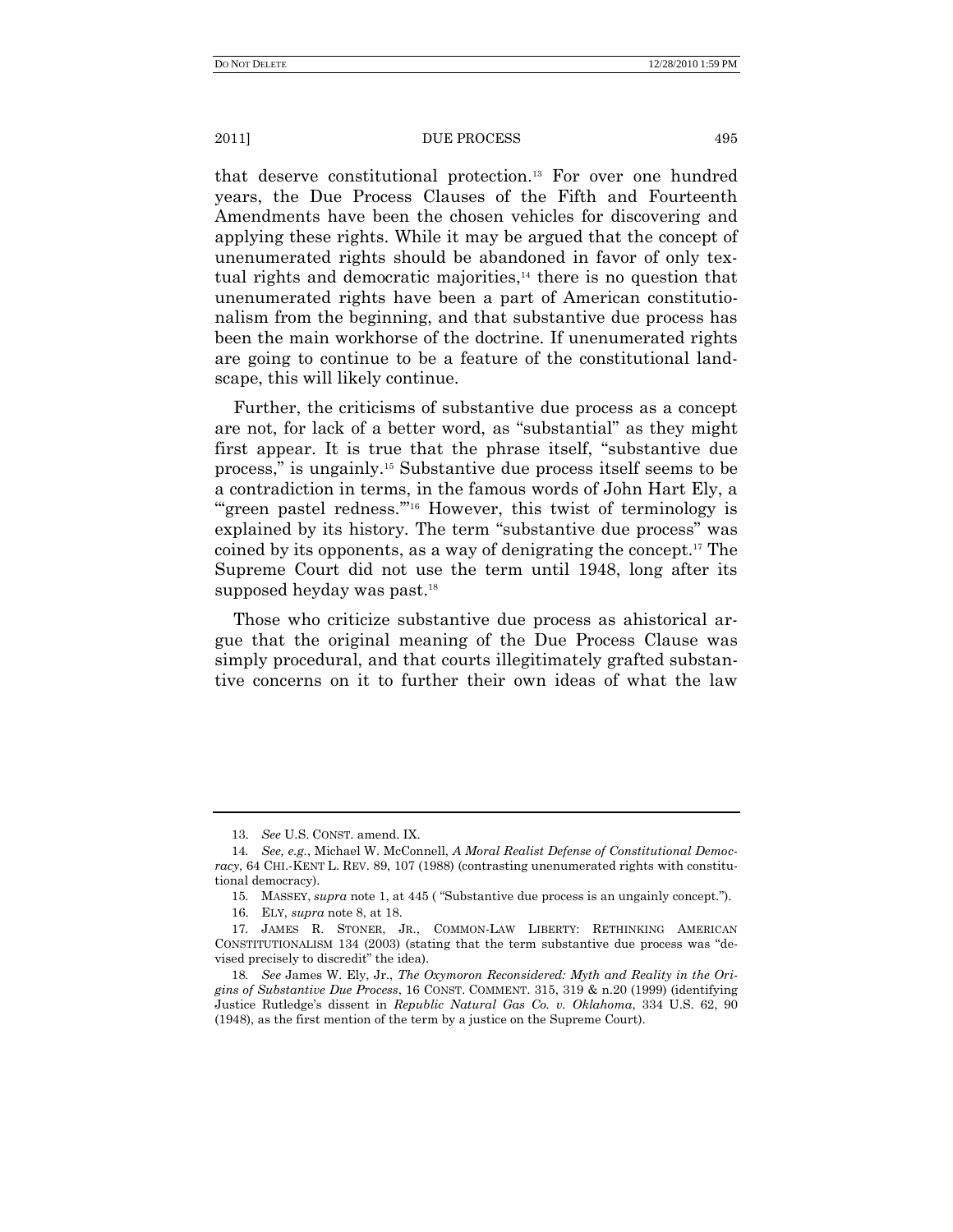should be in the late eighteen hundreds and early nineteen hundreds.<sup>19</sup> However, the idea that due process contains a substantive concept is much older than that.

The term "due process" has its roots in the "law of the land" provision in Chapter 39 of the Magna Carta.<sup>20</sup> There is some debate as to whether Chapter 39 intended any substantive restraints on the government in its original form.<sup>21</sup> However, by the seventeenth century, it was invoked as not only a procedural guarantee that the government must obey the laws in force, but also as a substantive guarantee that the laws themselves be consistent with the natural and customary rights of the people.<sup>22</sup> Under this invocation, laws that contravened the customary rights were not law, but instead were arbitrary assertions of power.<sup>23</sup> This is not to say that there existed some concept of judicial review that would allow judges to overturn laws, but rather that such laws were not entitled to be called law.<sup>24</sup>

This notion of the substantive content of due process was imported by the colonists to the Americas, even as it began to wane in Great Britain in favor of parliamentary supremacy.<sup>25</sup> By the time of the American Revolution, due process in Britain had be-

<sup>19</sup>*. See* RAOUL BERGER, GOVERNMENT BY JUDICIARY: THE TRANSFORMATION OF THE FOURTEENTH AMENDMENT  $221-22$  (1997) (arguing that the "one thing quite plainly [due process] *did not mean*, in either 1789 or 1866 . . . [was] judicial power to override legislation on substantive or policy grounds‖); *see also* Edward S. Corwin, *The Doctrine of Due Process of Law Before the Civil War*, *in* 1 SELECTED ESSAYS ON CONSTITUTIONAL LAW 203, 205, 206 (Pendleton Howard ed., 1938).

<sup>20</sup>*. See* Ely, *supra* note 18, at 320–21. Chapter 39 provides, in pertinent part, that "[n]o free man shall be taken, imprisoned, disseised, outlawed, banished, or in any way destroyed, nor will We proceed against or prosecute him, except by lawful judgment of his peers and by the law of the land.‖ *Id*. at 320.

<sup>21</sup>*. Compare*, *e.g.*, BERGER, *supra* note 19, at 224–26, *with* Charles Howard McIlwain, *Due Process of Law in Magna Carta*, *in* 1 SELECTED ESSAYS ON CONSTITUTIONAL LAW, *su* $pra$  note 19, at 174, 202 ("There is evidence in plenty  $\dots$  that 'the law of the land' was understood in 1215 also to mean the substantive principles of the customary law.").

<sup>22</sup>*. See, e.g.*, Frederick Mark Gedicks, *An Originalist Defense of Substantive Due Process: Magna Carta, Higher-Law Constitutionalism, and the Fifth Amendment*, 58 EMORY L.J. 585, 596–612 (2009) (explaining the use of the "law of land" provision in English constitutional law of the late seventeenth century); *see also* JOHN PHILLIP REID, RULE OF LAW: THE JURISPRUDENCE OF LIBERTY IN THE SEVENTEENTH AND EIGHTEENTH CENTURIES 78–79 (2004).

<sup>23</sup>*. See* Gedicks, *supra* note 22, at 596.

<sup>24.</sup> *Id.* at 644–45 (discussing the classical understanding of "the law").

<sup>25</sup>*.* JOHN PHILLIP REID, CONSTITUTIONAL HISTORY OF THE AMERICAN REVOLUTION: THE AUTHORITY OF RIGHTS 76 (1986); REID, *supra* note 22, at 78–79; Gedicks, *supra* note 22, at 595.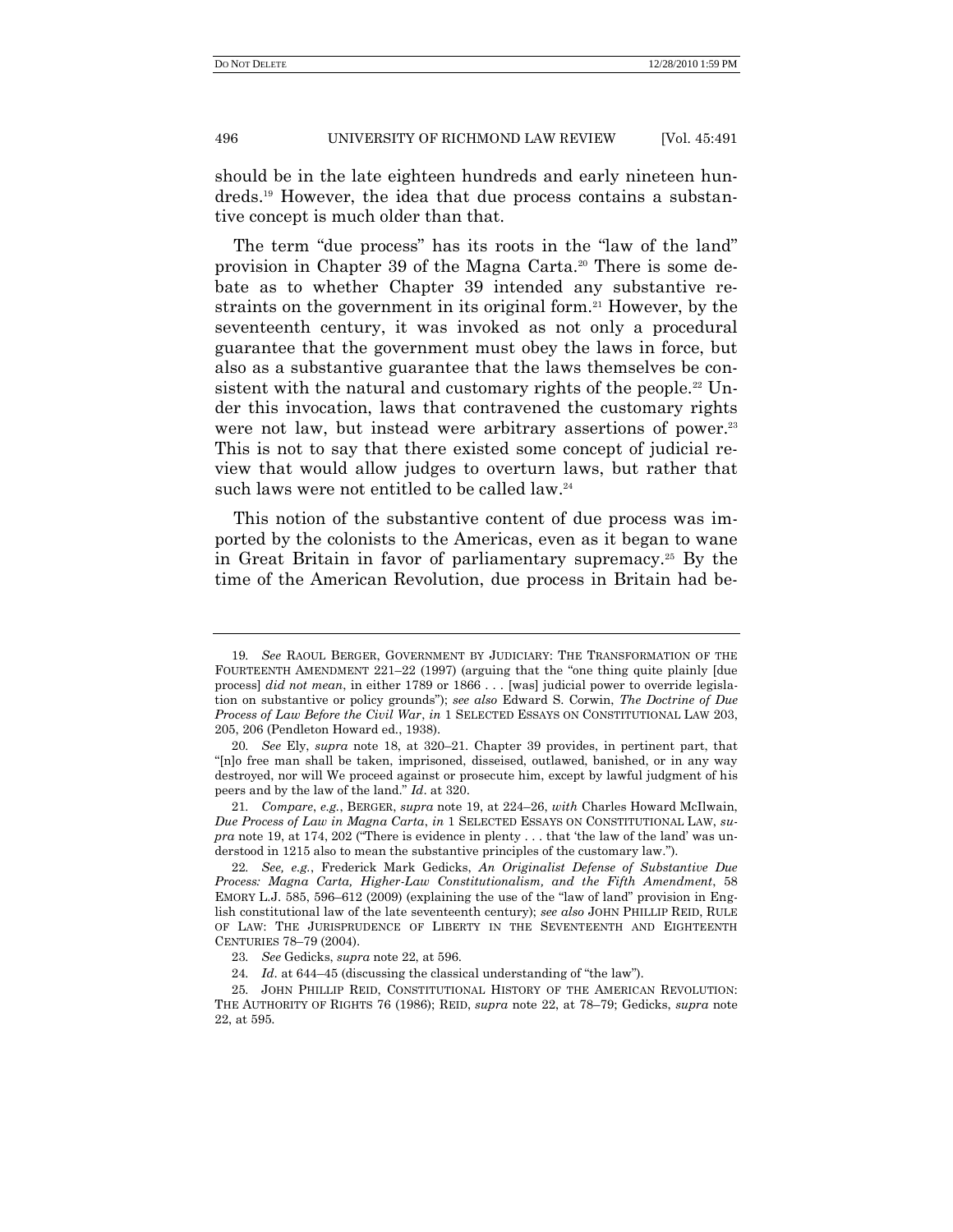come whatever Parliament enacted.<sup>26</sup> However, America still clung to the idea that due process had substance, and could be used to restrain governments from violating rights.<sup>27</sup> It would be an important part of the colonists' arguments against British rule, wherein they cited the Magna Carta's "law of the land" provision as a substantive bar to Parliament's actions.<sup>28</sup> This is the background against which the Fifth Amendment's Due Process Clause was created, and the language carried forward into the Fourteenth Amendment. Thus, the Due Process Clause is not such an ahistorical home for unenumerated rights as might be thought.

Further, although substantive due process has been criticized for lacking sufficient guideposts for decision making,<sup>29</sup> it is not clear that any of the suggested replacements fare any better in this regard. Neither the Privileges or Immunities Clause, as suggested by John Hart Ely,<sup>30</sup> nor the Ninth Amendment, as suggested by others,<sup>31</sup> provide any more reliable guideposts for interpretation. Although the Privileges or Immunities Clause does at least speak of "privileges" and "immunities," it gives no clues as to how to determine what those categories encompass.<sup>32</sup> Indeed, the problem with its open-ended nature has led to its constitutional irrelevance.<sup>33</sup> In the same manner, although the Ninth Amendment suggests that there are other rights "retained by the

- 31*. See*, *e.g.*, Niles, *supra* note 2, at 137–38.
- 32*. See* U.S. CONST. amend. XIV, § 1.

33*. See* Michael Kent Curtis, *Historical Linguistics, Inkblots, and Life After Death: The Privileges or Immunities of Citizens of the United States*, 78 N.C. L. REV. 1071, 1085 (2000) (ascribing Justice Frankfurter's fear of the open-ended nature of the Privileges or Immunities Clause as one of the reasons for his opposition to using it as a vehicle for incorporation in *Adamson v. California*, 332 U.S. 46, 61 (1997) (Frankfurter, J., concurring)).

<sup>26</sup>*. See* REID, *supra* note 22, at 78.

<sup>27</sup>*. Id*; *see also* Robert E. Riggs, *Substantive Due Process in 1791*, 1990 WIS. L. REV. 941, 963–69 (detailing the uses of the law of land provisions in Colonial America).

<sup>28</sup>*. See* REID, *supra* note 22, at 77–78; Riggs, *supra* note 27, at 970–71.

<sup>29</sup>*. See* Washington v. Glucksberg, 521 U.S. 702, 719–21 (1997) (commenting that the Court has "always been reluctant to expand the concept of substantive due process because guideposts for responsible decisionmaking in this uncharted area are scarce and open-ended‖ (quoting Collins v. City of Harker Heights, 503 U.S. 115, 125 (1992))); CHARLES L. BLACK, JR., A NEW BIRTH OF FREEDOM 3 (1997) (comparing substantive due process to a "patched and leaky tire" that "follows no sound method of interpretation"); *see also* Niles, *supra* note 2, at 135–40 (noting the criticisms of substantive due process).

<sup>30.</sup> ELY, *supra* note 8, at 28–30.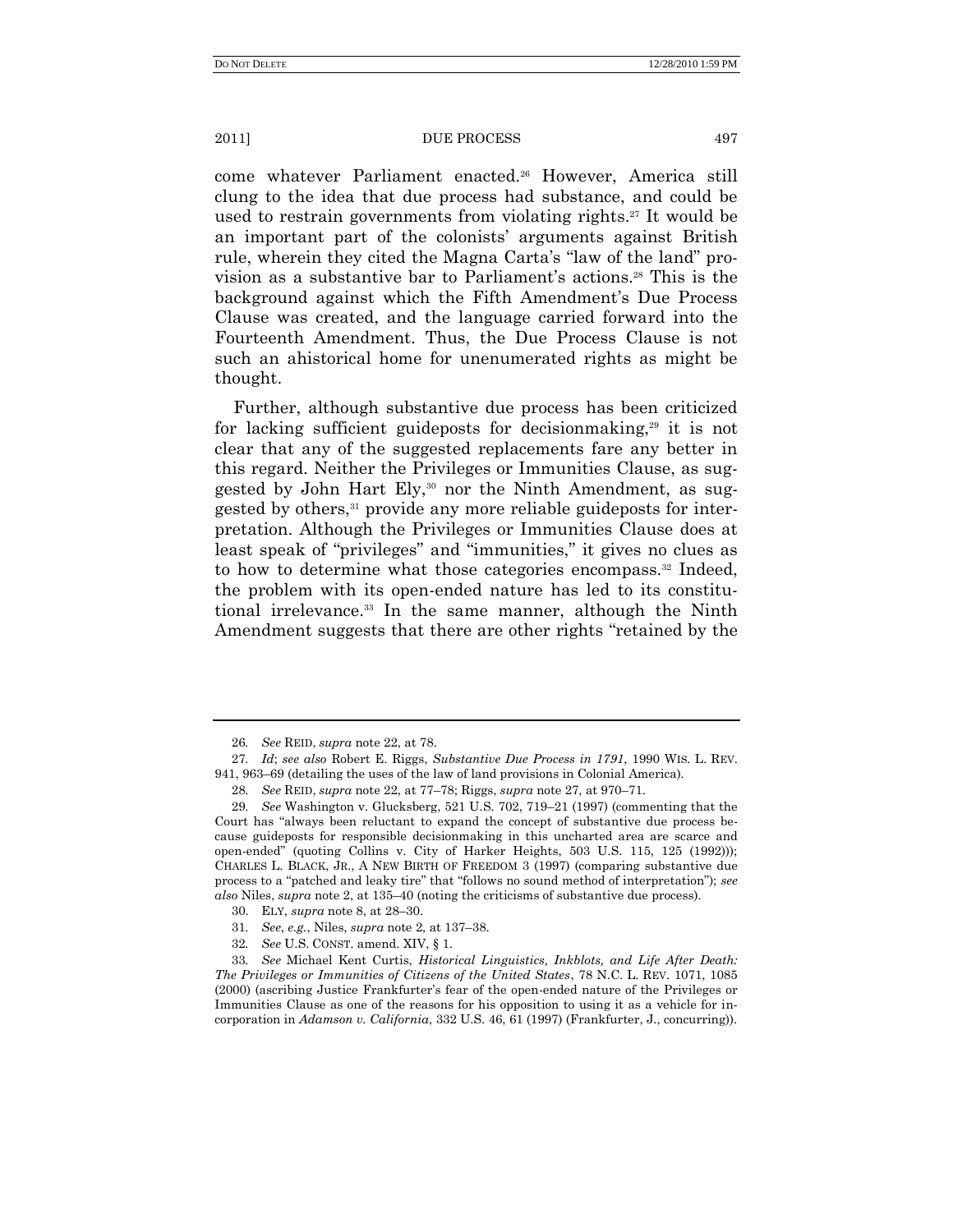people,‖ it does not in its text provide any guidelines for ascertaining what those rights might be.<sup>34</sup>

As a practical matter, it really does not matter if the protection of unenumerated rights is located in the Due Process Clause, the Privileges or Immunities Clause, or the Ninth Amendment; the concept is the same: There are certain things that are beyond the power of governments to do. Whether this is because these things transgress on the rights "retained by the people,"<sup>35</sup> the "privileges" or immunities of citizens of the United States,"<sup>36</sup> or the "Law of the Land"<sup>37</sup> that serves as the foundation for "due process,"<sup>38</sup> makes little interpretive difference. The key is determining how to effectively protect unenumerated rights.

Many prestigious scholars in the field of unenumerated rights have issued calls to abandon substantive due process in favor of other methods of judicially protecting unenumerated rights.<sup>39</sup> However, each of these methods had the disadvantage of requiring the Court to embrace an essentially new doctrine and enact a wholesale change in jurisprudence. Substantive due process, on the other hand, is in use now. It is not that substantive due process is a better way to protect unenumerated rights than the Ninth Amendment or the Privileges or Immunities Clause; rather, it is simply another way to get to the same result. Its current advantage lies in the fact that it is the one actually used by the Court, and that this usage is likely to continue.<sup>40</sup> Therefore, if unenumerated rights are to be protected, and the Ninth Amendment's command that the rights retained by the people are not to be disparaged, substantive due process needs to be fixed.

<sup>34</sup>*.* U.S. CONST. amend. IX; Jeffrey D. Jackson, *Blackstone's Ninth Amendment: A Historical Common Law Baseline for the Interpretation of Unenumerated Rights*, 62 OKLA. L. REV. 167, 168 (2010).

<sup>35.</sup> U.S. CONST. amend. IX.

<sup>36.</sup> U.S. CONST. amend. XIV, § 1.

<sup>37.</sup> U.S. CONST. art. VI, cl. 2.

<sup>38.</sup> U.S. CONST. amend. XIV, § 1.

<sup>39</sup>*. See* RANDY E. BARNETT, RESTORING THE LOST CONSTITUTION: THE PRESUMPTION OF LIBERTY 259–69 (2004) (advocating a "presumption of liberty" approach); Niles,  $supra$ note 2, at 135–43 (advocating replacing substantive due process with an approach based on Lockean concepts of personal autonomy).

<sup>40</sup>*. See* Richard B. Saphire, *Doris Day's Constitution*, 46 WAYNE L. REV. 1443, 1469– 70 (2000) (noting that "it is difficult to imagine anything less probable in the modern world of constitutional jurisprudence than the prospect that the Court . . . will repudiate its substantive due process doctrine").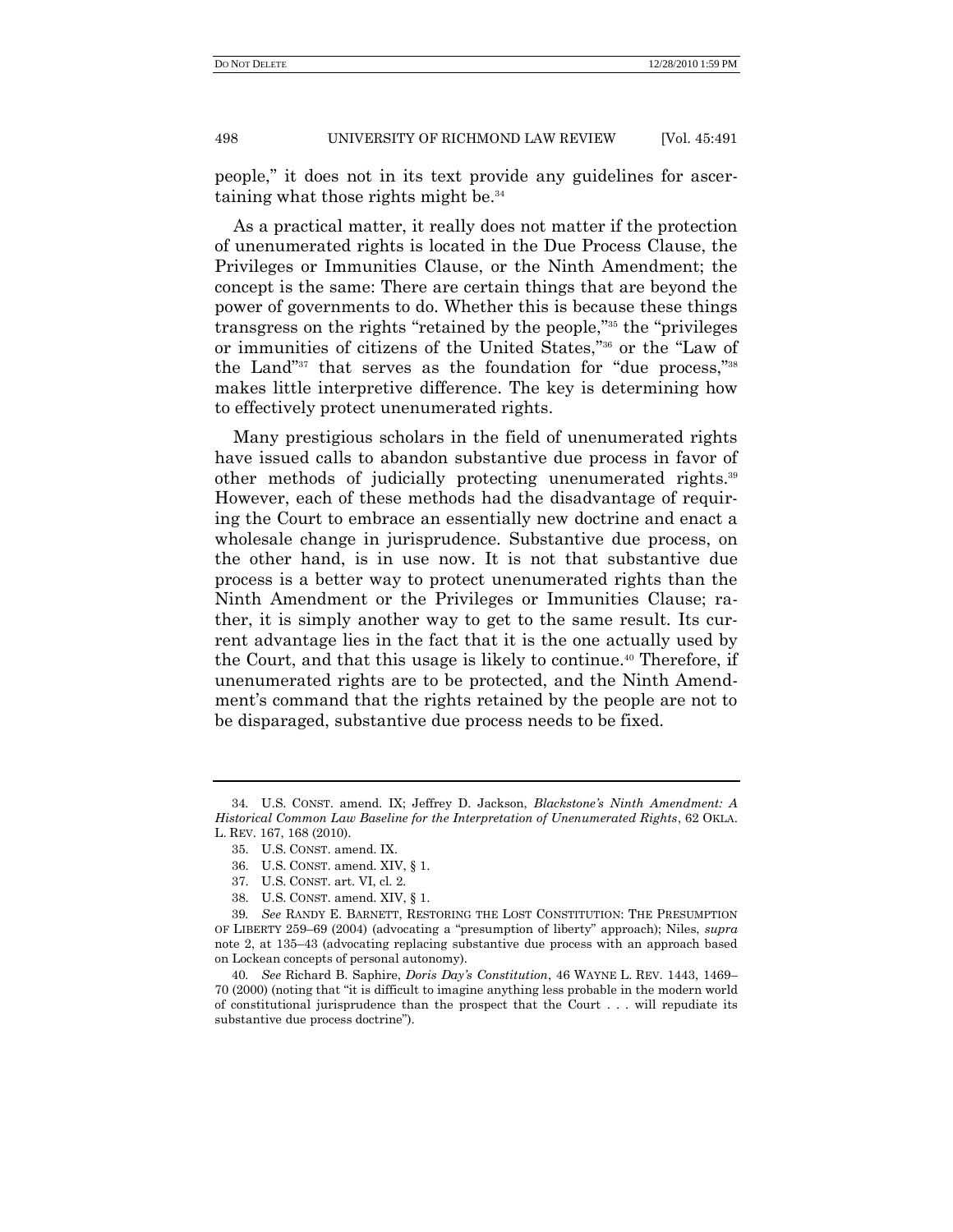# III. GETTING TO THE HEART OF THE PROBLEM: HOW WE GOT HERE

To understand why substantive due process is broken, it is necessary to look at the way courts, and the Supreme Court in particular, developed its doctrine and the doctrine of unenumerated rights. A look at the history reveals that, while the concept of unenumerated rights as a counterbalance to governmental power has a long pedigree in both American and English law, the concept is a continually evolving one.

## A. *The Colonial View of Substantive Due Process*

Embedded in the ideas of constitutional law brought to America by the colonists was the notion that there were traditional rights that could not be infringed on by government, even if most Americans weren't exactly sure what those rights were.<sup>41</sup> By the time of the framing of the Constitution and the adoption of the Bill of Rights, the popular concept of rights was that set forth in William Blackstone's Commentaries. 42

According to Blackstone, the traditional and customary absolute rights of the individual were: (1) the right of personal security, that is the right to enjoyment of life, limb, health and reputation; (2) the right of personal liberty to move freely from place to place and profession to profession, without confinement; and (3) the right of private property, which is the free use, enjoyment, and disposal of all acquisitions.<sup>43</sup> These rights, however, were not absolute in all applications.<sup>44</sup> Rather, they [w]ere bound by 'the laws of the land,' that is, by the valid laws enacted to protect and regulate society."<sup>45</sup> However, the valid laws were not all laws.<sup>46</sup> Instead, they were only "those laws that comport [ed] with 'the law of the land." $47$ 

<sup>41</sup>*.* Jackson, *supra* note 34, at 176.

<sup>42</sup>*. Id.* at 200–01.

<sup>43.</sup> 1 WILLIAM BLACKSTONE, COMMENTARIES \*125–41.

<sup>44.</sup> *Id*. at \*119.

<sup>45</sup>*.* Jackson, *supra* note 34, at 208; *see* 1 BLACKSTONE, *supra* note 43, at \*119–20, \*134, \*140.

<sup>46.</sup> Jackson, *supra* note 34, at 208.

<sup>47</sup>*. Id*.; *see* 1 BLACKSTONE, *supra* note 43, at \*124.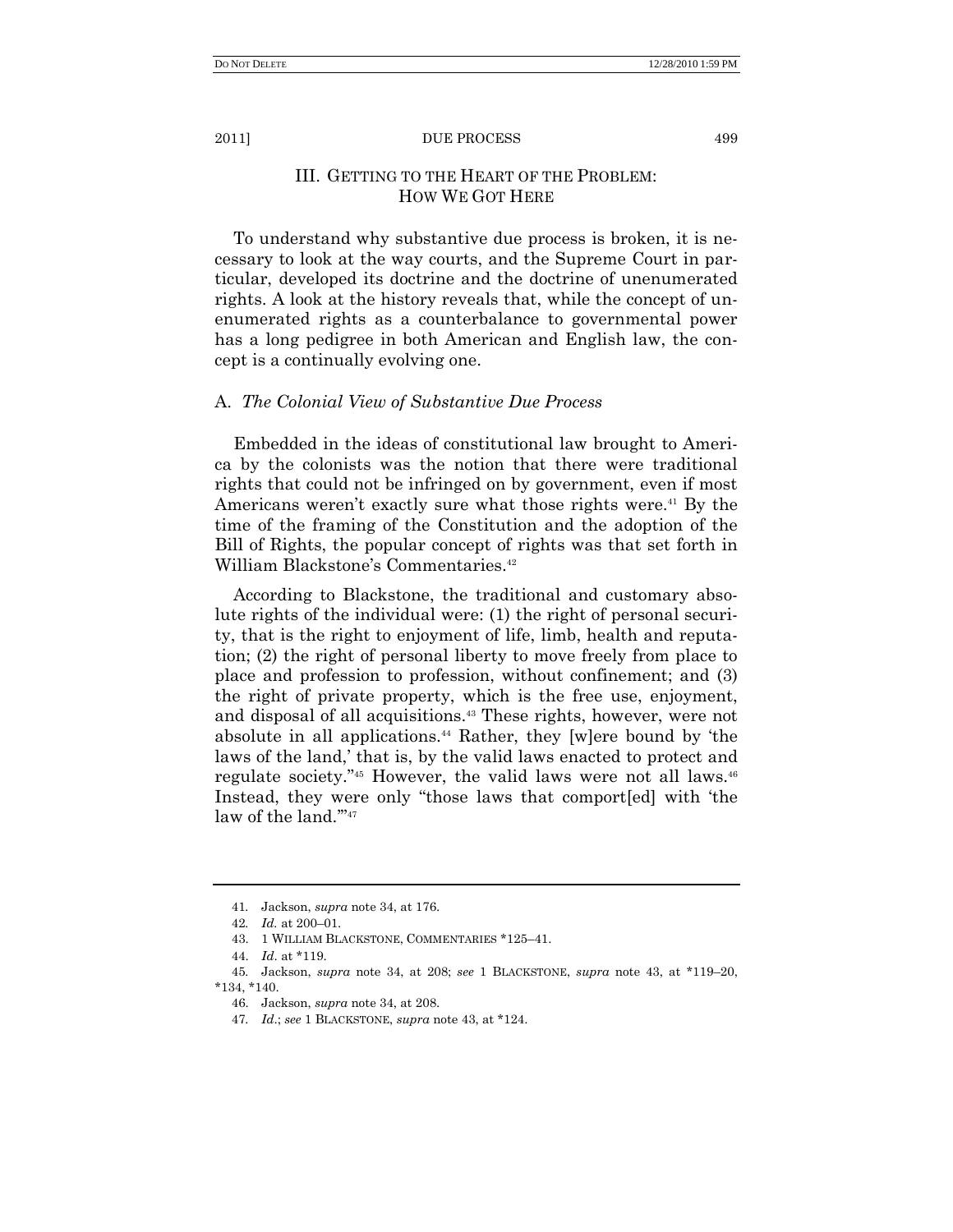The first commandment of a valid law was that it could not be "arbitrary."<sup>48</sup> This concept of nonarbitrariness was a fundamental one in English law.<sup>49</sup> While we today tend to think of the term arbitrary as randomness or caprice, arbitrariness at the time had a more specific constitutional meaning. It meant rule unbounded by traditional law and rights; the opposite of rule of law.<sup>50</sup> This prohibition extended even to Parliament, and constrained its power.<sup>51</sup> Of course, in a constitutional system without judicial review, this did not mean that Parliament could not enact arbitrary laws, but rather that those laws were not proper laws because they lacked legitimacy.<sup>52</sup>

According to Blackstone, for a law not to be arbitrary it must instead be "reasonable."<sup>53</sup> Blackstone thought a law was reasonable if it advanced the public good, for then it increased rather than restrained liberty by benefiting the civil society that protected liberty.<sup>54</sup> In interpreting Blackstone:

Reasonableness [was] not the only test of a law's validity, however. The absolute rights of an individual [could] be restrained only "so far  $\dots$  (and no farther) as is necessary" for the needs of civil society. The idea [was] to find the correct balance between the liberty of the individual and the needs of society, and the key to this determina-

<sup>48.</sup> Jackson, *supra* note 34, at 208; *see* 1 BLACKSTONE, *supra* note 43, at \*129–32.

<sup>49</sup>*. See* 1 BLACKSTONE, *supra* note 43, at \*129–32.

<sup>50</sup>*. See* REID, *supra* note 22, at 41.

<sup>51</sup>*. See, e.g.*, 1 BLACKSTONE, *supra* note 43, at \*129 (noting that laws directing the punishment of light and trivial offenses by death were arbitrary). Blackstone's use of arbitrariness is interesting because Blackstone's *Commentaries* straddled the line between the old English concept of due process as a constraint on Parliament and the new British concept of due process being whatever Parliament enacted. *See* Jackson, *supra* note 34, at 209. Although Blackstone's *Commentaries* came down squarely on the side of parliamentary supremacy as a whole, they contained some language that echoed the old concept of due process. *Id*.

<sup>52</sup>*. See* Jackson, *supra* note 34, at 178, 211.

<sup>53.</sup> *See id.* at 208.

<sup>54</sup>*. See* 1 BLACKSTONE, *supra* note 43, at \*126. By way of contrast, a law that restrained conduct without any good aim was destructive of liberty. *Id*. Blackstone used the statute of Edward IV prohibiting the wearing of pikes of more than two inches in length on the boots of those persons who were under the rank of lord as an example of an arbitrary law, because such a prohibition served no public purpose. *Id*. at \*122. However, he cited the prescription of Charles II that all persons were to be buried in woolen garments as an example of a reasonable law, in that it advanced the governmental objective of benefitting the wool trade. *Id*. Although this may seem to be a low threshold for public benefit, the wool trade was of vital economic importance to Great Britain, and the degree to which its protection was a matter of public interest should not be understated. *Id*.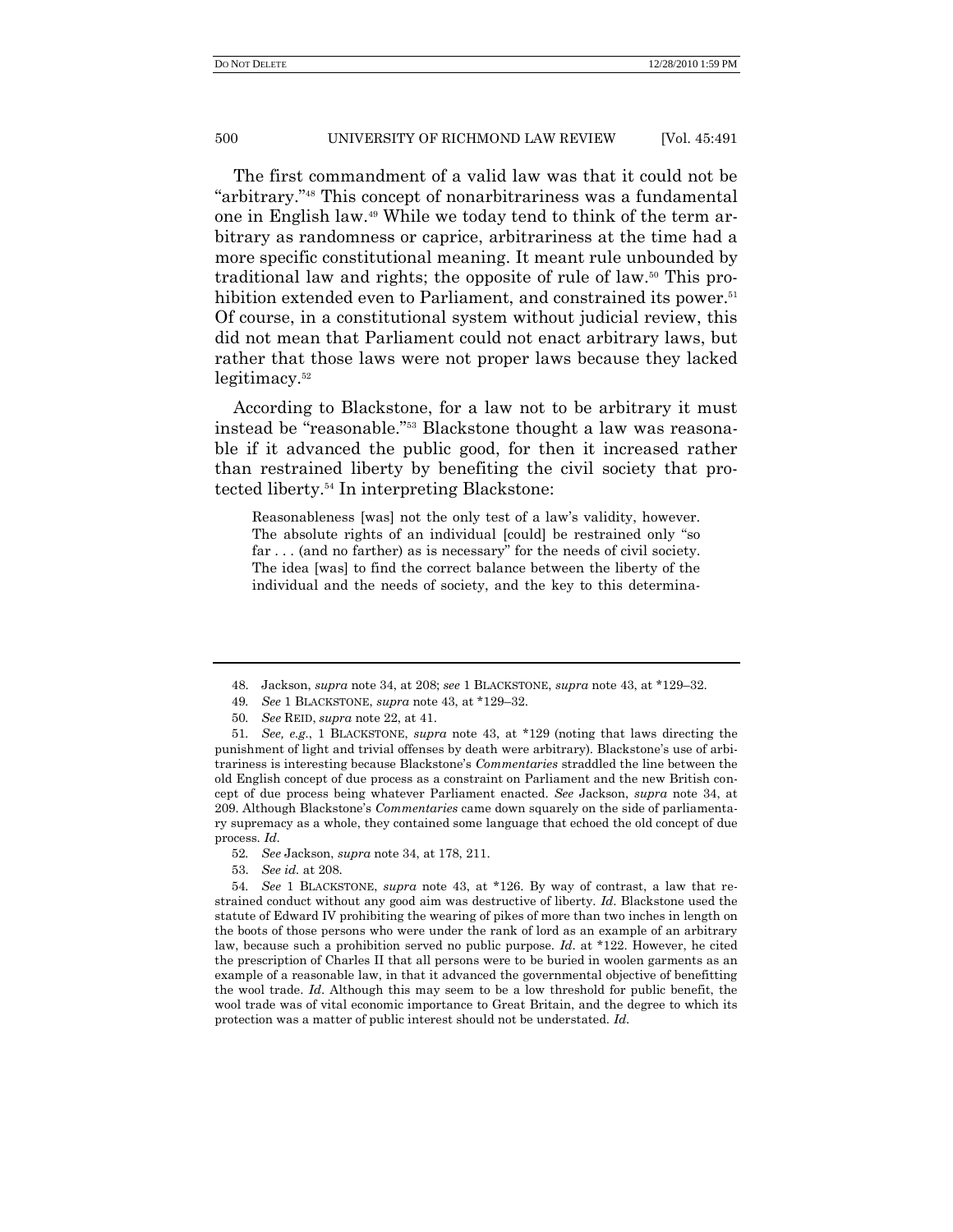tion [was] custom and tradition. Thus, there [were] traditional and customary limitations on what government [could] do. 55

It is important to emphasize that rights as understood by the Framing generation were not absolutes, nor was every right claimed as important as every other. For instance, while there was an absolute right to private property, not all property and its uses were equal. Property could not be taken away completely, unless for a true public purpose and with compensation.<sup>56</sup> However, there were several ways in which the uses of property could be regulated to various degrees: In Blackstone's England, the law restricted "offences against public trade" such as forestalling the market by buying merchandise on the way to market, or regrating, that is, reselling merchandise in the same market.<sup>57</sup> The extent to which any particular right existed depended upon the situation. But the rights existed as limits.

What emerged, then, was a sort of means-ends doctrine. To be valid rather than arbitrary, the law had to have a proper end; that is, one which was a valid thing for government to regulate.<sup>58</sup> Further, the means had to be reasonable and not infringe on customary rights.<sup>59</sup> Laws that did not fit this test were considered to be arbitrary assertions of power, even if there was no court that could pronounce them so. $60$ 

This idea of limits on governmental power imposed by reasonableness and customary rights was imported by the colonists to America, and by the time of the Revolution, had a much more robust interpretation than in Great Britain at the time. Where British law had moved toward accepting Parliamentary supremacy, men like James Otis and John Adams could still argue the American view that Parliament's actions were limited by the "law of the land," and that the Navigation Acts and the Stamp Act were therefore invalid. $61$ 

<sup>55.</sup> Jackson, *supra* note 34, at 208–09 (citing 1 BLACKSTONE, *supra* note 43, at \*121).

<sup>56</sup>*. See* 1 BLACKSTONE, *supra* note 43, \*138–39.

<sup>57</sup>*.* 4 WILLIAM BLACKSTONE, COMMENTARIES \*158–59; *see also* FORREST MCDONALD, NOVUS ORDO SECLORUM: THE INTELLECTUAL ORIGINS OF THE CONSTITUTION 14–36 (1985) (describing the various ways in which property might be taken or regulated).

<sup>58.</sup> Jackson, *supra* note 34, at 208 (citing 1 BLACKSTONE, *supra* note 43, at \*724–25).

<sup>59.</sup> *Id*. at 209.

<sup>60</sup>*. See supra* notes 39–43 and accompanying text.

<sup>61</sup>*.* RODNEY L. MOTT, DUE PROCESS OF LAW 125–36 (1926).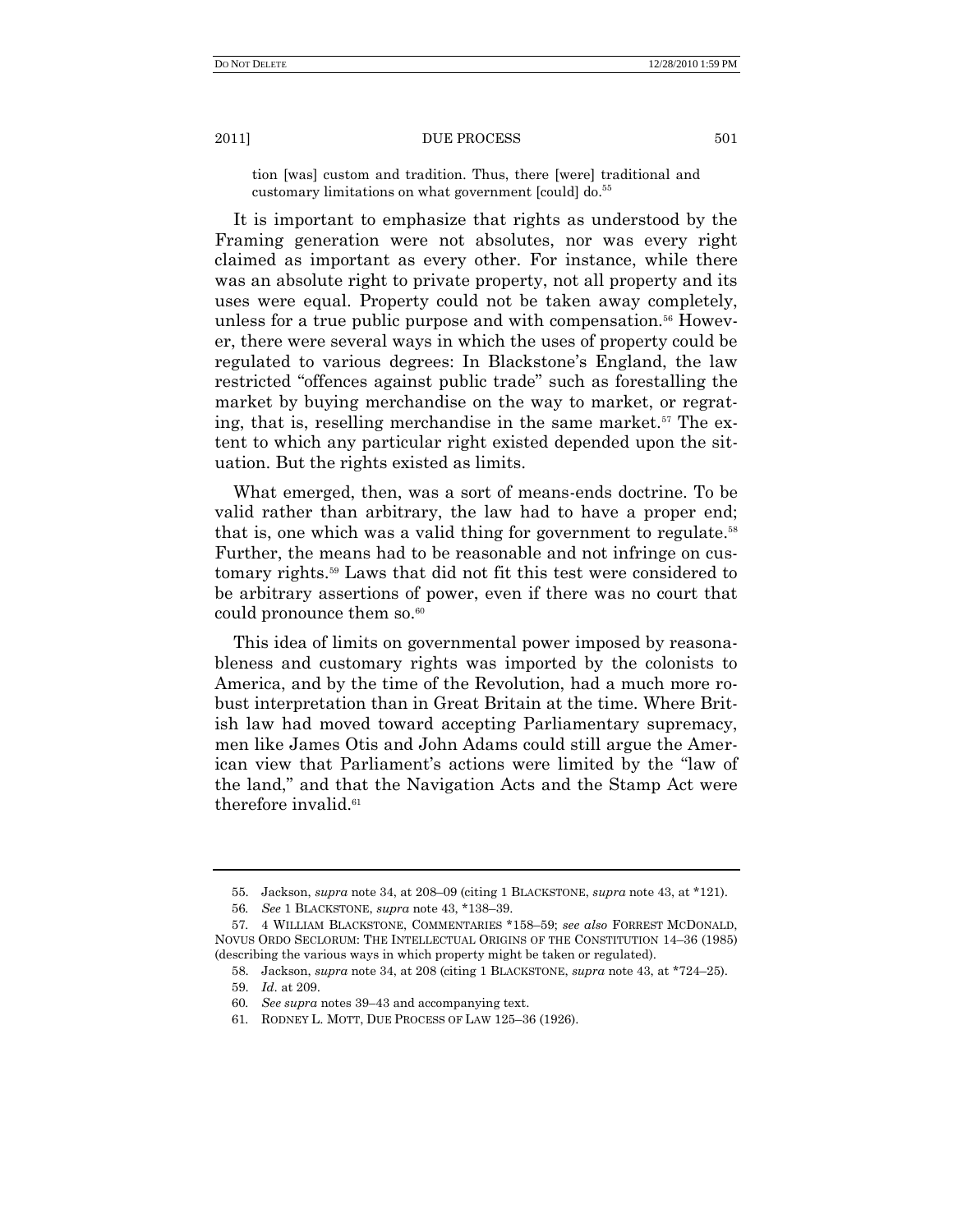## B. *The Development of Doctrine*

This undercurrent of arbitrary and unreasonable actions of government as contrary to due process ran through the law in the late eighteenth and early nineteenth centuries as well, although it was only rarely stated.<sup>62</sup> Much of the mention of due process during this time had to do with procedure rather than substance.<sup>63</sup> Nevertheless, the idea that there were substantive limits to governmental action found expression in the doctrine against impairment of vested property rights.<sup>64</sup> It was not until the latter half of the nineteenth century that substantive due process, as we currently understand it, coalesced into a vital form in American law.

Some popular accounts of substantive due process mark its inception from the infamous case of *Dred Scott v. Sandford*, <sup>65</sup> as if merely linking substantive due process to that case rather than its roots in Magna Carta makes the whole concept illegitimate.<sup>66</sup> It is true that Justice Taney's opinion spoke of prohibiting slavery in the territories of the Missouri Compromise as a violation of the Fifth Amendment Due Process Clause.<sup>67</sup> However, this is really just a continuation of the "vested property rights" line of due process jurisprudence that was well established in American law by that time.<sup>68</sup> It really has little to do with the concept of un-

64*. See* Charles M. Hough, *Due Process of Law—To-Day*, in 1 SELECTED ESSAYS ON CONSTITUTIONAL LAW, *supra* note 19, at 302, 306–07.

<sup>62</sup>*. See* Charles Grove Haines, *Due Process of Law After the Civil War*, *in* 1 SELECTED ESSAYS ON CONSTITUTIONAL LAW, *supra* note 19, at 268.

<sup>63</sup>*. See* Corwin, *supra* note 10, at 370–73. Some state courts did express the concept that the various due process and law of the land provisions in their state constitutions were hedges against arbitrary legislation. *See, e.g*., Dunn v. City Council of Charleston, 16 S.C.L. (Harp.) 189, 199 (S.C. Const. Ct. App. 1824) ("Various opinions have been entertained of the meaning of those words, 'the law of the land,' but all the commentators have considered them as intending, in some way or other, to operate as a check upon the exercise of arbitrary power.").

<sup>65.</sup> 60 U.S. (19 How.) 393 (1857).

<sup>66.</sup> *See* BORK, *supra* note 11, at 32 ("Who says *Roe* must say *Lochner* and *Scott*."); David P. Currie, *The Constitution in the Supreme Court: Article IV and Federal Powers,*  1836–1864, 1983 DUKE L.J. 695, 736 & n.262 (stating that *Dred Scott* was "at least very possibly the first application of substantive due process in the Supreme Court, . . . [and was] the original precedent for *Lochner v. New York* and *Roe v. Wade*").

<sup>67.</sup> *Dred Scott*, 60 U.S. at 451–52 ("The right to traffic in [slavery] . . . was guarantied [sic] to the citizens of the United States, in [any] State that might desire it, for twenty years. And the Government in express terms is pledged to protect it in all future time, if the slave escapes from his owner.‖).

<sup>68.</sup> *See* Jack M. Balkin & Sanford Levinson, *Thirteen Ways of Looking at* Dred Scott,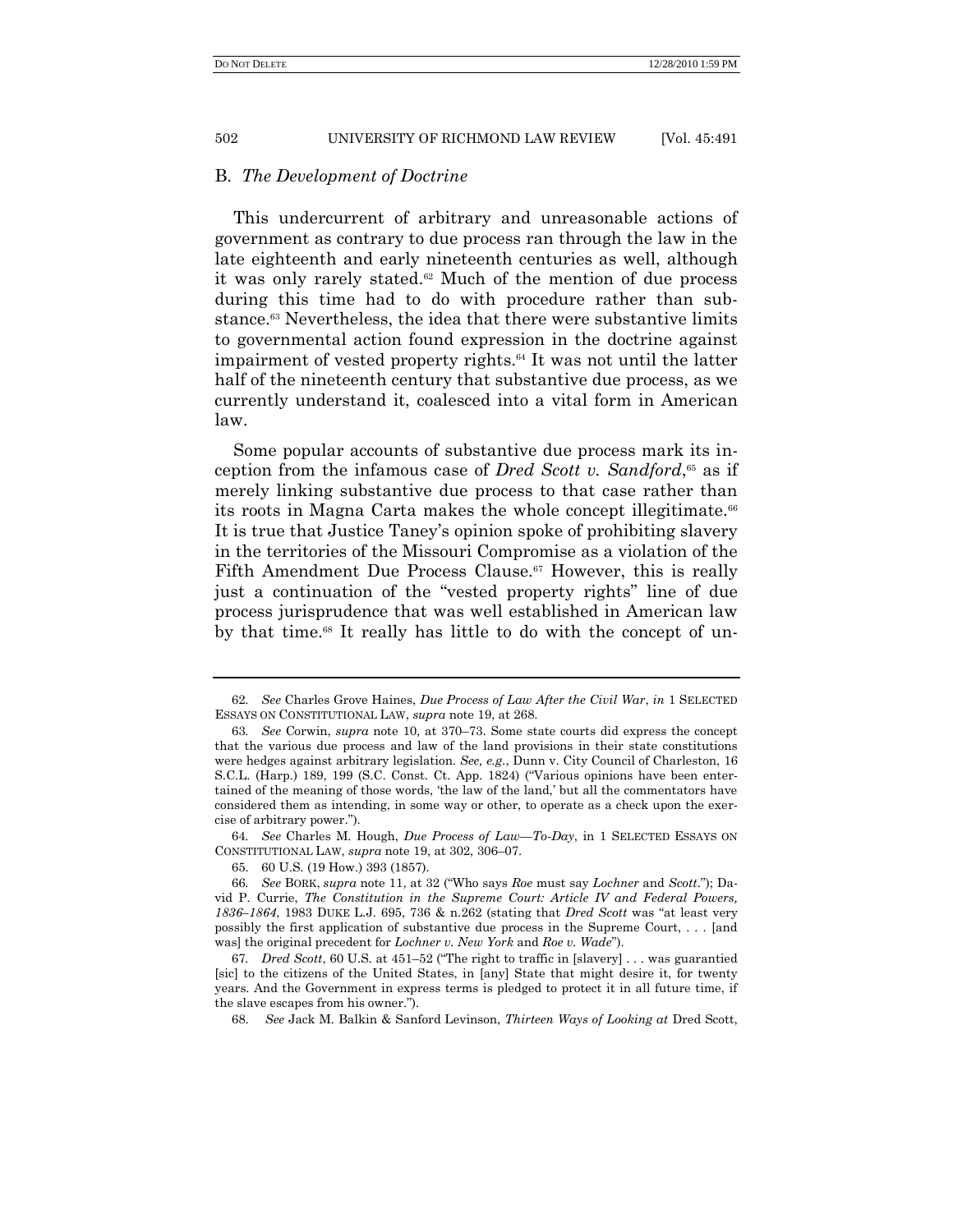enumerated rights and liberties, or the Due Process Clause as protection against arbitrary governmental action.<sup>69</sup> Further, if pedigree is somehow important, supporters of substantive due process could just as easily cite the arguments made by abolitionists such as Samuel Chase during the same time period—that by recognizing slavery in the territories, the federal government was denying slaves their right to freedom in violation of the Due Process Clause of the Fifth Amendment.<sup>70</sup> Although the Court did not adopt this theory, the argument "formed the centerpiece of antislavery constitutional doctrine, appearing in every antislavery party platform between 1844 and 1860."<sup>71</sup>

Due process as a hedge against arbitrary governmental action and interference with liberty moved from a latent background assumption to the forefront after the Fourteenth Amendment applied it to state enactments. Its progress was gradual, with the Court in the *Slaughter-House Cases* dismissing the butchers' due process argument with the brief comment that

it is sufficient to say that under no construction of that provision that we have ever seen, or any that we deem admissible, can the restraint imposed by the State of Louisiana upon the exercise of their trade by the butchers of New Orleans be held to be a deprivation of property within the meaning of [the Due Process Clause of the Fourteenth Amendment]. $^{72}$ 

However, at the same time, the Court was setting out the beginnings of its unenumerated rights jurisprudence in *Loan Association v. Topeka*. <sup>73</sup> In that case, the Court, although not referencing

73. 87 U.S. 655 (1874).

<sup>82</sup> CHI.-KENT L. REV. 49, 74 (2007).

<sup>69</sup>*. See* Christopher L. Eisgruber, *The Story of* Dred Scott*: Originalism's Forgotten Past*, *in* CONSTITUTIONAL LAW STORIES 78–80 (Michael C. Dorf ed., 2004) (critiquing the ―*Dred* Again‖ arguments).

<sup>70</sup>*. See, e.g.*, SALMON P. CHASE, THE ADDRESS AND REPLY ON THE PRESENTATION OF A TESTIMONIAL TO S.P. CHASE BY THE COLORED PEOPLE OF CINCINNATI WITH SOME ACCOUNT OF THE CASE OF SAMUEL WATSON 29–30 (1845); *see also* EARL M. MALTZ, THE FOURTEENTH AMENDMENT AND THE LAW OF THE CONSTITUTION 8 (2003) (referencing Chase's argument).

<sup>71.</sup> MALTZ, *supra* note 70, at 8.

<sup>72.</sup> 83 U.S. 36, 80–81 (1872). Much of the Court's opinion in the *Slaughter-House Cases* centered on the Privileges or Immunities Clause. The Due Process argument was "not . . . much pressed‖ by the litigants. *Id.* at 80; *see* Edward S. Corwin, *The Supreme Court and the Fourteenth Amendment*, 7 MICH. L. REV. 643, 647 (1909). In dissent, Justice Bradley argued that "a law which prohibits a large class of citizens from adopting a lawful employment, or from following a lawful employment previously adopted, does deprive them of liberty as well as property, without due process of law.‖ *Slaughter-House Cases*, 83 U.S. at 122 (Bradley, J., dissenting).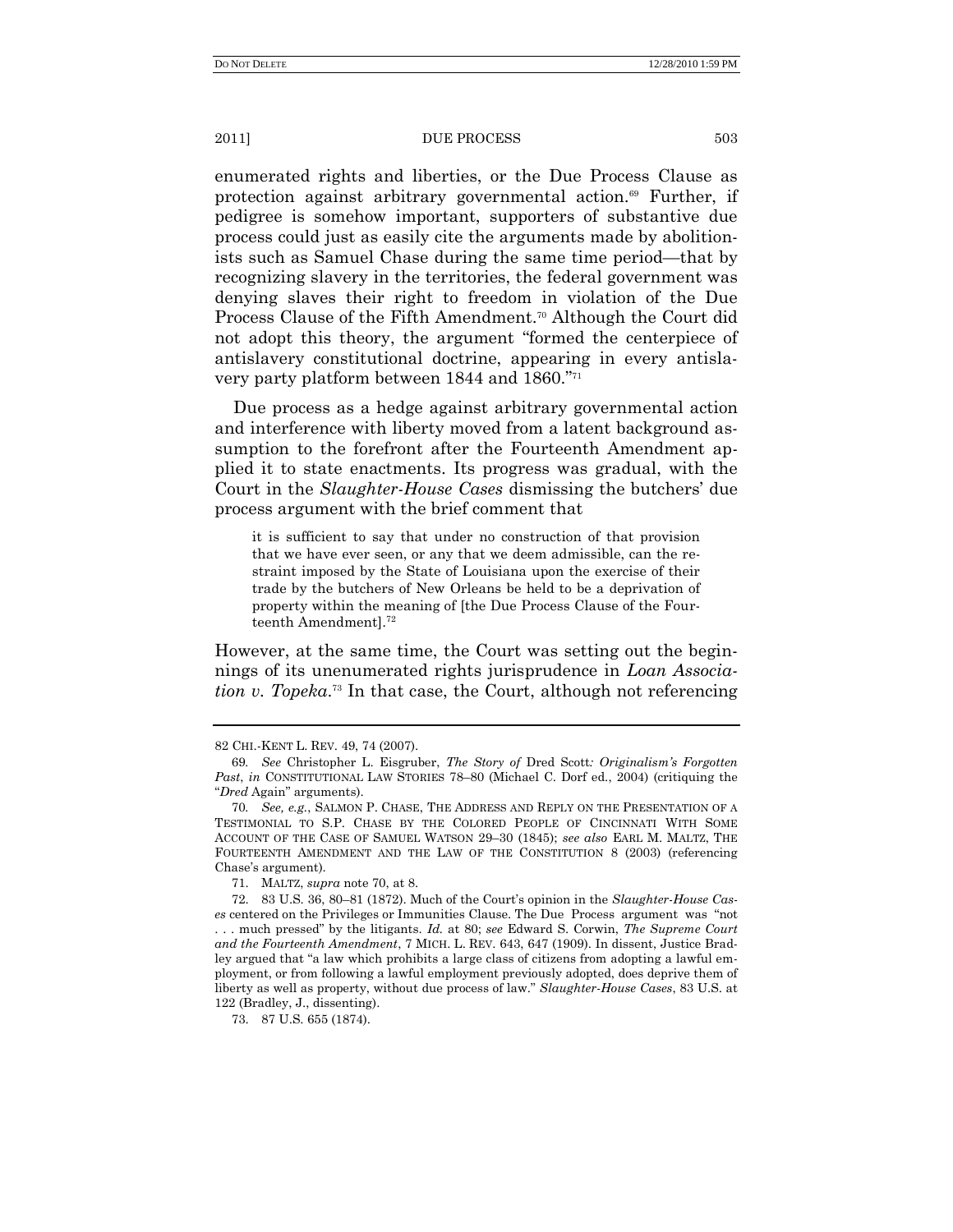due process, nevertheless applied the classic "public purpose" requirement in finding that the city's issuance of bonds to benefit private bridge builders was void.<sup>74</sup> In so doing, the Court, through Justice Miller, the author of the *Slaughter-House Cases*, <sup>75</sup> noted:

It must be conceded that there are such rights in every free government beyond the control of the State. A government which recognized no such rights, which held the lives, the liberty, and the property of its citizens subject at all times to the absolute disposition and unlimited control of even the most democratic depository of power, is after all but a despotism.<sup>76</sup>

Over the next few years, the idea that due process could be invoked as a protection against arbitrary legislation appears to have been assumed by courts, but its parameters were uncertain. In *Munn v. Illinois*, the argument of the plaintiffs was that legislation fixing the maximum prices for grain storage violated due process because it was beyond the power of the state. <sup>77</sup> The Court rejected this argument in deference to Illinois's judgment that the property in question was affected with a public interest, but noted that ―[i]f no state of circumstances could exist to justify such a statute, then we may declare this one void, because in excess of the legislative power of the State."<sup>78</sup>

Similarly, in *Davidson v. New Orleans*, wherein the Court addressed the constitutionality of an assessment of taxes on real estate in Louisiana, Justice Miller cited the long history of due process as a restriction on governmental action, but attempted to tread carefully regarding its actual application.<sup>79</sup> He stated that there existed "some strange misconception" that the Due Process Clause was "a means of bringing to the test of the decision of this court the abstract opinions of every unsuccessful litigant in a State court of the justice of the decision against him, and of the merits of the legislation on which such a decision may be founded."<sup>80</sup> He further noted:

If, therefore, it were possible to define what it is for a State to deprive a person of life, liberty, or property without due process of law,

<sup>74.</sup> *Id*. at 664–65.

<sup>75.</sup> 83 U.S. at 57.

<sup>76.</sup> *Loan Ass'n*, 87 U.S. at 662.

<sup>77.</sup> 94 U.S. 113, 123 (1876).

<sup>78.</sup> *Id.* at 130, 132–33.

<sup>79.</sup> 96 U.S. 97, 102, 104 (1877).

<sup>80</sup>*. Id*. at 104.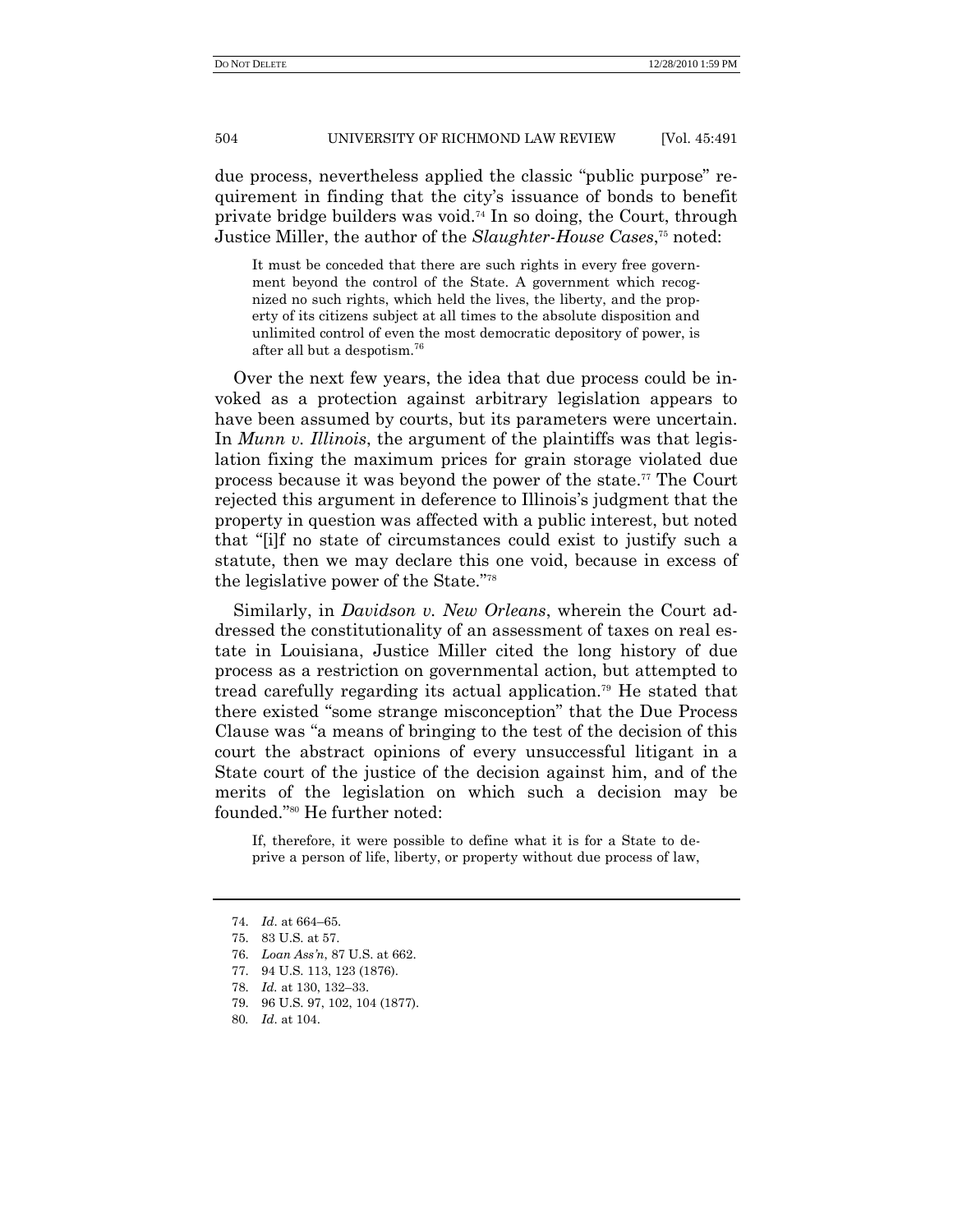in terms which would cover every exercise of power thus forbidden to the State, and exclude those which are not, no more useful construction could be furnished by this or any other court to any part of the fundamental law[,] 81

but stated that the wiser course would be to rely on "the gradual" process of judicial inclusion and exclusion, as the cases presented for decision shall require, with the reasoning on which such decisions may be founded."<sup>82</sup>

There were other rumblings of substantive due process during this time period, but they provided no clear doctrine.<sup>83</sup> At the same time, the Court refused to use the Due Process Clause as an opportunity to incorporate the Bill of Rights against the states.<sup>84</sup> Although the foundations for the doctrine of substantive due process were laid during this time, the doctrine itself would not take shape until the late 1880s.<sup>85</sup>

The doctrine came in *Mugler v. Kansas*, wherein the Court addressed whether a legislature could rightly prohibit the manufacture and sale of liquor for personal use. <sup>86</sup> The plaintiffs in *Mugler* argued that such a regulation was beyond the power of the state

*Id*. at 370. The role of *Yick Wo v. Hopkins* in the development of due process is open to some debate. Some commentators have argued that *Yick Wo* is the first example of *Lochner*-like substantive due process protecting economic rights*. See, e.g.*, Gabriel J. Chin, *Unexplainable on Grounds of Race: Doubts About* Yick Wo, 2008 U. ILL. L. REV. 1359, 1373. Still others have argued that it was primarily an equal protection case that had little impact on the development of the doctrine. *See, e.g.*, David E. Bernstein, *Revisiting* Yick Wo v. Hopkins, 2008 U. ILL. L. REV. 1393, 1399. The most that can probably be said about *Yick Wo* was that it helped advance the idea of the Due Process Clause as a substantive barrier to arbitrary exercises of state power. MALTZ, *supra* note 70, at 111–12 (arguing that the clear implication of the *Yick Wo* analysis was that the Fourteenth Amendment would be a barrier to arbitrary substantive action as well as procedural action).

85. Stephen Gardbaum, *New Deal Constitutionalism and the Unshackling of the States*, 64 U. CHI. L. REV. 483, 492 (1997).

<sup>81.</sup> *Id*.

<sup>82</sup>*. Id*.

<sup>83</sup>*. See, e.g.*, Yick Wo v. Hopkins, 118 U.S. 356 (1886). Although the Court invalidated the ordinances in question because of their discriminatory nature, it went on to state that

<sup>[</sup>T]he fundamental rights to life, liberty, and the pursuit of happiness, considered as individual possessions, are secured by those maxims of constitutional law which are the monuments showing the victorious progress of the race in securing to men the blessings of civilization under the reign of just and equal laws . . . for the very idea that one man may be compelled to hold his life, or the means of living, or any material right essential to the enjoyment of life, at the mere will of another, seems to be intolerable in any country where freedom prevails, as being the essence of slavery itself.

<sup>84</sup>*.* United States v. Cruikshank, 92 U.S. 542, 552 (1875).

<sup>86.</sup> 123 U.S. 623, 653 (1887).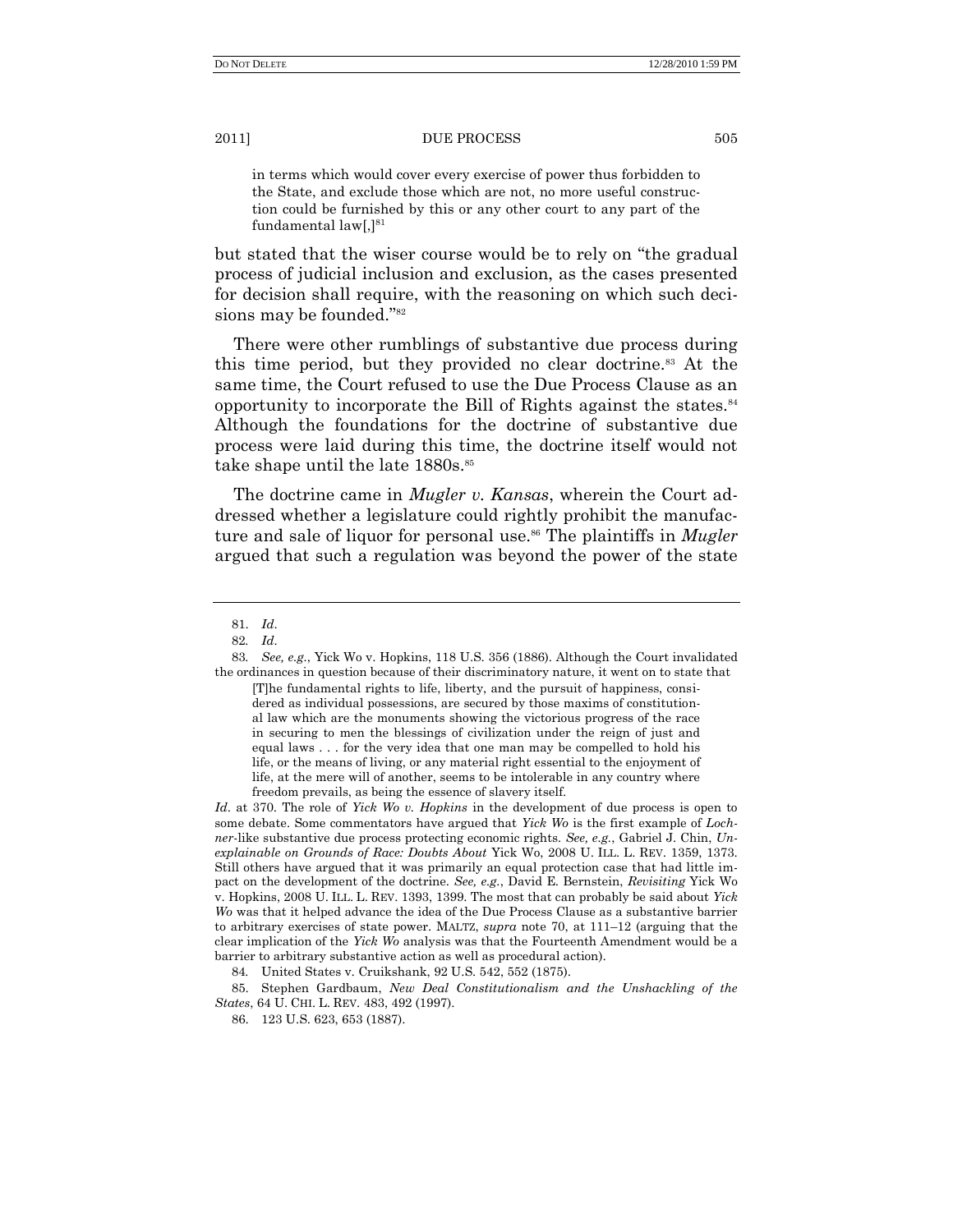and therefore a violation of due process.<sup>87</sup> In its analysis, the Court, through Justice Harlan, set forth the general rules. He recognized that the legislature was the proper authority to "determine, primarily, what measures are appropriate or needful for the protection of the public morals, the public health, or the public safety."<sup>88</sup> However, he noted:

It does not at all follow that every statute enacted ostensibly for the promotion of these ends, is to be accepted as a legitimate exertion of the police powers of the State. There are, of necessity, limits beyond which legislation cannot rightfully go. While every possible presumption is to be indulged in favor of the validity of a statute, the courts must obey the Constitution rather than the law-making department of government, and must, upon their own responsibility, determine whether, in any particular case, these limits have been passed.<sup>89</sup>

The Court then stated the forerunner of the rational basis test:

If . . . a statute purporting to have been enacted to protect the public health, the public morals, or the public safety, has no real or substantial relation to those objects, or is a palpable invasion of rights secured by the fundamental law, it is the duty of the courts to so adjudge, and thereby give effect to the Constitution.<sup>90</sup>

Even after announcing this test, however, the Court went on to hold that the statute had a real relation to the protection of the public safety from the effects of intoxicating liquors.<sup>91</sup>

*Id*. at 661–63.

<sup>87</sup>*. Id*. at 660.

<sup>88</sup>*. Id*. at 661.

<sup>89</sup>*. Id*. (citing Sinking Fund Cases, 99 U.S. 700, 718 (1878)).

<sup>90</sup>*. Id*.

<sup>91</sup>*. Id*. at 661–62. The Court concluded that it

is difficult to perceive any ground for the judiciary to declare that the prohibition by Kansas of the manufacture or sale, within her limits, of intoxicating liquors for general use there as a beverage, is not fairly adapted to the end of protecting the community against the evils which confessedly result from the excessive use of ardent spirits. There is no justification for holding that the State, under the guise merely of police regulations, is here aiming to deprive the citizen of his constitutional rights; for we cannot shut out of view the fact, within the knowledge of all, that the public health, the public morals, and the public safety, may be endangered by the general use of intoxicating drinks; nor the fact established by statistics accessible to every one, that the idleness, disorder, pauperism, and crime existing in the country, are, in some degree at least, traceable to this evil. . . . Nor can it be said that government interferes with or impairs any one's constitutional rights of liberty or of property, when it determines that the manufacture and sale of intoxicating drinks, for general or individual use, as a beverage, are, or may become, hurtful to society, and constitute, therefore, a business in which no one may lawfully engage.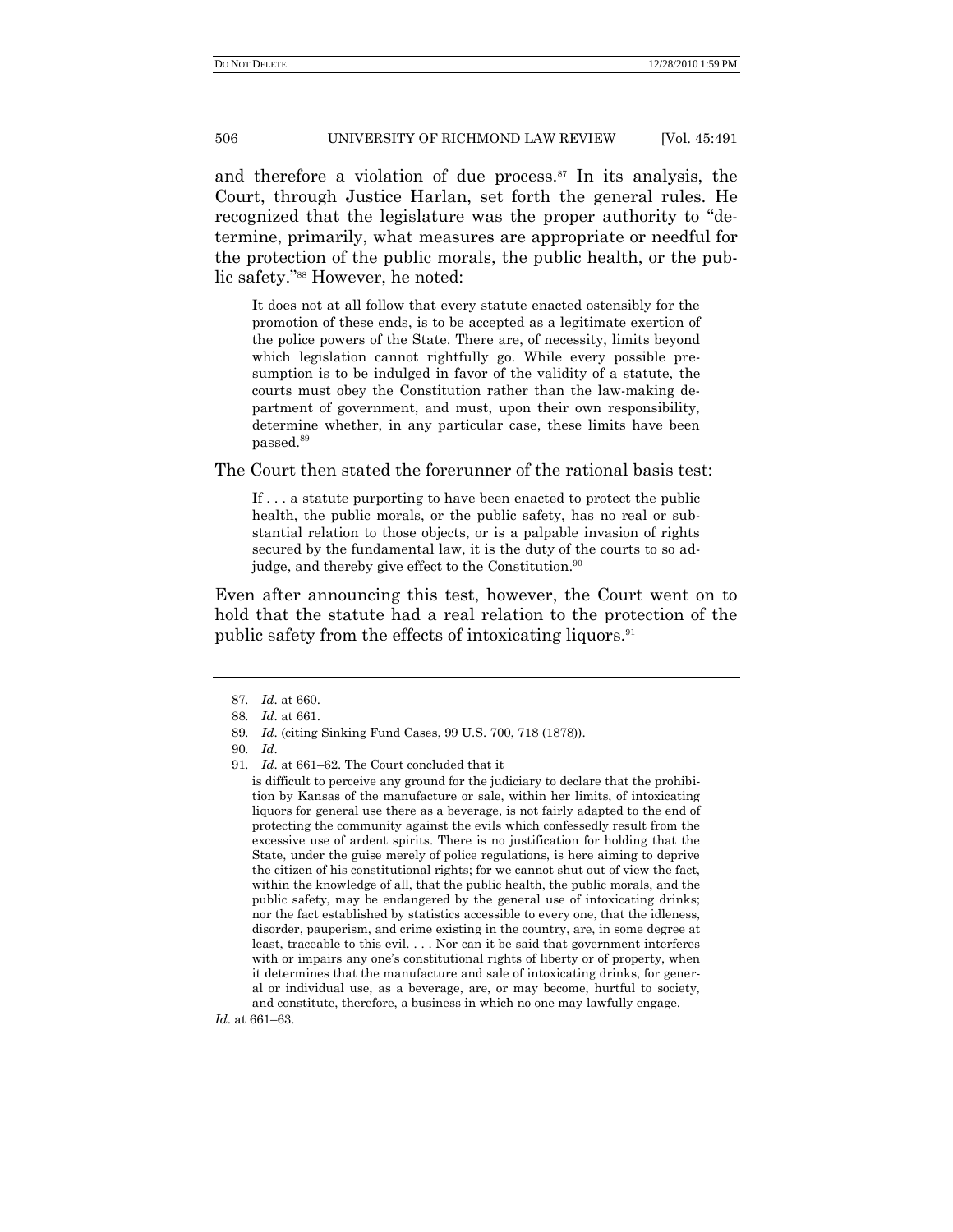The test announced in *Mugler* was applied the next year in upholding a statute making it illegal to sell or possess to sell oleomargarine.<sup>92</sup> The Court brushed aside the petitioners' offer of proof that their particular oleomargarine products were wholesome, stating instead that: "It is entirely consistent with that offer that many, indeed, that most kinds of oleomargarine butter in the market contain ingredients that are or may become injurious to health. The court cannot say, from anything of which it may take judicial cognizance, that such is not the fact."<sup>93</sup>

The rule of due process under the Fourteenth Amendment, as announced by *Mugler* and practiced by the Supreme Court, was one which presumed the validity of the legislative act in question, and placed the burden on the challenger of the law to show its unconstitutionality.<sup>94</sup> Further, facts supporting the statute were presumed to exist.<sup>95</sup> However, the Court reserved for itself the final question over whether the state law was reasonably related to the public welfare, or whether it was instead arbitrary.<sup>96</sup> A challenger could always rebut the presumption of constitutionality by presenting facts showing that the law was not reasonably related to the public welfare, or unreasonably infringed on rights guaranteed by the Constitution.<sup>97</sup> The test for validity of federal regulation under the Due Process Clause of the Fifth Amendment was presumed to be the same, with the inquiry being whether the act was a reasonable exercise of a federal power, or transgressed some right guaranteed by the Constitution.<sup>98</sup> Under this test, the

<sup>92.</sup> Powell v. Pennsylvania, 127 U.S. 678, 679, 683, 684 (1888) (citing *Mugler*, 123 U.S. at 623).

<sup>93</sup>*. Id*. at 684.

<sup>94</sup>*.* Sweet v. Rechel, 159 U.S. 380, 392–93 (1895); *Mugler*, 123 U.S. at 661 (citing *Sinking Fund Cases*, 99 U.S. at 718).

<sup>95</sup>*. Sweet*, 159 U.S. at 393 (citations omitted).

<sup>96</sup>*. Mugler*, 123 U.S. at 661.

<sup>97</sup>*. Id*.

<sup>98</sup>*.* Adair v. United States, 208 U.S. 161, 174–80 (1908) (holding that a federal statute criminalizing the discharge of employees for joining a labor union was not a valid exercise of the Commerce Clause and violated the Fifth Amendment's Due Process Clause because it unreasonably deprived the defendant employer of personal liberty and property). The Fifth Amendment's Due Process Clause was not often invoked during this time. *See* MOTT, *supra* note 61, at 204–05; Walter F. Dodd, *Implied Powers and Implied Limitations in Constitutional Law*, *in* 1 SELECTED ESSAYS ON CONSTITUTIONAL LAW, *supra* note 19, at 353–54. According to Professor Dodd, the reasons for this may include: (1) the fact that states have more general powers than the federal government; (2) the fact that state laws are subject to review from both state and federal courts; (3) the inherent distrust of state legislatures by state and federal courts; and (4) the greater pressure upon those courts to apply constitutional limitations on state enactments. *Id.* at 352–54.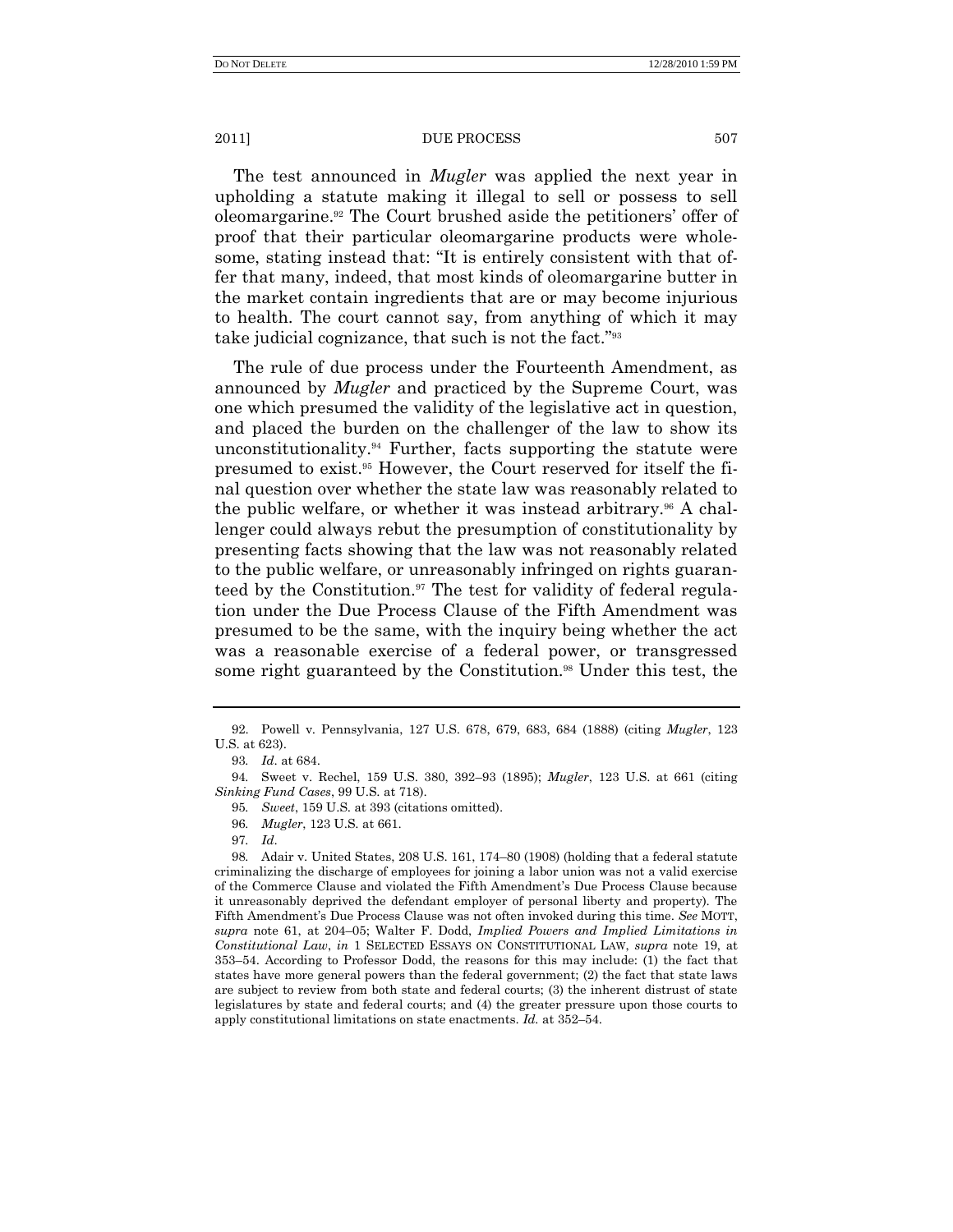Court took upon itself the task of exercising a substantive review of both the ends that the legislation purported to meet as well as the means by which it purported to meet them.

The application of these principles generally resulted in the state or federal law at issue being upheld. From 1887 to 1912, the Supreme Court decided ninety-eight cases in which it considered the validity of substantive social or economic legislation under the Due Process Clause.<sup>99</sup> Of these, the legislation was held to be constitutional in ninety-two cases, and overturned in only seven.<sup>100</sup> These seven cases, more so than the ones in which the Court upheld the legislation in question, are instructive in showing the Court's reasoning process during this time. In six of them, the Court overturned the statute using what would become the two dominant forces of substantive due process: (1) the protection against arbitrary legislation,<sup>101</sup> and  $(2)$  the jurisprudence of unenumerated fundamental rights.<sup>102</sup>

In *Dobbins v. Los Angeles*, the Court considered the validity of a statute that barred the building of gas works outside of a certain area.<sup>103</sup> The plaintiff had secured a permit within the privileged area and was in the process of building when the city council amended the statute so that the plaintiff's property was outside of the permitted area.<sup>104</sup> In analyzing the case, the Court admitted that

<sup>99</sup>*.* Ray A. Brown, *Due Process of Law, Police Power, and the Supreme Court*, 40 HARV. L. REV. 943, 944 (1927). In an earlier article, Charles Warren had put the number as 560 cases between 1887 and 1911. Charles Warren, *The Progressiveness of the United States Supreme Court*, 13 COLUM. L. REV. 294, 295 (1913). However, Warren counted many cases that actually fit under the Equal Protection Clause, contained only procedural due process questions, or were concerned with taxation, eminent domain and rate regulation, thus making Brown's count a more accurate guide of substantive due process. Brown, *supra* note 99, at 944 n.7 (explaining his methodology).

<sup>100.</sup> *See* Brown, *supra* note 99, at 944 & n.8 (citations omitted). Brown actually lists six, but he does not include *Allgeyer v. Louisiana*, 165 U.S. 578 (1897), which is also a case where the Court overturned the legislation in question under the Due Process Clause. *See* Warren, *supra* note 99, at 295 (listing *Allgeyer*).

<sup>101</sup>*. See* St. Louis, Iron Mountain & S. Ry. Co. v. Wynne, 224 U.S. 354, 359 (1912); Dobbins v. City of Los Angeles, 195 U.S. 223, 239 (1904).

<sup>102</sup>*. See Adair*, 208 U.S. at 173–74; Lochner v. New York, 198 U.S. 45, 53 (1905); *Allgeyer*, 165 U.S. at 578.

<sup>103.</sup> 195 U.S. 223, 234 (1904).

<sup>104</sup>*. Id.* at 224–25. The plaintiff alleged that the ordinance was modified at the insistence of the Los Angeles Lighting Company, which had a monopoly on gasworks in the area. *Id*. at 225.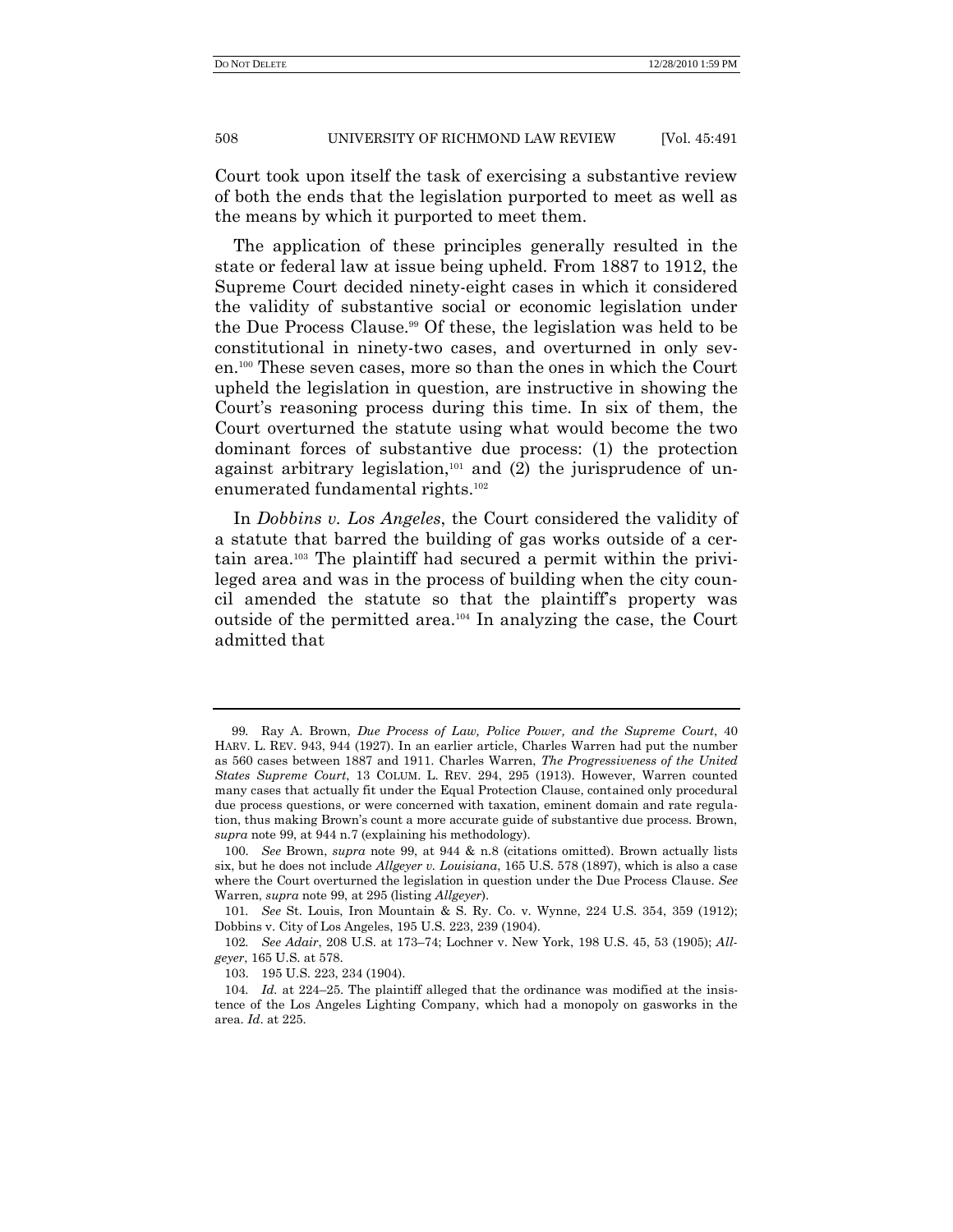every intendment is to be made in favor of the lawfulness of the exercise of municipal power, making regulations to promote the public health and safety, and that it is not the province of courts, except in clear cases, to interfere with the exercise of the power reposed by law in municipal corporations for the protection of local rights and the health and welfare of the people in the community.<sup>105</sup>

## However, the court stated

[N]otwithstanding this general rule of the law, it is now thoroughly well settled by decisions of this court that municipal by-laws and ordinances, and even legislative enactments undertaking to regulate useful business enterprises, are subject to investigation in the courts with a view to determining whether the law or ordinance is a lawful exercise of the police power, or whether under the guise of enforcing police regulations there has been an unwarranted and arbitrary interference with the constitutional rights to carry on a lawful business, to make contracts, or to use and enjoy property.<sup>106</sup>

The Court in *Dobbins* did not fall back on the doctrine of vested property rights. Rather, it admitted that even though the plaintiff had already invested money and completed considerable construction, the city still had the power to regulate her use of the property for health, safety, or welfare reasons.<sup>107</sup> Instead, the Court analyzed the alleged reason for the ordinance, public safety, and held that it was not reasonably related to the change in the statute because the area in which the plaintiff was to build was no different than the new permitted area.<sup>108</sup> The Court also noted that while, in general, it did not inquire into the actual motives of legislation, it would take motives into account when the facts revealed that the purpose was unlawful or discriminatory.<sup>109</sup>

*Id*. at 238–39 (citations omitted).

<sup>105</sup>*. Id*. at 235–36.

<sup>106</sup>*. Id*. at 236.

<sup>107</sup>*. Id.* at 238. The Court noted that

notwithstanding the grant of the permit, and even after the erection of the works, the city might still, for the protection of the public health and safety, prohibit the further maintenance and continuance of such works, and the prosecution of the business, originally harmless, may become, by reason of the manner of its prosecution or a changed condition of the community, a menace to the public health and safety. In other words, the right to exercise the police power is a continuing one, and a business lawful to-day may in the future, because of the changed situation, the growth of population or other causes, become a menace to the public health and welfare, and be required to yield to the public good.

<sup>108</sup>*. Id.* at 239–40.

<sup>109</sup>*. Id*. at 240.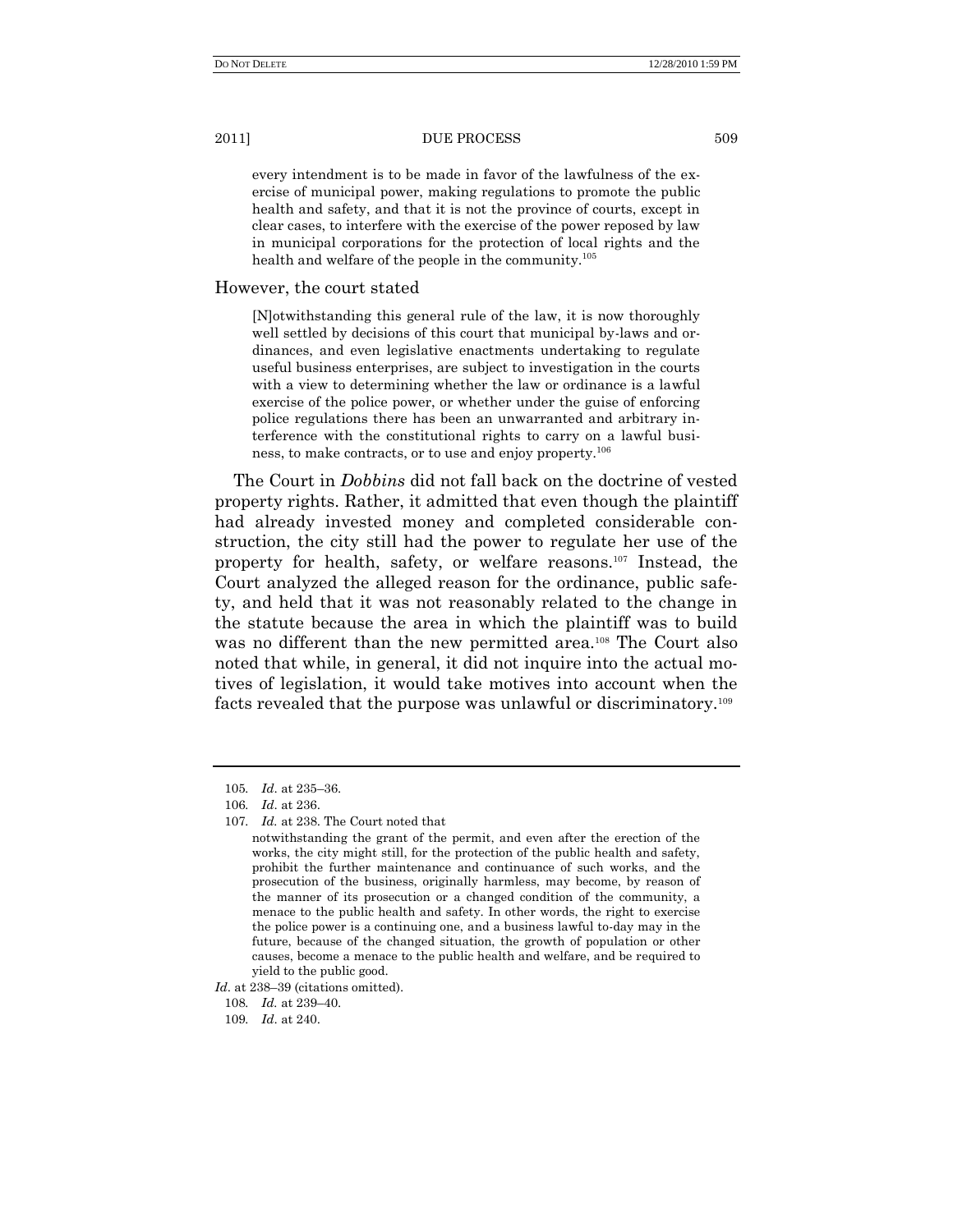In *St. Louis, Iron Mountain and Southern Railway Co. v. Wynne*, the Court also overturned a statute mandating that a railroad either pay within thirty days the demand of a livestock owner for livestock killed by a train, or be liable for double the amount eventually awarded by a jury, plus attorneys' fees.<sup>110</sup> The Court held that the statute was not a reasonable way to secure its avowed purpose, which was the prompt settlement of just demands, but was rather an arbitrary penalty for failing to accede to extravagant demands.<sup>111</sup>

In both *Dobbins* and *Wynne*, the Court followed the standard method of analyzing legislation for arbitrariness: the legislation was given the presumption of constitutionality, and the test was whether the legislation was reasonably related to the permissible end that it was designed to achieve.<sup>112</sup> This is in line with the procedure prescribed in *Mugler*. However, in three other cases during this time period, the Court suggested that some other test might apply where legislation was challenged as violating certain fundamental rights.

The first of these cases was *Allgeyer v. Louisiana*, which dealt with a statute construed to prohibit a Louisiana citizen from contracting for marine insurance with a New York insurance company not licensed to do business in the state.<sup>113</sup> In considering this question, the Court set out a broad definition of "liberty" under due process, stating:

The liberty mentioned in [the Fourteenth Amendment] means, not only the right of the citizen to be free from the mere physical restraint of his person, as by incarceration, but the term is deemed to embrace the right of the citizen to be free in the enjoyment of all his faculties, to be free to use them in all lawful ways, to live and work where he will, to earn his livelihood by any lawful calling, to pursue any livelihood or avocation, and for that purpose to enter into all contracts which may be proper, necessary and essential to his carrying out to a successful conclusion the purposes above mentioned.<sup>114</sup>

<sup>110.</sup> 224 U.S. 354, 358 (1912).

<sup>111</sup>*. Id*. at 359–60. Part of the Court's opinion hinged on the fact that the plaintiff received only \$400 in damages from the jury, while the initial demand had been \$500. *Id*. at 359.

<sup>112</sup>*. Id.* at 359–60; *Dobbins*, 195 U.S. at 238–40.

<sup>113.</sup> 165 U.S. 578, 583–84 (1897).

<sup>114</sup>*. Id*. at 589.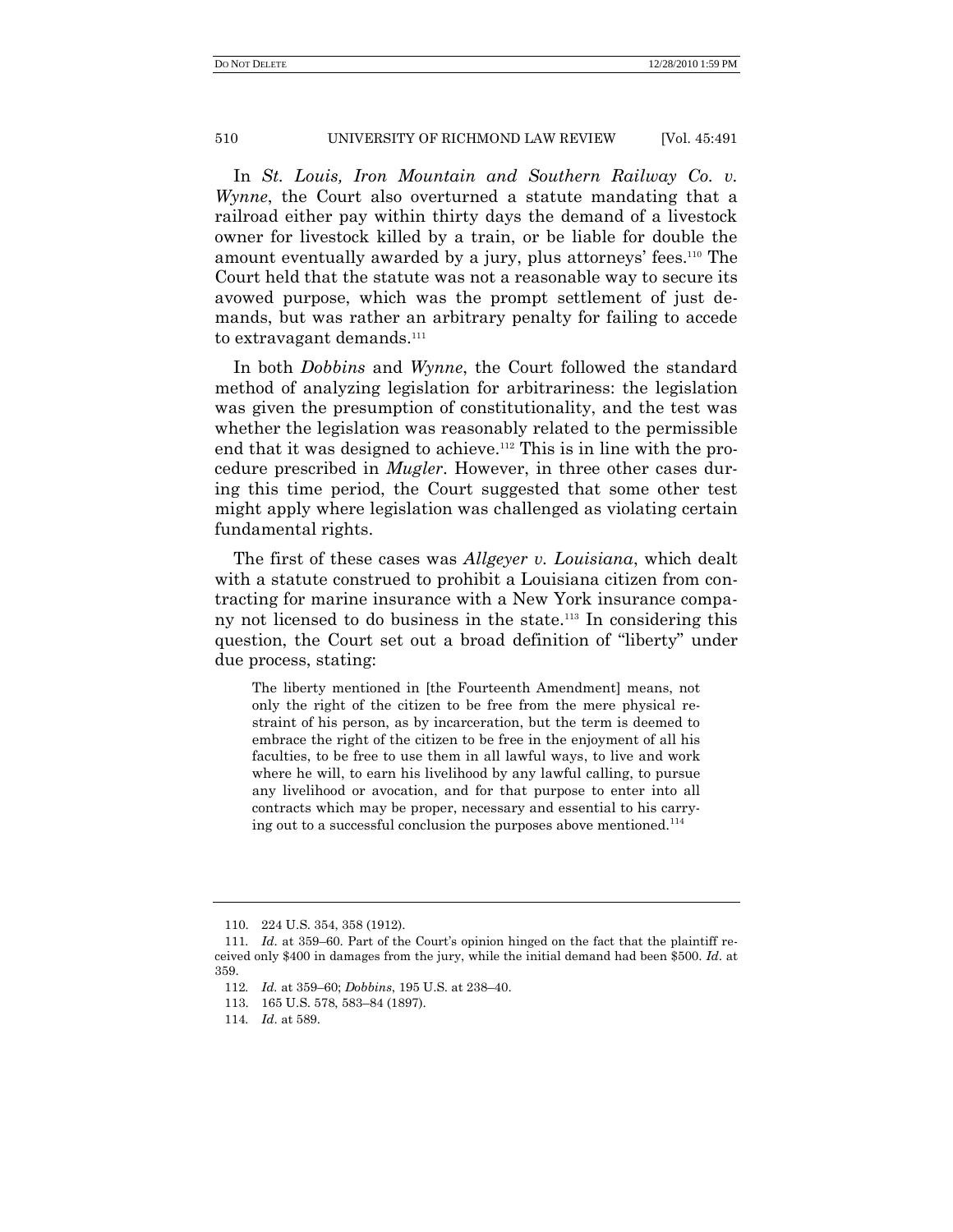The Court held that while the freedom to make contracts in pursuit of business was subject to reasonable state restrictions, such restrictions could not extend to prohibiting the making of contracts outside of the state's jurisdiction.<sup>115</sup>

*Allgeyer* straddled the line between a traditional means-ends arbitrariness review and what would become a fundamental rights standard. The opinion said nothing about the presumption of reasonableness, but also stopped short of holding that the liberties it declared had some sort of special status in the due process calculus.<sup>116</sup> That would change just eight years later, however, when, in *Lochner v. New York*, the Court transformed *Allgeyer*'s right to enter into proper, necessary, and essential contracts into the unenumerated right of "liberty of contract."<sup>117</sup>

## C. Lochner *and Liberty of Contract*

*Lochner* is one of the most commented-on opinions in history. Although scholars have many different interpretations of exactly what the Court's motivations were in striking down New York's wage and hour legislation for bakeshops,<sup>118</sup> *Lochner's* significance for substantive due process is that it represents the beginning of fundamental rights jurisprudence as we know it today.<sup>119</sup> In some ways, *Lochner* looks like a traditional means-ends arbitrariness analysis, with the question being whether the act had a relation

<sup>115</sup>*. Id*. at 591.

<sup>116.</sup> See David N. Mayer, *The Myth of "Laissez-Faire Constitutionalism": Liberty of Contract During the* Lochner *Era*, 36 HASTINGS CONST. L. Q. 217, 259 (2009). Mayer notes that the liberty of contract as stated in *Allgeyer* was actually quite moderate, in that it was the freedom to pursue a lawful calling through lawful means, subject to reasonable legal constraints. *Id*.

<sup>117.</sup> James W. Ely, Jr., "To Pursue Any Lawful Trade or Avocation": The Evolution of *Unenumerated Economic Rights in the Nineteenth Century*, 8 U. PA. J. CONST. L. 917, 947– 48 (2006) (discussing that liberty of contract as a fundamental right was connected to the established right to pursue a lawful vocation).

<sup>118</sup>*. See, e.g.*, HOWARD GILLMAN, THE CONSTITUTION BESIEGED: THE RISE AND DEMISE OF *LOCHNER* ERA POLICE POWERS JURISPRUDENCE 1–18 (1993) (arguing that *Lochner* was the result of an opposition to class legislation); FRANK R. STRONG, SUBSTANTIVE DUE PROCESS OF LAW: A DICHOTOMY OF SENSE AND NONSENSE 95 (1986) (arguing that *Lochner* was a product of Social Darwinism); Cass R. Sunstein, Lochner's *Legacy*, 87 COLUM L. REV. 873, 873–75 (1987) (arguing that the *Lochner* Court's motivation was based on preexisting common law norms).

<sup>119</sup>*. See generally* David E. Bernstein, Lochner *Era Revisionism Revised:* Lochner *and the Origins of Fundamental Rights Constitutionalism*, 92 GEO. L.J. 1 (2003) (arguing that *Lochner* is best understood in the context of the Court's fundamental rights jurisprudence).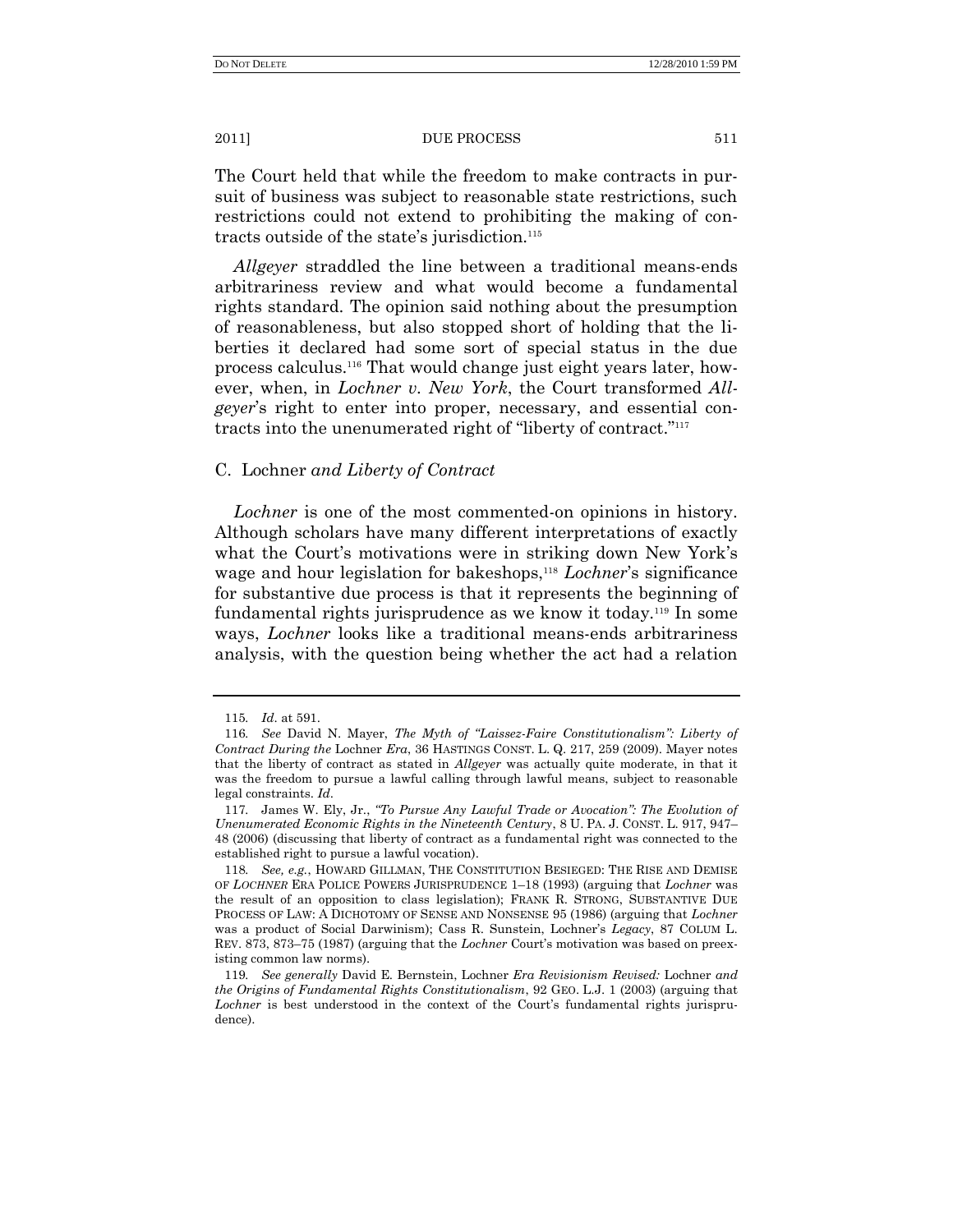to promoting the health, safety, and welfare of the public.<sup>120</sup> However, the Court in *Lochner* made a crucial change to the calculus: Rather than presume the statute in question to be constitutional, the Court reversed the presumption to favor liberty of contract.<sup>121</sup> Although not explicitly stating so, the Court clearly placed the burden on the state to justify the legislation as a labor or health law, and the state's failure to do so led to the law's demise.<sup>122</sup>

*Lochner* was followed soon after by *Adair v. United States*. <sup>123</sup> In that case, interpreting the Fifth Amendment's Due Process Clause rather than the Fourteenth's, the Court struck down a federal criminal statute prohibiting the discharge of an employee for joining a labor organization.<sup>124</sup> In making this determination, the Court followed the analysis from *Lochner*: first holding that the law infringed on liberty of contract, and then requiring the government to justify the intrusion by, in this case, showing that the statute was a proper regulation of interstate commerce.<sup>125</sup>

Thus, by the end of 1912, the Supreme Court's substantive due process jurisprudence had evolved along the two lines that mark such jurisprudence today. Ordinary legislative enactments challenged as a deprivation of liberty or property, as in *Dobbins* and *Wynne*, were subject to the classic arbitrariness formula, whereby the legislative enactment was presumed to be constitutional and the burden placed on the challenger to show that the legislative scheme bore no relation to a legitimate governmental purpose.<sup>126</sup> However, certain legislation that infringed on special liberties such as the liberty of contract—was subject to a different standard; one in which the presumption was switched to the liberty interest, and the burden placed on the government to establish the legitimacy of the legislation. To be sure, the difference was

<sup>120.</sup> Lochner v. New York, 198 U.S. 45, 57 (1905).

<sup>121</sup>*. Id.* at 56; David E. Bernstein, *The Story of* Lochner v. New York, *in* CONSTI-TUTIONAL LAW STORIES, *supra* note 69, at 344 (noting the presumption in favor of liberty of contract); Robert E. Cushman, *The Social and Economic Interpretation of the Fourteenth Amendment*, *in* 2 SELECTED ESSAYS ON CONSTITUTIONAL LAW, *supra* note 19, at 70; Mayer, *supra* note 116, at 258 (noting that the *Lochner* standard created a moderate presumption in favor of liberty).

<sup>122</sup>*. Lochner*, 198 U.S. at 64–65.

<sup>123.</sup> 208 U.S. 161, 161 (1908).

<sup>124</sup>*. Id*. at 180.

<sup>125</sup>*. Id.* at 172, 176.

<sup>126.</sup> *See* St. Louis, Iron Mountain & S. Ry. Co. v. Wynne, 224 U.S. 354, 359 (1912); Dobbins v. Los Angeles, 195 U.S. 223, 236, 239–40 (1904).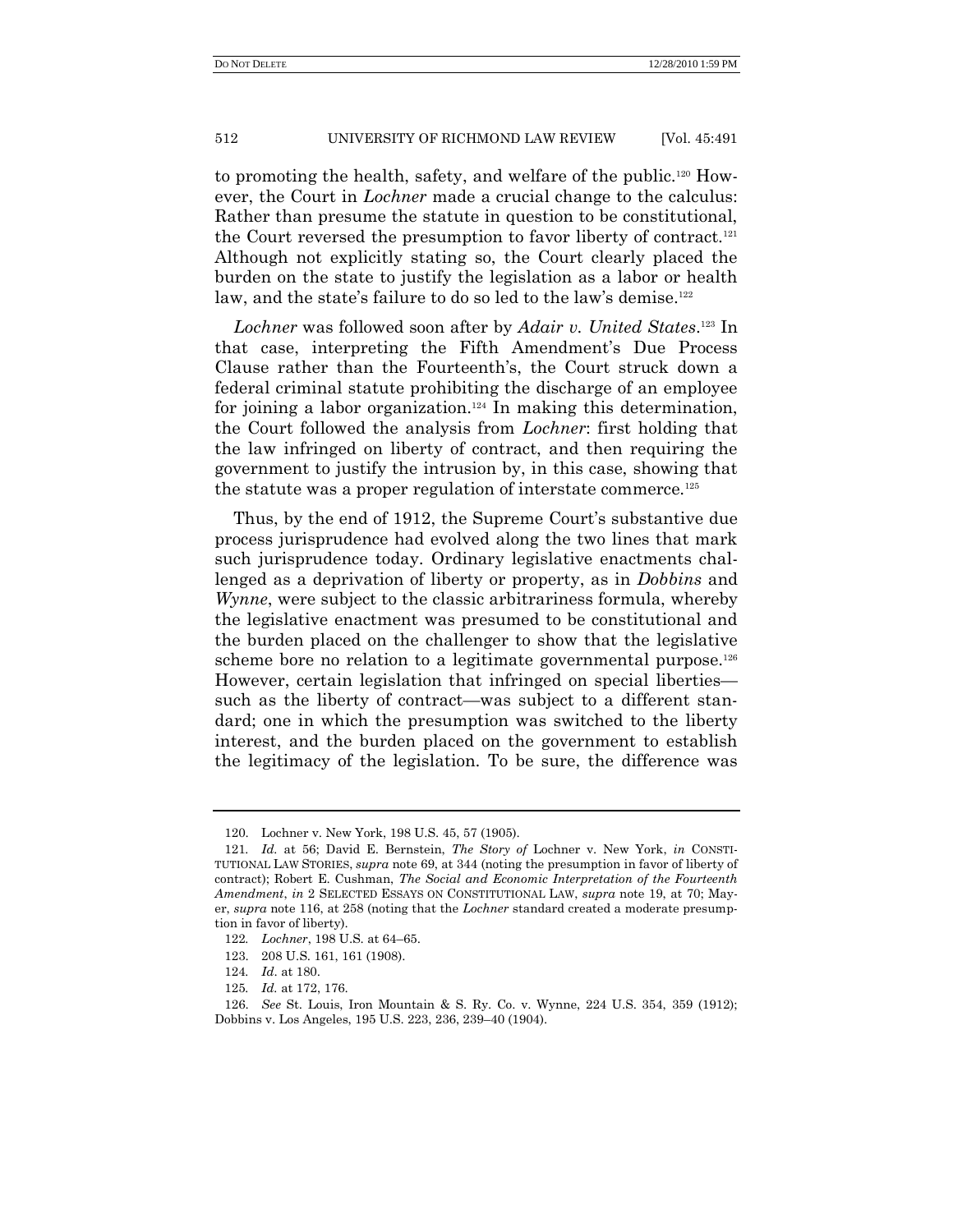minor, because the Court generally made a substantive inquiry as to whether the legislation actually bore a relation to a legitimate governmental purpose, and the government could always overcome the presumption of liberty of contract by showing that the legislation did further some legitimate governmental purpose.<sup>127</sup>

As the Court's doctrine of substantive due process evolved, so did its concept of what evidence would suffice to support legislation. The Court's decision in *Lochner* is often criticized for ignoring evidence that would have shown that the bakeshop legislation served a health purpose.<sup>128</sup> Lost in this criticism is the fact that no such evidence was presented to the Court, either in the record below or in the briefs.<sup>129</sup> It is true that the Court during this time period tended to be somewhat mechanical in that it tended to favor abstract legal theory over actual facts.<sup>130</sup> For example, the Court in *Adair* assumed an equality in the ability to bargain for contract between the employer and employee, even though reality showed that this was not the case.<sup>131</sup> However, by 1912 counsel to the Court had begun to present, and the Court to listen to, actual evidence on the social and economic need for legislation.<sup>132</sup> In *Muller v. Oregon*, a case decided a bare three years after *Lochner*, and less than a month after *Adair*, the Court took judicial notice of the "general knowledge" of the danger to the health of women

<sup>127</sup>*. See, e.g.*, Muller v. Oregon, 208 U.S. 412, 420–23 (1908) (discussing the relationship between the minimum hours law and health of women).

<sup>128</sup>*. See, e.g.*, Learned Hand, *Due Process of Law and the Eight-Hour Day*, 21 HARV. L. REV. 495, 502–03 (1908); Dean M. Hashimoto, *Science as Mythology in Constitutional Law*, 76 OR. L. REV. 111, 138 (1997) (citing Lochner v. New York, 198 U.S. 45, 59, 70–71 (1905)); Roscoe Pound, *Liberty of Contract*, 18 YALE L.J. 454, 480 (1909).

<sup>129</sup>*.* Bernstein, *supra* note 121, at 345–46. The criticism of the Court tends to track the dissenting opinion of Justice Harlan, wherein he cited medical treatises and statistics showing that the trade of baking was unhealthy. However, it is not known where Harlan got this information. *Id.* at 346. Writing in 1922, Robert E. Cushman noted that "[t]here was certainly little in the briefs of counsel in the [early due process] cases to inspire the courts to take a liberal view of questions of constitutionality in close cases.‖ Cushman, *supra* note 121, at 74 n.50.

<sup>130</sup>*. See* Cushman, *supra* note 121, at 71.

<sup>131</sup>*.* Adair v. United States, 208 U.S. 161, 174–75 (1908). The Court stated that the right of the employe[e] to quit the service of the employer, for whatever reason, is the same as the right of the employer, for whatever reason, to dispense with the services of such employe[e]. . . . In all such particulars the employer and the employe[e] have equality of right, and any legislation that disturbs that equality is an arbitrary interference with the liberty of contract which no government can legally justify in a free land.

*Id*.

<sup>132</sup>*. See* Cushman, *supra* note 121, at 73 (citing Felix Frankfurter, *Hours of Labor and Realism in Constitutional Law*, 29 HARV. L. REV. 353 (1916)).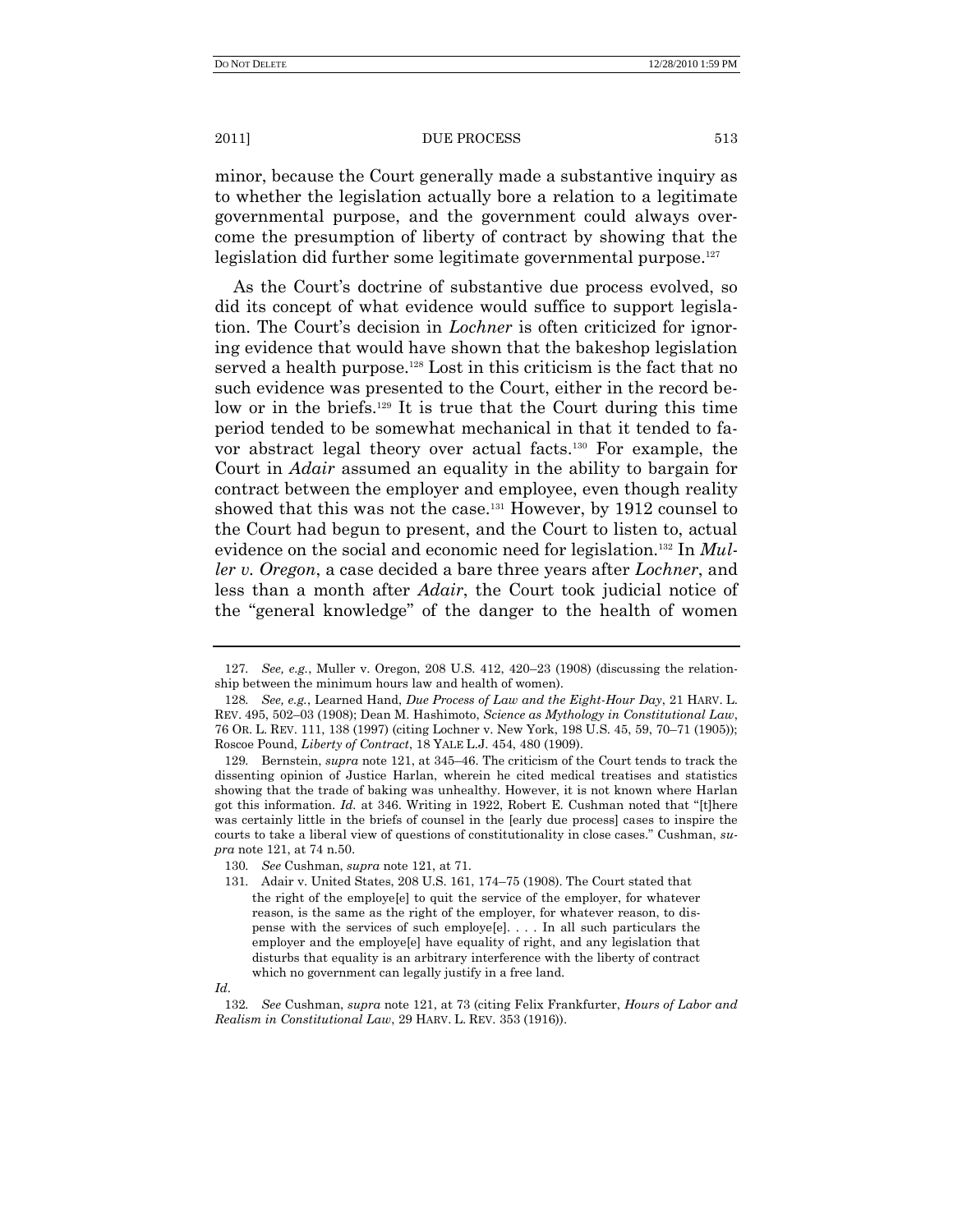from working long hours presented to it in the plaintiffs' brief, and upheld Oregon's minimum hours law.<sup>133</sup>

From 1913 to 1920 the Court decided ninety-seven cases regarding substantive due process, and in only five of them was the legislation overturned.<sup>134</sup> In *Adams v. Tanner*, the Court applied the standard test for arbitrary legislation in overturning a Washington statute forbidding employment agencies from charging a fee from persons seeking employment.<sup>135</sup> Liberty of contract was involved in two of those cases, but the Court struggled to apply a consistent test. In *Smith v. Texas*, the Court reversed a conviction under a statute making it a misdemeanor to act as a railway conductor without having served two years as a freight conductor or brakeman.<sup>136</sup> Although the Court did not explicitly set out a test, it appears to have applied a mild presumption in favor of liberty of contract and right to employment.<sup>137</sup> Similarly, in *Coppage v. Kansas*, decided five months later, the Court, although recognizing a "strong general presumption in favor of the validity of state laws," placed the burden on the state to justify as a legitimate exercise of power a statute punishing an employer for requiring as a condition of employment that an employee not join a labor union.<sup>138</sup> However, in *Bunting v. Oregon*, a case in which the Court upheld a maximum-hours law quite similar to the one at issue in

*Id*. at 420.

<sup>133</sup>*.* 208 U.S. 412, 420–21 (1908). The Court stated:

The legislation and opinions referred to in the margin may not be, technically speaking, authorities, and in them is little or no discussion of the constitutional question presented to us for determination, yet they are significant of a widespread belief that woman's physical structure, and the functions she performs in consequence thereof, justify special legislation restricting or qualifying the conditions under which she should be permitted to toil.

<sup>134</sup>*. See* Brown, *supra* note 99, at 944. Brown contends that there were actually seven cases in which the legislation was overturned on this basis, listing: Buchanan v. Warley, 245 U.S. 60 (1917); Adams v. Tanner, 244 U.S. 590 (1917); McFarland v. American Sugar Refining Co., 241 U.S. 79 (1916); Truax v. Raich, 239 U.S. 33 (1915); Coppage v. Kansas, 236 U.S. 1 (1915); Smith v. Texas, 233 U.S. 630 (1914); and Chicago, Milwaukee & St. Paul Ry. v. Polt, 232 U.S. 165 (1914). *Id*. at 944 n.9. However, both *McFarland* and *Truax*  were really decided on equal protection grounds. *McFarland*, 241 U.S. at 86; *Truax*, 239 U.S. at 41–43.

<sup>135</sup>*. Tanner*, 244 U.S. at 595–96 (quoting McLean v. Arkansas, 211 U.S. 539, 547 (1909)).

<sup>136</sup>*.* 233 U.S. at 635–36, 642.

<sup>137</sup>*. Id.* at 636–41. In addition, Justice Joseph Lamar, the author of the opinion, appears to have leaned heavily on his personal knowledge of the railway business in finding no justification for the law. *Id.* at 640 n.1.

<sup>138</sup>*.* 236 U.S. at 14.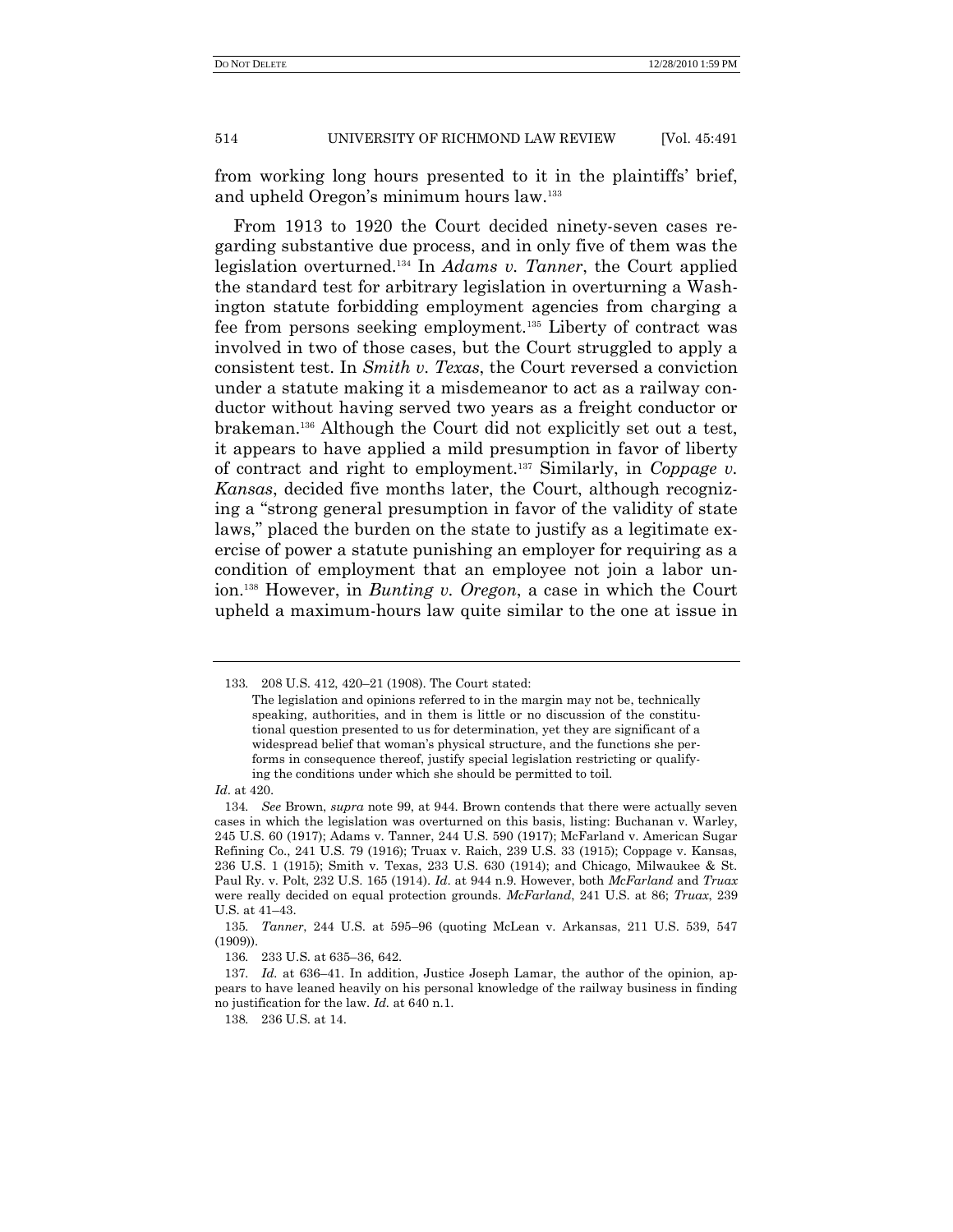*Lochner*, the Court appears to have applied a presumption in the other direction, requiring the challenger to show that the statute was unconstitutional.<sup>139</sup>

The Court also began to extend its "special liberties" jurisprudence from freedom of contract to other liberties. In *Buchanan v. Warley*, the Court struck down an ordinance promoting segregation in housing.<sup>140</sup> In doing so, the Court applied a *Lochner*-like analysis, first holding that the law denied freedom of property under the Fourteenth Amendment, and then holding that it was not justified by state police power.<sup>141</sup>

During the 1920s the Court entered the so-called "heyday" of *Lochner*-era due process jurisprudence.<sup>142</sup> During this time period, the Court struck down more statutes for violations of substantive due process than ever before.<sup>143</sup> Nevertheless, the Court still upheld far more statutes against due process challenges than it struck down.<sup>144</sup> The cases during this time period reflect a further development of the different strains of due process, but also reflect the continuing confusion over the test.

In cases such as *Adkins v. Children's Hospital* and *Chas. Wolff Packing Co. v. Court of Industrial Relations*, the Court made clear what had before only been hinted: the standard really had shifted, at least where liberty of contract was concerned.<sup>145</sup> Rather than presume constitutionality and examine the legislation for a reasonable relation to a permissible end, "[f]reedom of contract [was now] the general rule, and restraint the exception."<sup>146</sup> Government could only abridge this freedom in "exceptional" circumstances, such as where the business regulated was affected with a public interest.<sup>147</sup> Where the statute involved did not fall within

144. *See id.*

145. Chas. Wolff Packing Co. v. Court of Indus. Relations, 262 U.S. 522, 534 (1923); Adkins v. Children's Hosp., 261 U.S. 525, 546 (1923).

<sup>139.</sup> 243 U.S. 426, 434–39 (1917).

<sup>140.</sup> 245 U.S. 60, 70, 82 (1917).

<sup>141</sup>*. Id.* at 73–82; *see also* David E. Bernstein, *Philip Sober Controlling Philip Drunk:*  Buchanan v. Warley *in Historical Perspective*, 51 VAND. L. REV. 797, 873–74 (1998) (connecting *Lochner* and *Buchanan* with other civil liberties cases).

<sup>142</sup>*.* Bernstein, *supra* note 119, at 10–11 (identifying the different periods of the Court during the *Lochner* era).

<sup>143.</sup> *See* CHEMERINSKY, *supra* note 3, at 616.

<sup>146.</sup> *Chas. Wolff*, 262 U.S. at 534; *see Adkins*, 261 U.S. at 546.

<sup>147.</sup> *Chas. Wolff*, 262 U.S. at 534; *see Adkins*, 261 U.S. at 546. The Court in *Adkins* identified these exceptional circumstances as including statutes: (1) "fixing rates and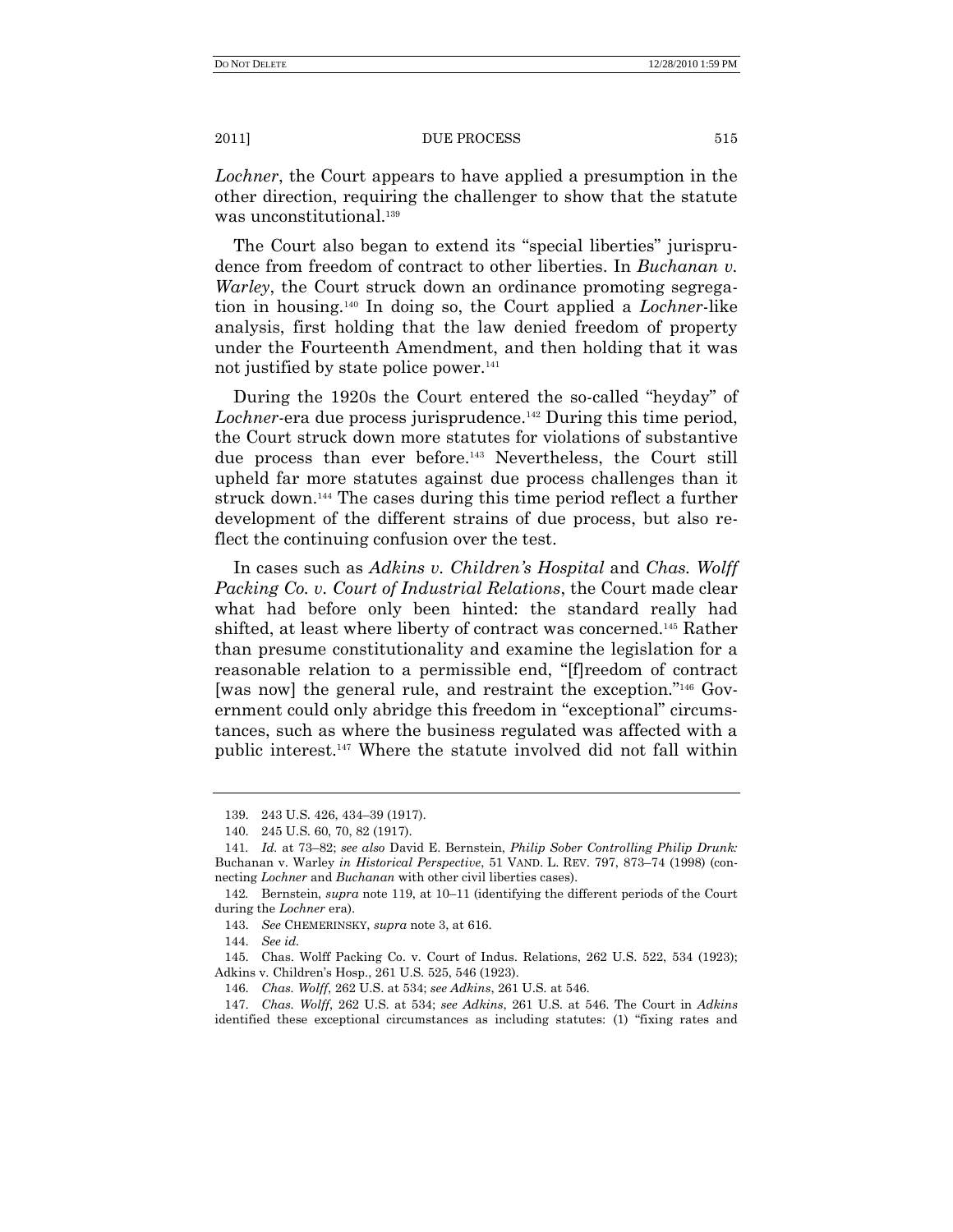these narrow exceptions, it was declared to violate due process.<sup>148</sup> Within these categories, however, the Court upheld a broad variety of restrictions on liberty of contract.<sup>149</sup>

Outside the liberty of contract area, the Court applied a meansends analysis to judge the constitutionality of the legislation, although not always with a consistent standard. In some cases, the Court applied a presumption of constitutionality, $150$  while in others, no mention was made of the test.<sup>151</sup>

The Court also expanded due process liberty to encompass other civil liberties.<sup>152</sup> In *Meyer v. Nebraska*, the Court struck down a state law banning the teaching of languages other than English until after the eighth grade.<sup>153</sup> In an opinion by Justice McReynolds, the Court held in sweeping fashion that the liberty in the Due Process Clauses of the Fifth and Fourteenth Amendments included

not merely freedom from bodily restraint but also the right of the individual to contract, to engage in any of the common occupations of life, to acquire useful knowledge, to marry, establish a home and bring up children, to worship God according to the dictates of his own conscience, and generally to enjoy the privileges long recognized at common law as essential to the orderly pursuit of happiness by free men.<sup>154</sup>

In holding that the legislation unlawfully infringed on the occupational opportunity of teachers, the opportunities of pupils to

charges  $[for]$  businesses impressed with a public interest;"  $(2)$  "relating to contracts for the performance of public work;" (3) "prescribing the character, methods and time for payment of wages;" and  $(4)$  "fixing hours of labor." 261 U.S. at 546–48.

<sup>148.</sup> Lochner v. New York, 198 U.S. 45, 53 (1905).

<sup>149</sup>*. See, e.g.*, Yeiser v. Dysart, 267 U.S. 540, 540–41 (1925) (upholding state law limiting amounts attorneys could charge in workers' compensation cases); Radice v. New York, 264 U.S. 292, 294–95, 298 (1924) (upholding state law prohibiting nighttime employment of women in restaurants located in large cities).

<sup>150</sup>*. See, e.g.*, Cudahy Packing Co. v. Parramore, 263 U.S. 418, 421–22, 426 (1923) (upholding law extending workers' compensation liability for employees injured going to workplace); Prudential Ins. Co. v. Cheek, 259 U.S. 530, 548 (1922) (upholding state law that required employers to grant request from departing employees for letter of reference stating particulars of employment and reasons for leaving).

<sup>151</sup>*. See, e.g.*, James-Dickinson Farm Mortgage Co. v. Harry, 273 U.S. 119, 123–24 (1927) (upholding statute expanding state fraud liability to false promises justified under principles of common law); Nicchia v. New York, 254 U.S. 228, 230–31 (1920) (law requiring payment of dog license fee to private humane society justified because dog ownership was an "imperfect" property right).

<sup>152</sup>*.* Bernstein, *supra* note 119, at 49.

<sup>153.</sup> 262 U.S. 390, 403 (1923).

<sup>154</sup>*. Id*. at 399 (citations omitted).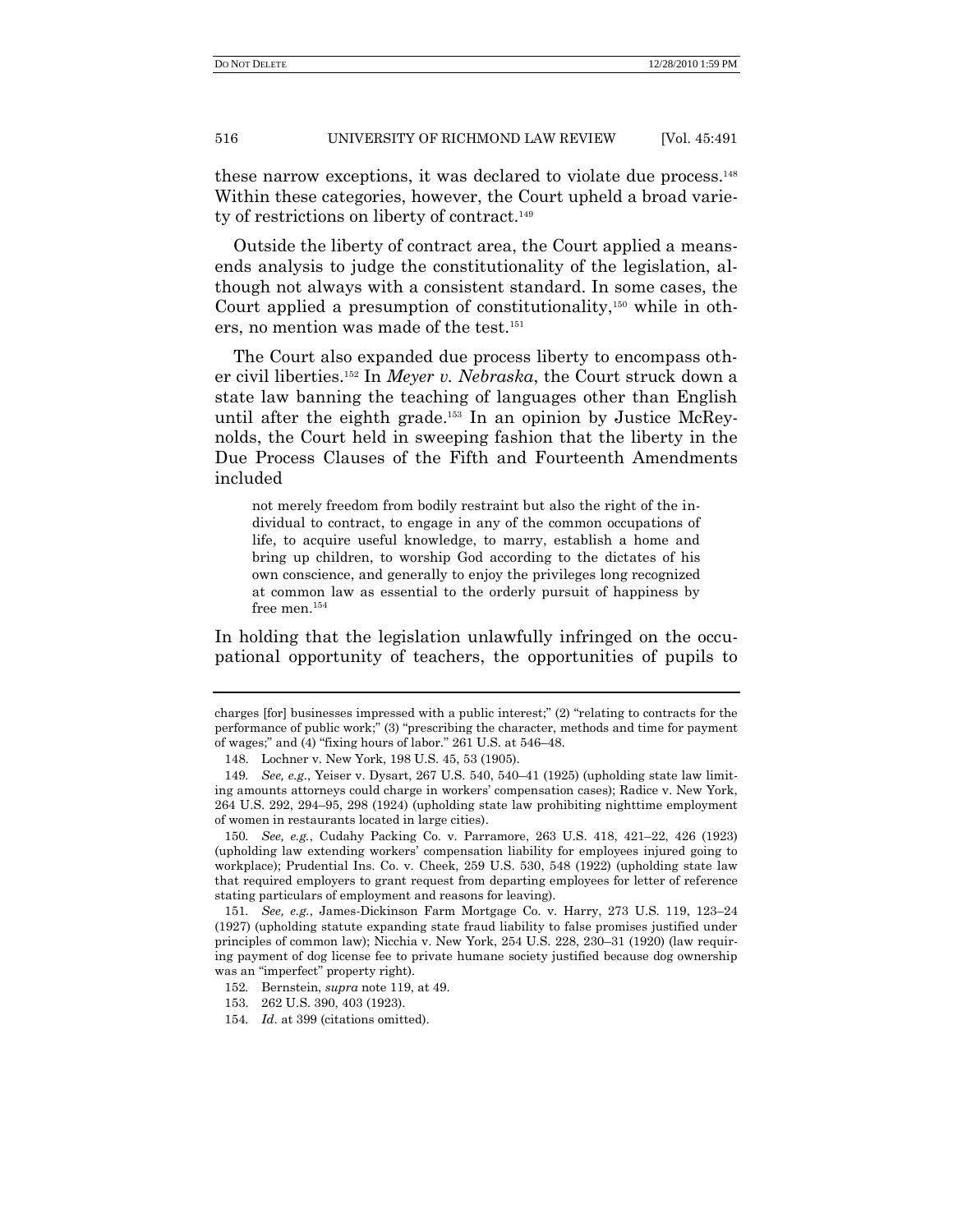acquire knowledge, and the power of parents to control their children's education, the Court applied a means-ends test.<sup>155</sup> The Court noted that the purported end, to ensure a ready understanding of English, was perhaps desirable, but stated that the means adopted exceeded the power of the state.<sup>156</sup>

The Court in *Meyer* did not purport to apply the same test that it would use for liberty of contract. <sup>157</sup> However, the Court clearly applied a standard akin to the ones in *Lochner* and *Buchanan v. Warley*. Once the regulation was found to infringe upon a right the Court classified as "fundamental," the burden shifted to the State to justify the intrusion.<sup>158</sup>

*Meyer* was soon followed by a number of other cases extending protection to civil liberties.<sup>159</sup> In many of those cases, the Court's review followed the same pattern as in *Meyer* by requiring the State to justify the intrusion on rights. $160$ 

## D. *Decline of Liberty of Contract*

By the 1930s, however, the special presumption in favor of liberty of contract was already fading in the face of an expansive definition of the "affected with a public interest" exception.<sup>161</sup> In *O'Gorman & Young v. Hartford Fire Insurance Co.*, the Court held in a 5-4 decision that even the wages paid to employees in a business affected with a public interest could be regulated, so long as the regulation was reasonably related to a legitimate pub-

<sup>155</sup>*. Id*. at 401–03.

<sup>156</sup>*. Id*. at 402.

<sup>157.</sup> *Compare id*. at 390, *with* Adkins v. Children's Hosp., 261 U.S. 522, 522 (1923).

<sup>158.</sup> *Meyer*, 262 U.S. at 402 ("The interference [with the fundamental rights] is plain enough and no adequate reason therefore in time of peace and domestic tranquility has been shown.").

<sup>159.</sup> Bernstein, *supra* note 119, at 49; *see* Stromberg v. California, 283 U.S. 359, 368– 70 (1931) (holding that the right of free political discussion is a fundamental part of the constitutional system, and this right encompasses displaying a red flag in a public place as a symbol of opposition to organized government); Farrington v. Tokushige, 273 U.S. 284, 298–99 (1927) (upholding an injunction against a statute imposing special restrictions on foreign language schools); Gitlow v. New York, 268 U.S. 652, 667–70 (1925) (holding that the First Amendment's freedom of expression is a fundamental right included in the Fourteenth Amendment, but finding the statute in question constitutional); Pierce v. Soc'y of Sisters, 268 U.S. 510, 534–35 (1925) (overturning a law prohibiting private nonreligious schools).

<sup>160</sup>*. See, e.g.*, *Farrington*, 273 U.S. at 298–99; *Pierce*, 268 U.S. at 534–35.

<sup>161</sup>*. See*, *e.g.*, Tagg Bros. & Moorhead v. United States, 280 U.S. 420, 439 (1930).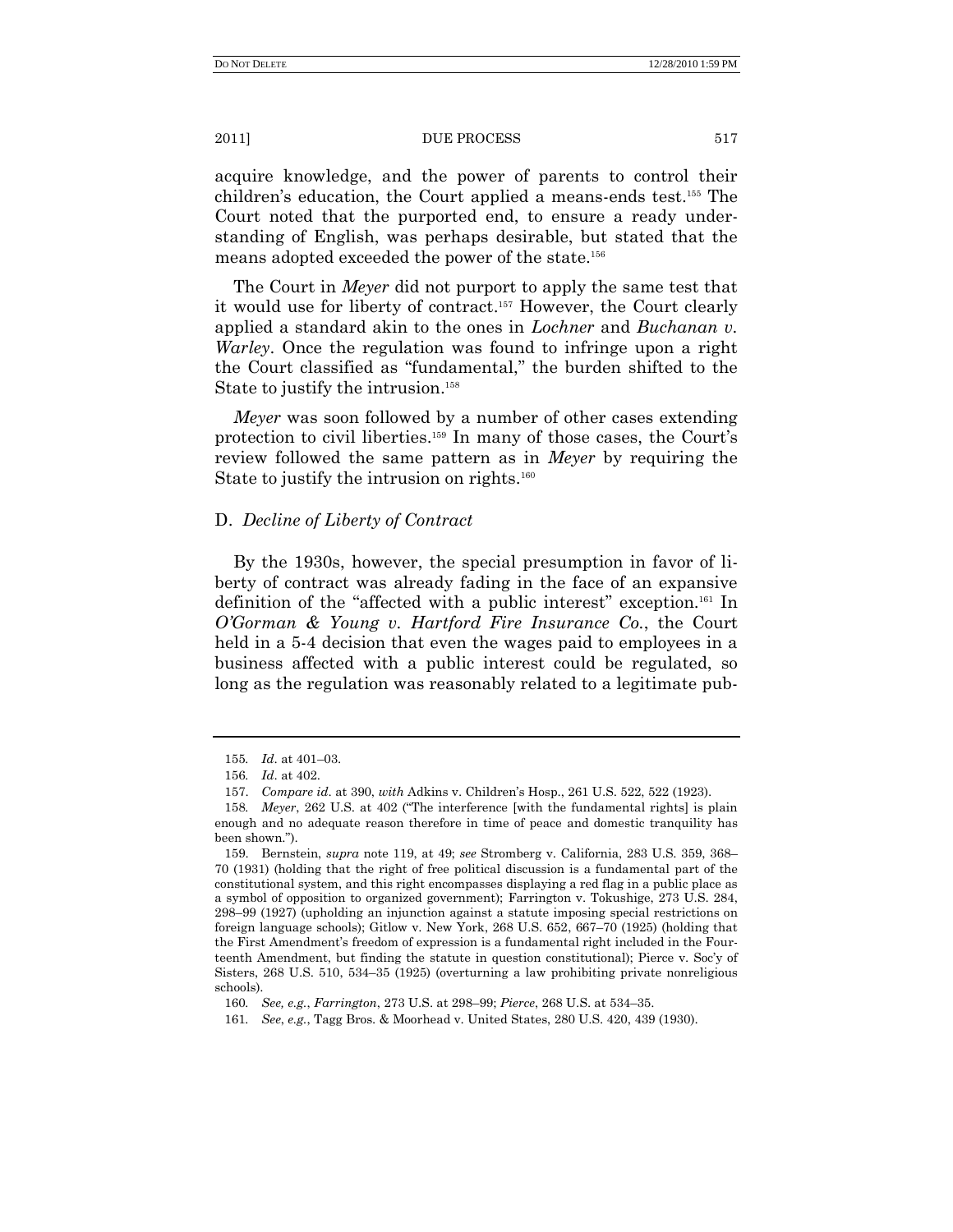lic interest.<sup>162</sup> In *Nebbia v. New York*, the category of businesses "affected with a public interest" was expanded to include all businesses, in all of their aspects, subject only to the requirements of reasonable relation to a legitimate purpose.<sup>163</sup> In an opinion authored by Justice Owen Roberts, the Court stated:

It is clear that there is no closed class or category of businesses affected with a public interest, and the function of courts in the application of the Fifth and Fourteenth Amendments is to determine in each case whether circumstances vindicate the challenged regulation as a reasonable exertion of governmental authority or condemn it as arbitrary or discriminatory. The phrase "affected with a public interest" can, in the nature of things, mean no more than that an industry, for adequate reason, is subject to control for the public good. In several of the decisions of this court wherein the expressions "affected with a public interest," and "clothed with a public use," have been brought forward as the criteria of the validity of price control, it has been admitted that they are not susceptible of definition and form an unsatisfactory test of the constitutionality of legislation directed at business practices or prices. These decisions must rest, finally, upon the basis that the requirements of due process were not met because the laws were found arbitrary in their operation and effect. But there can be no doubt that upon proper occasion and by appropriate measures the state may regulate a business in any of its aspects, including the prices to be charged for the products or commodities it sells.  $^{164}$ 

By announcing that any business could be "affected with a public interest," the Court effectively retired the category, and with it, much of the special status that liberty of contract had enjoyed*.* 165

Finally, in *West Coast Hotel v. Parrish*, the Court abolished the special status for liberty of contract altogether.<sup>166</sup> In upholding a state law establishing minimum wages for women, the Court stated:

<sup>162.</sup> 282 U.S. 251, 257–58 (1931). Several commentators have traced the beginning of today's rational basis test to Justice Brandeis's majority opinion in *O'Gorman*. *See* Barnett *supra* note 5, at 1481–82.

<sup>163.</sup> 291 U.S. 502, 536–37 (1934).

<sup>164</sup>*. Id*. (citing Chas. Wolff Packing Co. v. Court of Indus. Relations, 262 U.S. 522, 535 (1923)).

<sup>165</sup>*. See* Cushman, *supra* note 121, at 80. Liberty of contract would have one more moment in the sun, in *Morehead v. New York ex rel. Tipaldo*, 298 U.S. 587, 610–13 (1936). In that case, the Court struck down a New York minimum wage law for women and minors. *Id*.

<sup>166.</sup> 300 U.S. 379, 391–92 (1937).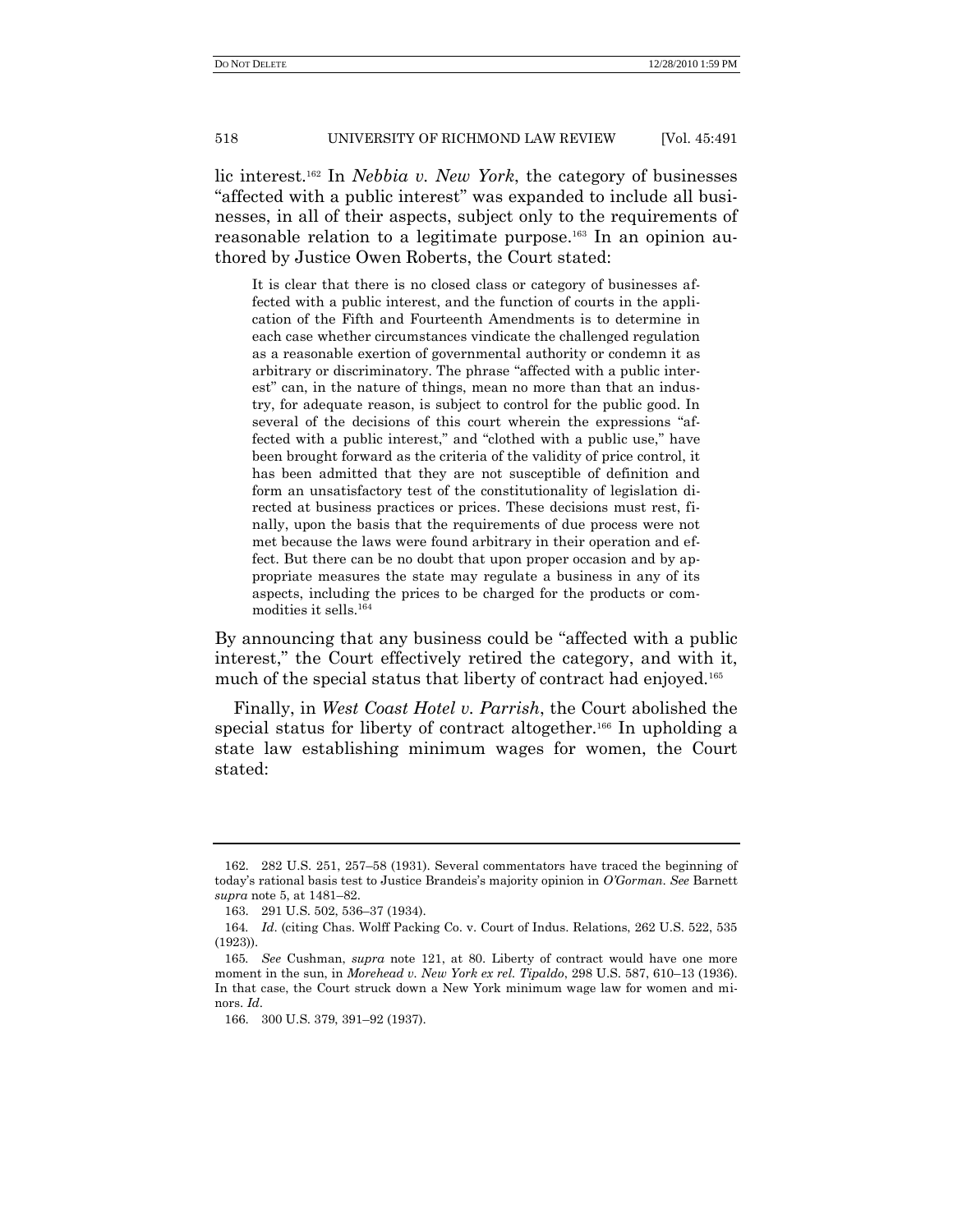The Constitution does not speak of freedom of contract. It speaks of liberty and prohibits the deprivation of liberty without due process of law. In prohibiting that deprivation the Constitution does not recognize an absolute and uncontrollable liberty. Liberty in each of its phases has its history and connotation. But the liberty safeguarded is liberty in a social organization which requires the protection of law against the evils which menace the health, safety, morals and welfare of the people. Liberty under the Constitution is thus necessarily subject to the restraints of due process, and regulation which is reasonable in relation to its subject and is adopted in the interests of the community is due process. This essential limitation of liberty in general governs freedom of contract in particular.<sup>167</sup>

Although liberty of contract's special status had been for all intents and purposes killed by *Nebbia* in 1934, <sup>168</sup> and formally buried by *Parrish* in 1937,<sup>169</sup> the idea that some rights were entitled to special status lived on. The incorporation doctrine began in 1925 in *Gitlow v. New York*<sup>170</sup> and continued in 1931 when the Court held that both the First Amendment's free speech and free press guarantees were a part of the Fourteenth Amendment's Due Process Clause.<sup>171</sup> These decisions paved the way for the enforcement of much of the Bill of Rights against the states through due process.<sup>172</sup> Along with these decisions, the Court also engrafted their tests.

For the development of general substantive due process and unenumerated rights, however, the incorporation case that would become most significant was one in which the Court actually refused incorporation. In *Palko v. Connecticut*, the Court refused to incorporate the Fifth Amendment's double jeopardy provision.<sup>173</sup> However, the Court did articulate a standard for what rights would be encompassed within due process: those "implicit in the concept of ordered liberty" and "so rooted in the traditions and

<sup>167</sup>*. Id*.

<sup>168.</sup> *See* 291 U.S. at 536–37.

<sup>169.</sup> *See* 300 U.S. at 391–92.

<sup>170.</sup> 268 U.S. 652, 667–70 (1925).

<sup>171</sup>*.* Near v. Minnesota, 283 U.S. 697, 722–23 (1931) (incorporating freedom of press); Stromberg v. California, 283 U.S. 359, 368 (1931) (incorporating free speech provision).

<sup>172</sup>*. See, e.g.*, Mapp v. Ohio, 367 U.S. 643, 655 (1961) (incorporating Fourth Amendment search and seizure rules); Everson v. Bd. of Educ., 330 U.S. 1, 16–18 (1947) (incorporating First Amendment Establishment Clause); Cantwell v. Connecticut, 310 U.S. 296, 305 (1940) (incorporating First Amendment Free Exercise Clause); DeJonge v. Oregon, 299 U.S. 353, 365–66 (1937) (right of peaceable assembly); Powell v. Alabama, 287 U.S. 45, 71 (1932) (requiring counsel for indigent defendants in capital cases).

<sup>173.</sup> 302 U.S. 319, 322 (1937).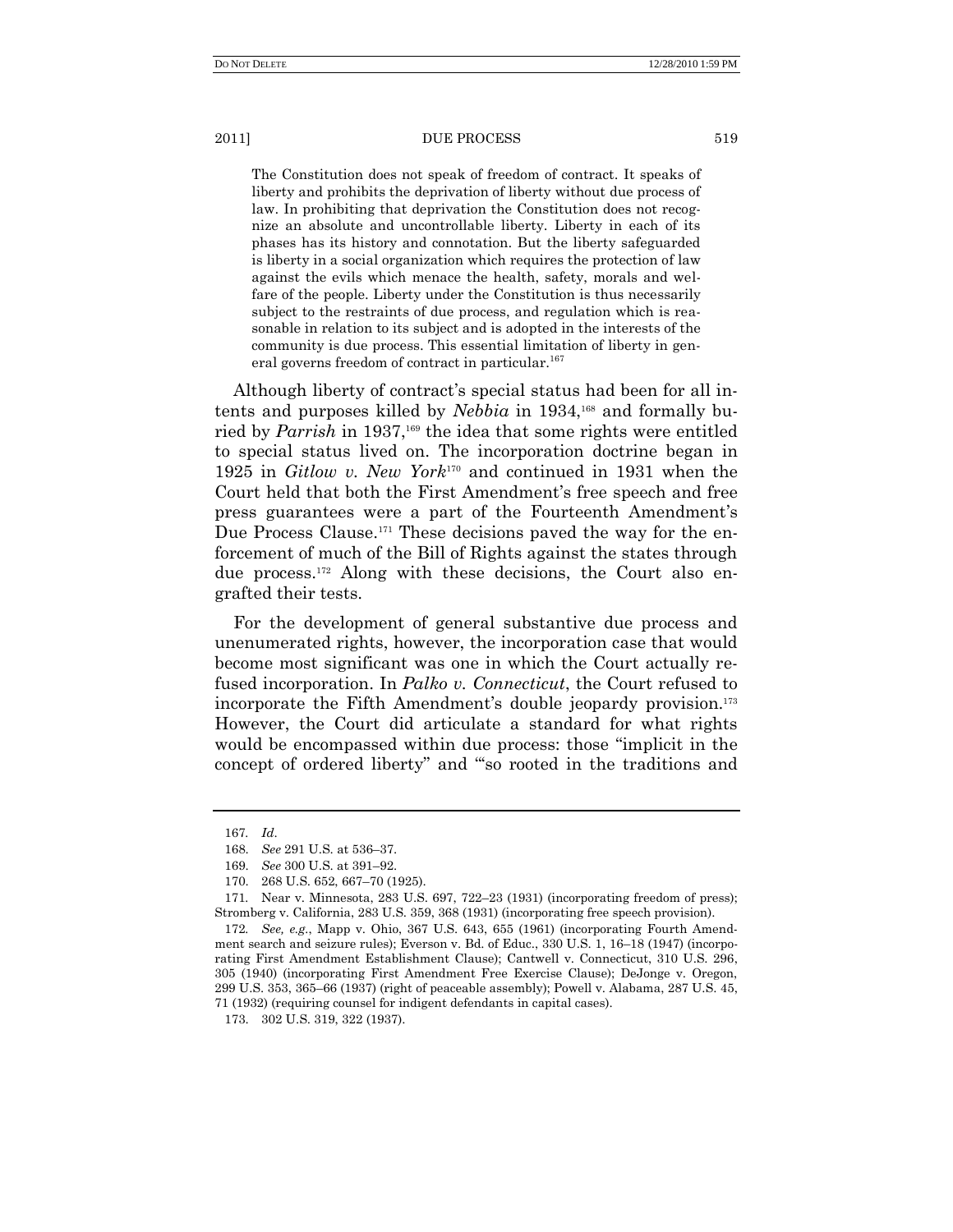conscience of our people as to be ranked as fundamental."<sup>174</sup> Although *Palko* was meant to be a limitation on due process claims, it also reinforced the idea that fundamental rights fell within the purview of the Fourteenth Amendment.<sup>175</sup> This idea, combined with a case decided five months later, would set the stage for the modern interpretation of substantive due process.

## E. *The Modern View of Substantive Due Process*

In *United States v. Carolene Products Co*., the Court reiterated that most laws infringing on liberty would be analyzed under what would become known as the rational basis test, stating that, under that test

the existence of facts supporting the legislative judgment is to be presumed, for regulatory legislation affecting ordinary commercial transactions is not to be pronounced unconstitutional unless in the light of the facts made known or generally assumed it is of such a character as to preclude the assumption that it rests upon some rational basis within the knowledge and experience of the legisla- $\mathrm{tors.}^\mathrm{176}$ 

However, in its famous Footnote Four, the Court stated that ―[t]here may be a narrower scope for operation of the presumption of constitutionality when legislation appears on its face to be within a specific prohibition of the Constitution, such as those of the first ten amendments, which are deemed equally specific when held to be embraced within the Fourteenth."<sup>177</sup> The Court also suggested that a more searching inquiry might need to be conducted where the legislation at issue "restricts those political processes which can ordinarily be expected to bring about repeal of undesirable legislation," and is directed at particular religious, national, or racial minorities, or prejudices "discrete and insular minorities."<sup>178</sup> Just as importantly, Footnote Four repurposed the Court's prior civil liberties cases to fit this new configuration.<sup>179</sup> Thus, *Pierce* became a case about religious minorities, and *Meyer*

<sup>174</sup>*. Id.* at 325 (quoting Snyder v. Massachusetts, 291 U.S. 97, 105 (1934)). In 1969, the Court decided that the double jeopardy provision did fit under this definition, overruling *Palko*. *See* Benton v. Maryland, 395 U.S. 784, 794 (1969).

<sup>175.</sup> *Palko*, 302 U.S. at 322, 324–25.

<sup>176.</sup> 304 U.S. 144, 152 (1938).

<sup>177</sup>*. Id*. at 152 n.4.

<sup>178</sup>*. Id*. at 152 n.4.

<sup>179</sup>*.* Bernstein, *supra* note 119, at 52–53.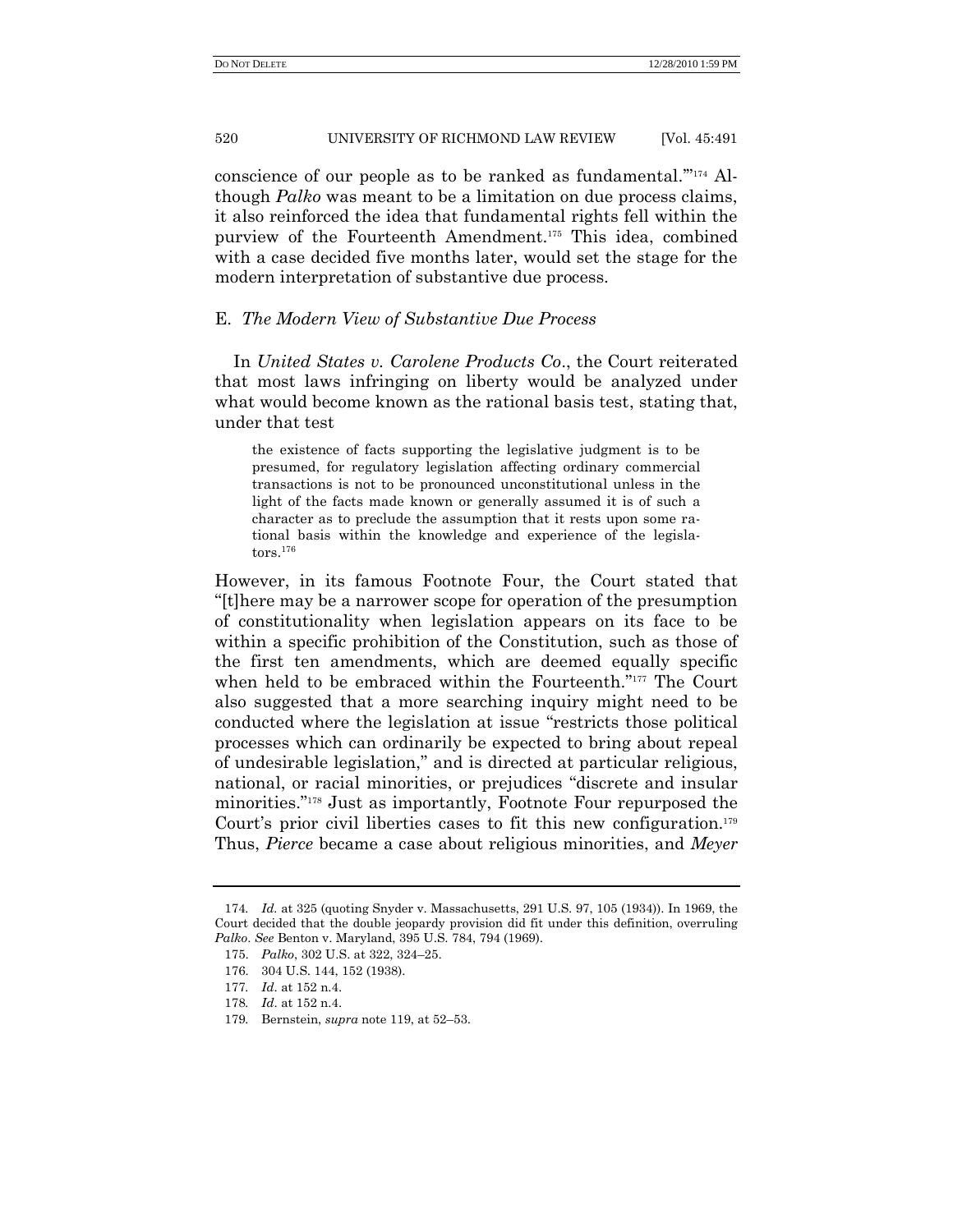a case about national minorities, a result which no doubt surprised their author, Justice McReynolds.<sup>180</sup>

The implications of what the Court said in *Palko* and *Carolene Products*, along with what the Court implied, were significant for substantive due process jurisprudence. On the one hand, most legislation was to be judged by the minimally restrictive rational basis standard, which presumed the constitutionality of the legislation and the existence of facts to support it.<sup>181</sup> However, the test was not a rubber stamp, because the Court also said the following in *Carolene Products*:

We may assume for present purposes that no pronouncement of a legislature can forestall attack upon the constitutionality of the prohibition which it enacts by applying opprobrious epithets to the prohibited act, and that a statute would deny due process which precluded the disproof in judicial proceedings of all facts which would show or tend to show that a statute depriving the suitor of life, liberty or property had a rational basis.<sup>182</sup>

Further, *Carolene Products* said that there might be a more searching review for legislation implicating those rights in the Bill of Rights.<sup>183</sup> This had the obvious effect of protecting the rights that had been incorporated at the time, along with their right-specific tests.<sup>184</sup> However, the Court has always said that these rights were incorporated, not because they were contained in the Bill of Rights, but rather because they were "fundamental."<sup>185</sup> This raised the question of whether there were other, unenumerated, fundamental rights that might also be judged by a stricter standard, and further, just what that standard might be.

For substantive unenumerated rights cases, as opposed to incorporation cases, the answer would not come until 1973.<sup>186</sup> After *Carolene Products*, but prior to 1973, the Court avoided finding new unenumerated rights by recasting the few rights it was will-

<sup>180.</sup> *Carolene Products*, 304 U.S. at 153 n.4 (citations omitted). Justice McReynolds dissented without opinion in *Carolene Products*. *Id.* at 155.

<sup>181</sup>*. Id.* at 152.

<sup>182</sup>*. Id*.

<sup>183</sup>*. Id*. at 152 n.4.

<sup>184.</sup> *See id*. at 152–53 & n.4.

<sup>185</sup>*. See* Duncan v. Louisiana, 391 U.S. 145, 148–49 (1968) (collecting Supreme Court decisions that incorporate Bill of Rights provisions on the basis of a "fundamental right").

<sup>186</sup>*. See* Roe v. Wade, 410 U.S. 113, 162–64 (1973); Richard H. Fallon, Jr., *Strict Judicial Scrutiny*, 54 UCLA L. REV. 1267, 1283 (2007) (identifying *Roe v. Wade* as the first application of the strict scrutiny test to substantive due process).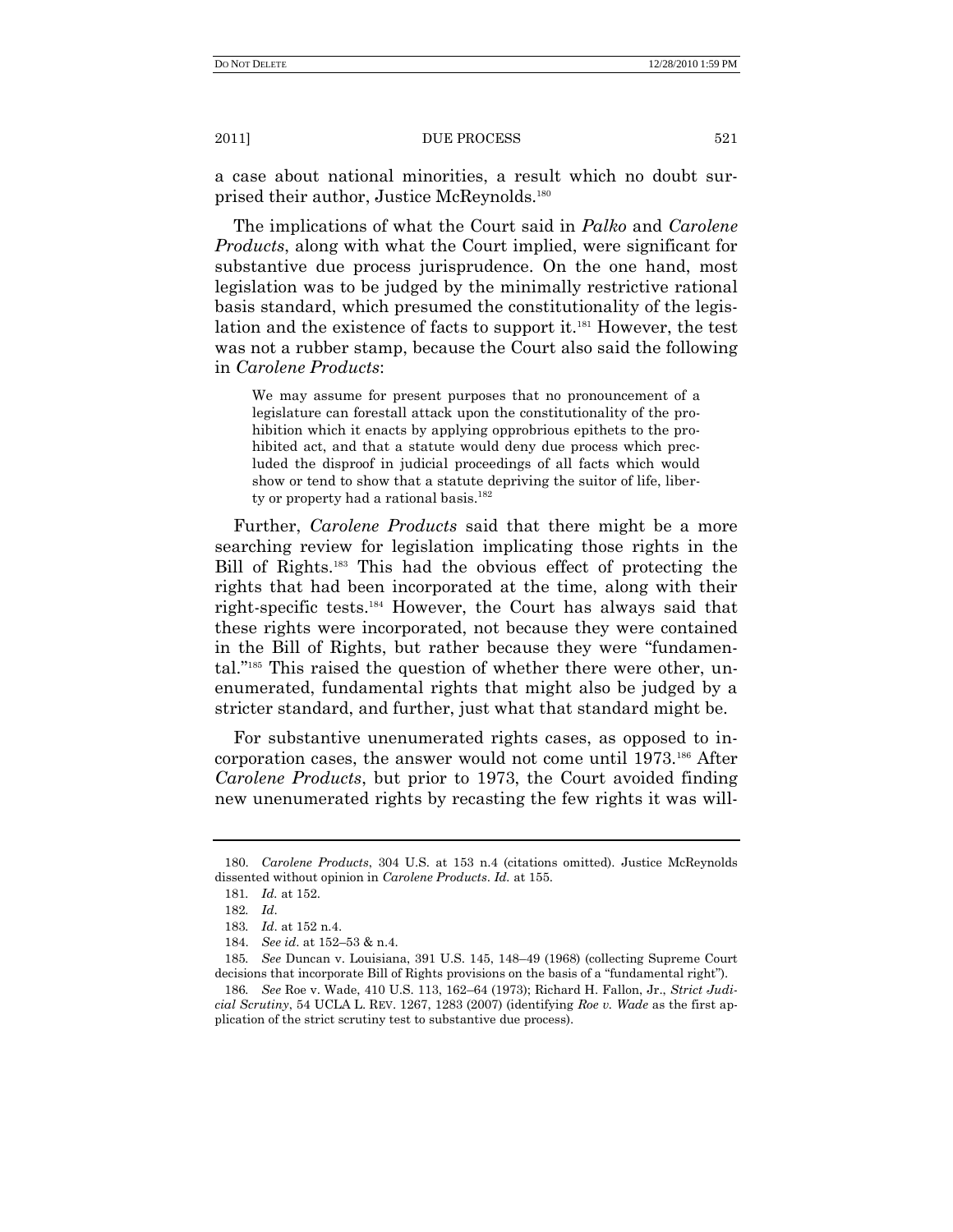ing to recognize as extensions of enumerated rights, or in one famous case, *Griswold v. Connecticut*, as residing within "penumbras" created by "emanations" of those rights.<sup>187</sup>

When the Court finally decided to recognize a new unenumerated right, the Court grafted onto substantive due process jurisprudence the same test it had developed in First Amendment cases dealing with freedom of speech, freedom of association, and free exercise of religion, as well as Fourteenth Amendment equal protection cases dealing with classifications based on race or classifications infringing on fundamental rights.<sup>188</sup> What has come to be known as the strict scrutiny test has its beginnings in statements made by the Court in the 1942 case, *Skinner v. Oklahoma*. <sup>189</sup> In determining that a statute providing for the mandatory sterilization of some three-time felons violated the Equal Protection Clause, the Court stated that because procreation was "one of the basic civil rights of man . . . strict scrutiny of the classification which a State makes in a sterilization law is essential."<sup>190</sup> However, the Court in *Skinner* did not elaborate on what such scrutiny might entail.<sup>191</sup>

By the late 1950s and early 1960s, the Court was more certain. In the area of free speech, the Court began to require that governmental entities show a compelling interest in order to justify infringing on speech.<sup>192</sup> Similarly, in First Amendment free association cases, the Court began requiring a compelling interest, and requiring a substantial relationship between such interest

<sup>187.</sup> 381 U.S. 479, 484–86 (1965); Peter Preiser, *Rediscovering a Coherent Rationale for Substantive Due Process*, 87 MARQ. L. REV. 1, 44–45 (2003).

<sup>188.</sup> *See, e.g.*, Kramer v. Union Free Sch. Dist. No. 15, 395 U.S. 621, 627 (1969) (classification based on race); Shapiro v. Thompson, 394 U.S. 618, 634 (1969) (classifications infringing on fundamental rights); Sherbert v. Verner, 374 U.S. 398, 406–09 (1963) (free exercise of religion); Bates v. City of Little Rock, 361 U.S. 516, 525 (1960) (freedom of association); Speiser v. Randall, 357 U.S. 513, 529 (1958) (freedom of speech); *see also* Fallon, *supra* note 186, at 1274–83 (detailing the development of strict scrutiny in these areas of law).

<sup>189.</sup> 316 U.S. 535 (1942); *see* Fallon, *supra* note 186, at 1281–82 (identifying *Skinner* as the first time that the Court used a term akin to strict scrutiny).

<sup>190.</sup> *Skinner*, 316 U.S. at 541.

<sup>191</sup>*. See* Fallon, *supra* note 186, at 1282 (noting *Skinner*'s omission).

<sup>192</sup>*. See* NAACP v. Button, 371 U.S. 415, 438 (1963) (stating that "only a compelling state interest in the regulation of a subject within the State's constitutional power to regulate can justify limiting First Amendment freedoms"); *Speiser*, 357 U.S. at 529 (noting that the State had "no such compelling interest at stake" to justify infringing on protected speech).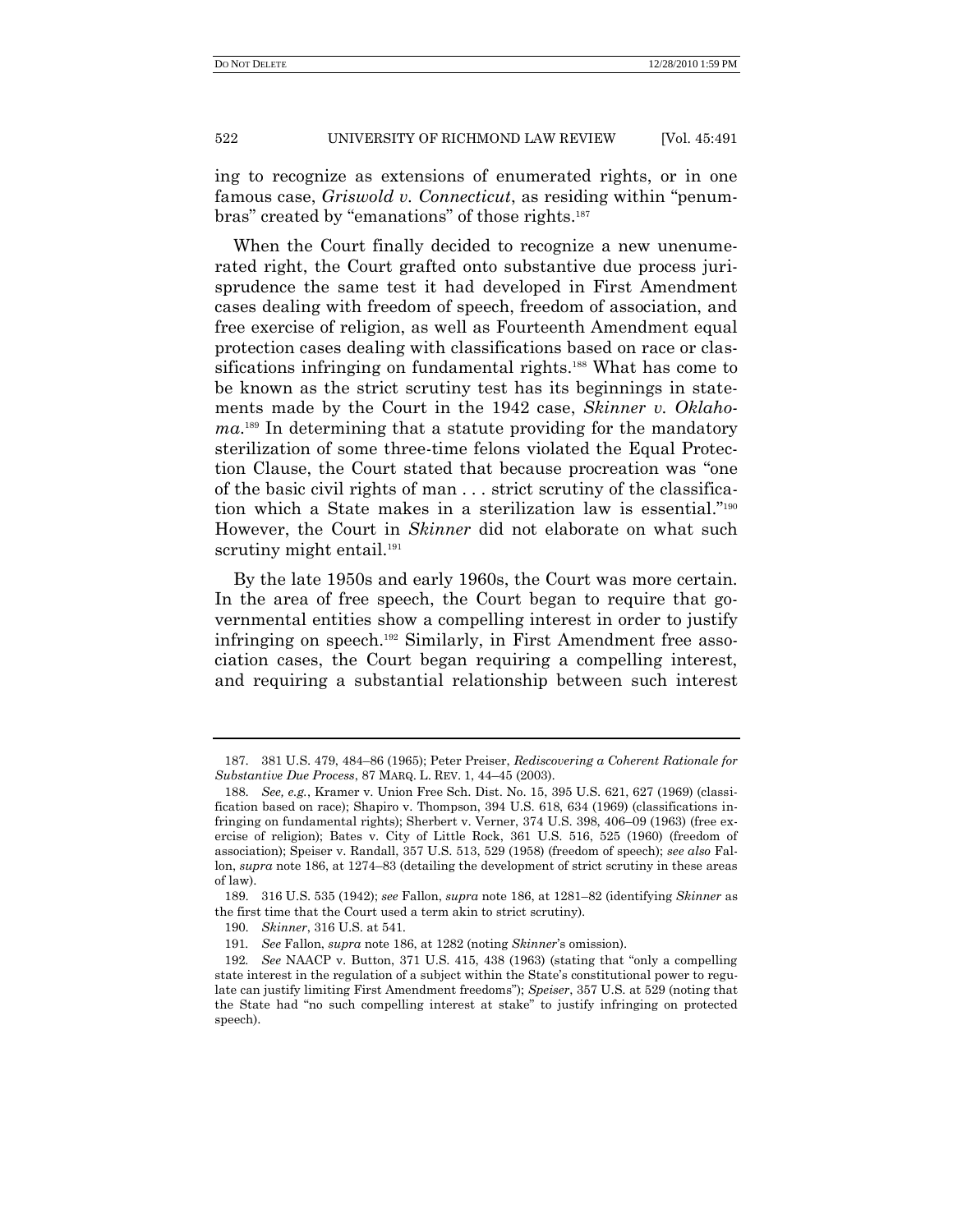and the statute involved.<sup>193</sup> By this time, the compelling interest requirement had also become the measure for laws substantially infringing the free exercise of religion, along with a requirement that "no alternative forms of regulation" existed to combat the evil.<sup>194</sup>

During this time period, the Court was not only applying the compelling interest test to First Amendment claims incorporated under due process, it was also applying it in cases under the Equal Protection Clause.<sup>195</sup> The Court held that race-based classifications were "constitutionally suspect' and subject to 'the most rigid scrutiny."<sup>196</sup> In 1969 the Court held that all classifications involving "fundamental" rights would be judged by a strict scrutiny test that required the government to show that the regulation was necessary to promote a compelling interest.<sup>197</sup>

In *Roe v. Wade*, the Court imported strict scrutiny into due process.<sup>198</sup> The Court held that, to overcome the right to privacy in abortion decisions, the governmental entity would have to demonstrate a "compelling state interest" and that the legislation was "narrowly drawn to express" only that interest.<sup>199</sup>

At the same time the Court was developing its new version of fundamental rights jurisprudence, however, it began to take the rational basis test further and further away from having any relevance as a constitutional test. Where the Court had previously engaged in a substantive review of ends and means, it now began to distance itself from any such responsibility.<sup>200</sup> In *Lincoln Federal Labor Union v. Northwestern Iron & Metal Co*., the Court stated that it

<sup>193</sup>*.* Gibson v. Fla. Legislative Investigation Comm., 372 U.S. 539, 546 (1963); *Bates*, 361 U.S. at 524–25.

<sup>194</sup>*.* Sherbert v. Verner, 374 U.S. 398, 406–07 (1963).

<sup>195</sup>*. See, e.g.*, McLaughlin v. Florida, 379 U.S. 184, 196 (1964) (due process); *Skinner*, 316 U.S. at 541 (Equal Protection Clause); *see* Fallon, *supra* note 186, at 1277–78, 1282–83 (tracing both race and fundamental rights-based equal protection analysis).

<sup>196</sup>*. McLaughlin*, 379 U.S. at 192 (quoting Bolling v. Sharpe, 347 U.S. 497, 499 (1954)); Korematsu v. United States, 323 U.S. 214, 216 (1944).

<sup>197</sup>*.* Kramer v. Union Free Sch. Dist. No. 15, 395 U.S. 621, 627 (1969); Shapiro v. Thompson, 394 U.S. 618, 634 (1969).

<sup>198</sup>*.* 410 U.S. 113 (1973); *see* Fallon, *supra* note 186, at 1283.

<sup>199.</sup> 410 U.S. at 155 (citations omitted).

<sup>200</sup>*. See* EDWARD KEYNES, LIBERTY, PROPERTY, AND PRIVACY: TOWARD A JURISPRU-DENCE OF SUBSTANTIVE DUE PROCESS 143–46 (1996).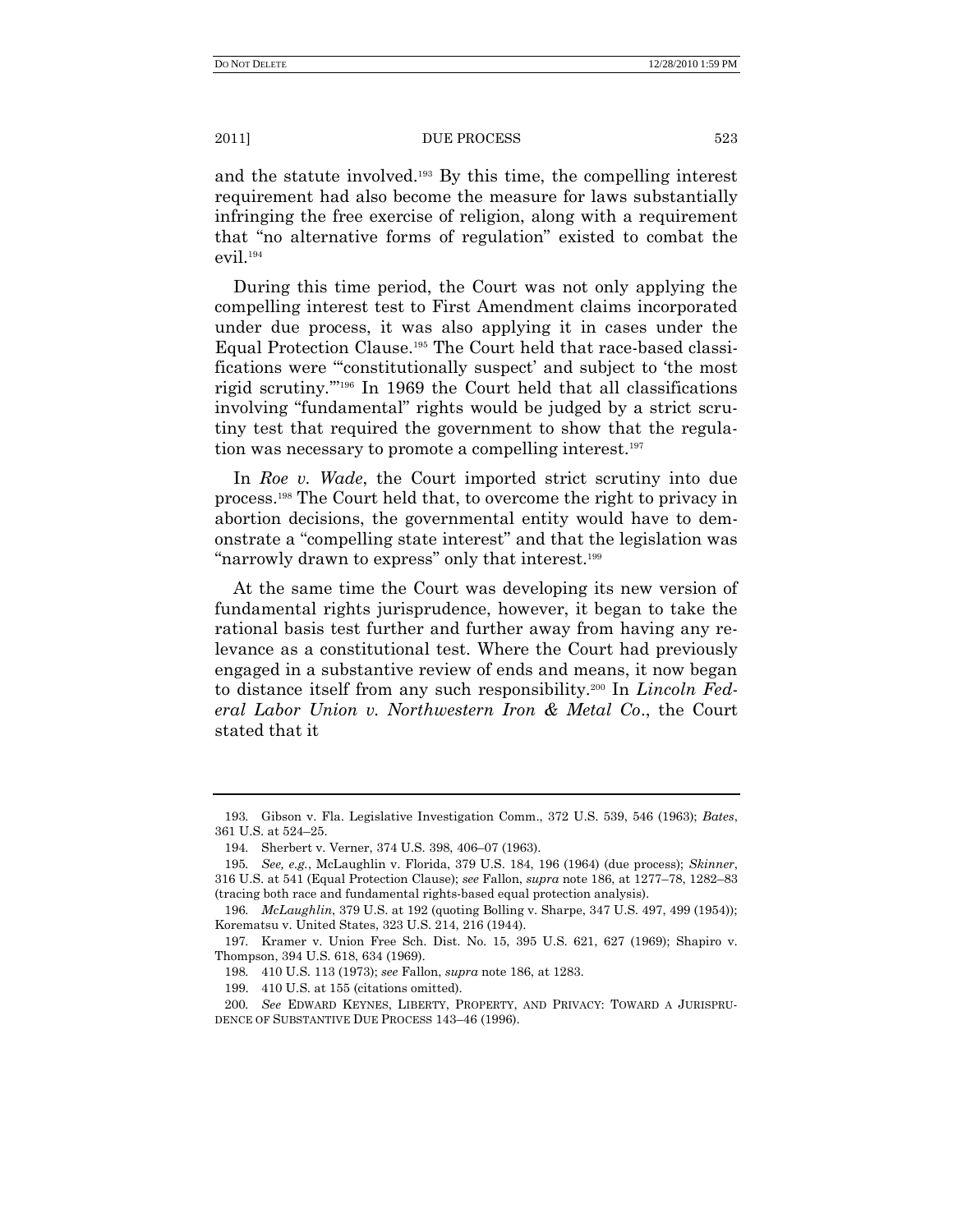has consciously returned closer and closer to the earlier constitutional principle that states have power to legislate against what are found to be injurious practices in their internal commercial and business affairs, so long as their laws do not run afoul of some specific federal constitutional prohibition, or of some valid federal law."<sup>201</sup>

Similarly, in 1952's *Day-Brite Lighting, Inc. v. Missouri*, the Court made it clear that "we do not sit as a super-legislature to weigh the wisdom of legislation nor to decide whether the policy which it expresses offends the public welfare."202

In 1955, the Court decided *Williamson v. Lee Optical*, <sup>203</sup> a case that pushed rational basis to the brink of insignificance.<sup>204</sup> The law at issue in *Williamson* forbade opticians from fitting or duplicating lenses without a prescription from an ophthalmologist or optometrist.<sup>205</sup> In holding the law to be constitutional, the Court held that the proper question was not whether the law had a reasonable relation to a legitimate interest, but rather whether the lawmakers could have reasonably thought that it did.<sup>206</sup> The Court stated that "it is enough that there is an evil at hand for correction, and that it might be thought that the particular legislative measure was a rational way to correct it."<sup>207</sup> The Court also made it clear that it was abdicating almost all responsibility for review of nonfundamental rights, stating:

The day is gone when this Court uses the Due Process Clause of the Fourteenth Amendment to strike down state laws, regulatory of business and industrial conditions, because they may be unwise, improvident, or out of harmony with a particular school of thought. . . . For protection against abuses by legislatures the people must resort to the polls, not to the courts.<sup>208</sup>

As if *Williamson* were not enough, the Court has proceeded, through a series of decisions following it, to further "refine" the rational basis test out of existence. The Court has stated ―Where . . . there are plausible reasons for [the government's] action . . . [i]t is . . . 'constitutionally irrelevant whether this reason-

<sup>201.</sup> 335 U.S. 525, 536 (1949).

<sup>202.</sup> 342 U.S. 421, 423 (1952).

<sup>203.</sup> 348 U.S. 483 (1955).

<sup>204</sup>*. See* Barnett, *supra* note 5, at 1485 (stating that *Williamson* made the presumption of constitutionality "for all practical purposes, irrebuttable").

<sup>205.</sup> 348 U.S. at 485 & n.1.

<sup>206</sup>*. Id*. at 487–88.

<sup>207</sup>*. Id*. at 488.

<sup>208</sup>*. Id*. (quoting Munn v. Illinois, 94 U.S. 113, 134 (1876)).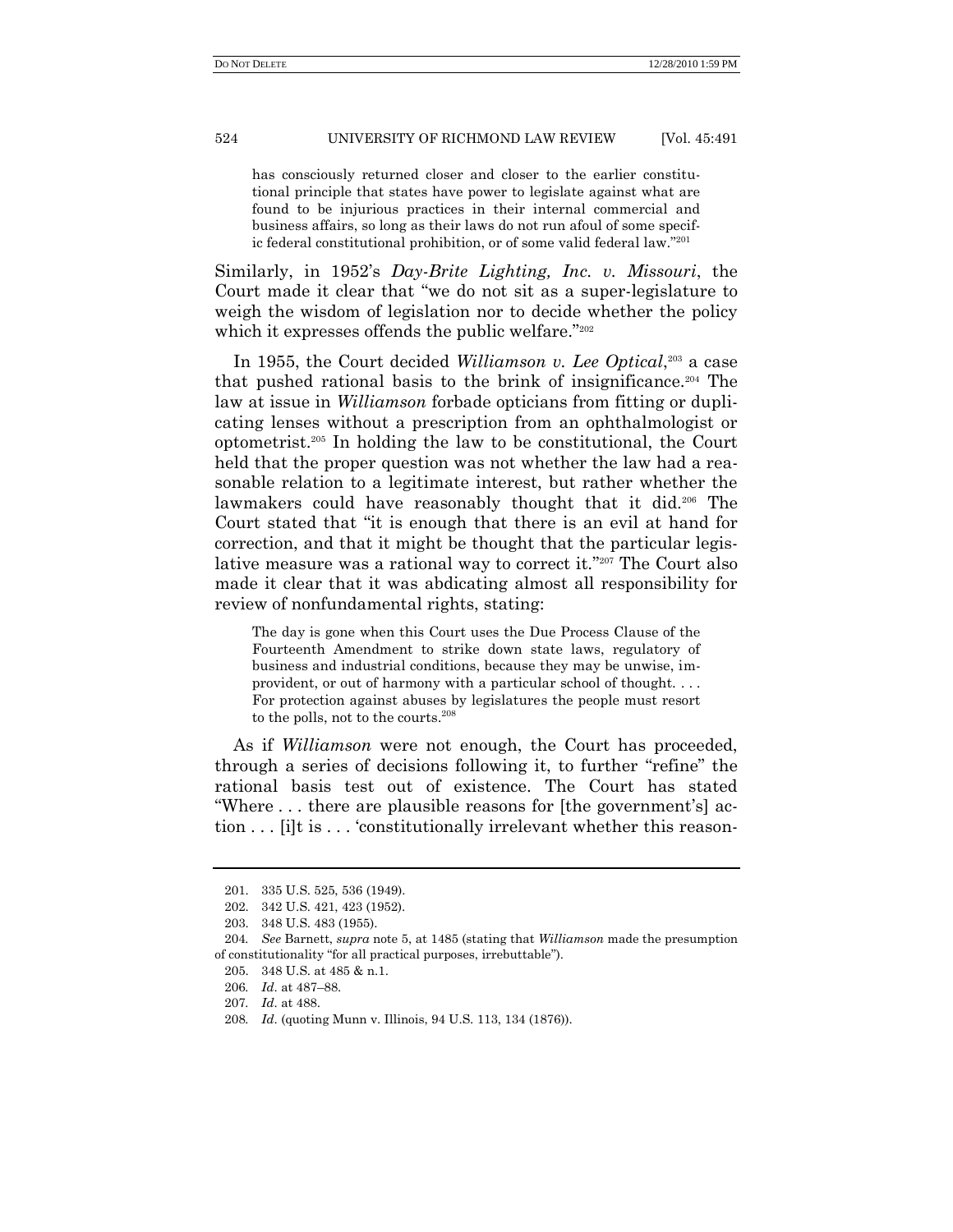ing in fact underlay the legislative decision.  $\ldots$ <sup>209</sup> Further, "a legislative choice is not subject to courtroom factfinding and may be based on rational speculation unsupported by evidence or empirical data."<sup>210</sup> Apparently, it also no longer even matters under the rational basis test whether the facts supporting the legislation are true.<sup>211</sup> To overcome the presumption of constitutionality, the challenger must show that no rational legislator could have thought that the law was reasonably related to its purpose. $212$ 

The strict scrutiny strand and the rational basis test strand unite to form the predominant test today. Articulated in its most complete form in *Washington v. Glucksberg*, <sup>213</sup> and reaffirmed last year in *District Attorney's Office for the Third Judicial District v.*   $Osborne$ <sup>214</sup>, the test requires "a 'careful description" of the purported right or liberty interest. <sup>215</sup> The Court then looks to see whether the purported right or liberty interest is fundamental, employing a test looking at whether the interest is "deeply" rooted" in the history and traditions of the nation.<sup>216</sup> If the right is deeply rooted, and thus fundamental, it is subject to strict scrutiny and cannot be infringed unless the regulation at issue is both in furtherance of a compelling governmental interest and narrowly tailored to further that interest. $217$  As a practical matter, the finding that an interest is fundamental is fatal to the infringing law.<sup>218</sup> If, however, the interest is not fundamental, then the infringing law need only be reasonably or rationally related to a legitimate state interest to pass constitutional muster.<sup>219</sup>

The evolution of substantive due process from its English antecedents to the *Glucksberg* test reveals two very important facts

<sup>209.</sup> U.S. R.R. Ret. Bd. v. Fritz, 449 U.S. 166, 179 (1980) (quoting Flemming v. Nestor, 363 U.S. 603, 612 (1960)). *Fritz* was technically what might be thought of as an equal protection case under the Due Process Clause of the Fifth Amendment. *See id.* at 173 n.8.

<sup>210.</sup> FCC v. Beach Commc'ns, Inc., 508 U.S. 307, 315 (1993).

<sup>211</sup>*. See* Gregory v. Ashcroft, 501 U.S. 452, 473 (1991). In *Gregory*, the Court held in an Equal Protection Clause case that a mandatory retirement age for judges had a rational basis even though, "it is far from true that all judges suffer significant deterioration in performance at age 70. It is probably not true that most do. It may not be true at all." Id.

<sup>212</sup>. *See* Vance v. Bradley, 440 U.S. 93, 111 (1979).

<sup>213.</sup> 521 U.S. 702, 719–23 (1997).

<sup>214.</sup> 557 U.S. \_\_\_, \_\_\_, 129 S. Ct. 2308, 2319–23 (2009).

<sup>215.</sup> *Glucksburg*, 521 U.S. at 721 (quoting Reno v. Flores, 507 U.S. 292, 302 (1993)).

<sup>216</sup>*. Id*. at 720–21 (quoting Moore v. City of E. Cleveland, 431 U.S. 494, 503 (1977)).

<sup>217</sup>*. Id*. at 721 (citing *Flores*, 507 U.S. at 302).

<sup>218</sup>*. See supra* note 5 and accompanying text.

<sup>219.</sup> *Glucksberg*, 521 U.S. at 722, 728.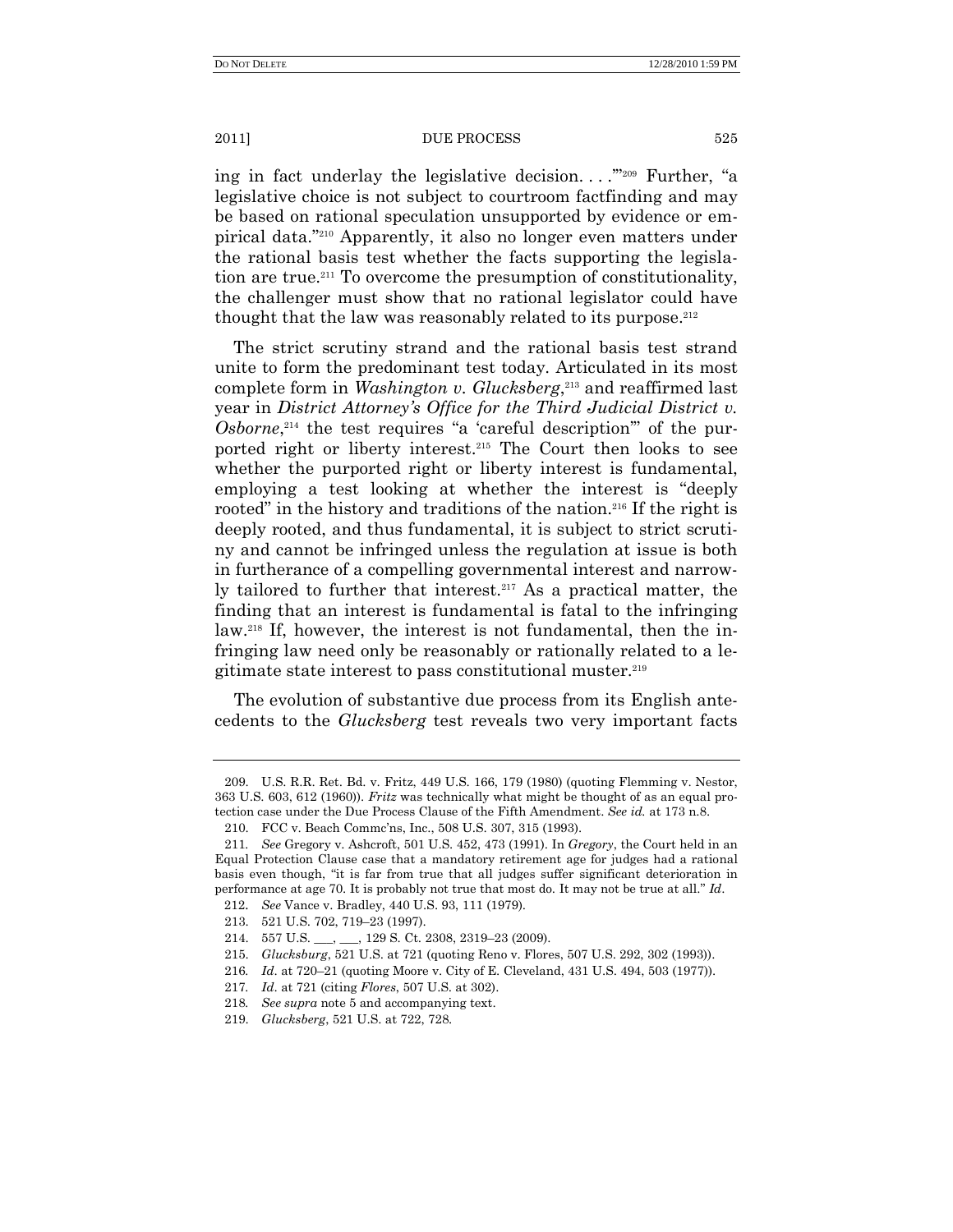related to the enforcement of unenumerated rights. First, the concept of substantive due process has always been an evolving one, with different formulations of the doctrine shifting in response not only to different facts, but also to different ideas regarding such things as the proper allocation of government power and the proper evidence that courts might consider in determining whether the government has overstepped those bounds. The other side of this realization is that there really is no "golden age" of substantive due process where the doctrine was pure. Nonetheless, there has always been a clear understanding that unenumerated rights exist, and that substantive due process serves to protect them.

## IV. THE BREAKDOWN OF THE SYSTEM

Unfortunately, the system described in *Glucksberg* has run into problems. This should be no surprise given the polarization that both the strict scrutiny test and the rational basis test have undergone. The strict scrutiny test is so strict that almost all legislation fails to meet it.<sup>220</sup> Although it may not actually live up to its reputation as "strict in theory, fatal in fact," it is the rare case indeed where legislation lives up to its requirements.<sup>221</sup> Because of this, the Court has retreated into what one commentator has referred to as a "rights-identifying shell," where it is hesitant to identify new rights.<sup>222</sup> On the other hand, the only alternative allowed by the formula is the rational basis test, which is tantamount to no test at all.<sup>223</sup>

The distance between the two prongs has caused problems in hard cases, where the interests are important. In such hard cases, the Court has chosen to ignore *Glucksberg* entirely, in favor of other tests.<sup>224</sup> In *Planned Parenthood of Southeastern Pennsylvania v. Casey*, the Court employed a test based on what the joint opinion by Justices O'Connor, Kennedy, and Souter characterized

<sup>220.</sup> *See* Adam Winkler, *Fatal in Theory and Strict in Fact: An Empirical Analysis of Strict Scrutiny in the Federal Courts*, 59 VAND. L. REV. 793, 796 (2006).

<sup>221.</sup> *Id.* at 796–97.

<sup>222.</sup> Niles, *supra* note 2, at 138.

<sup>223.</sup> *See* Barnett, *supra* note 5, at 1485 (characterizing the test as "[n]o matter what the person whose liberty is restricted has to say, the government wins").

<sup>224</sup>*. See* Daniel O. Conkle, *Three Theories of Substantive Due Process*, 85 N.C. L. REV. 63, 64–68 (2006) (noting the different theories employed by recent Supreme Court decisions involving substantive due process).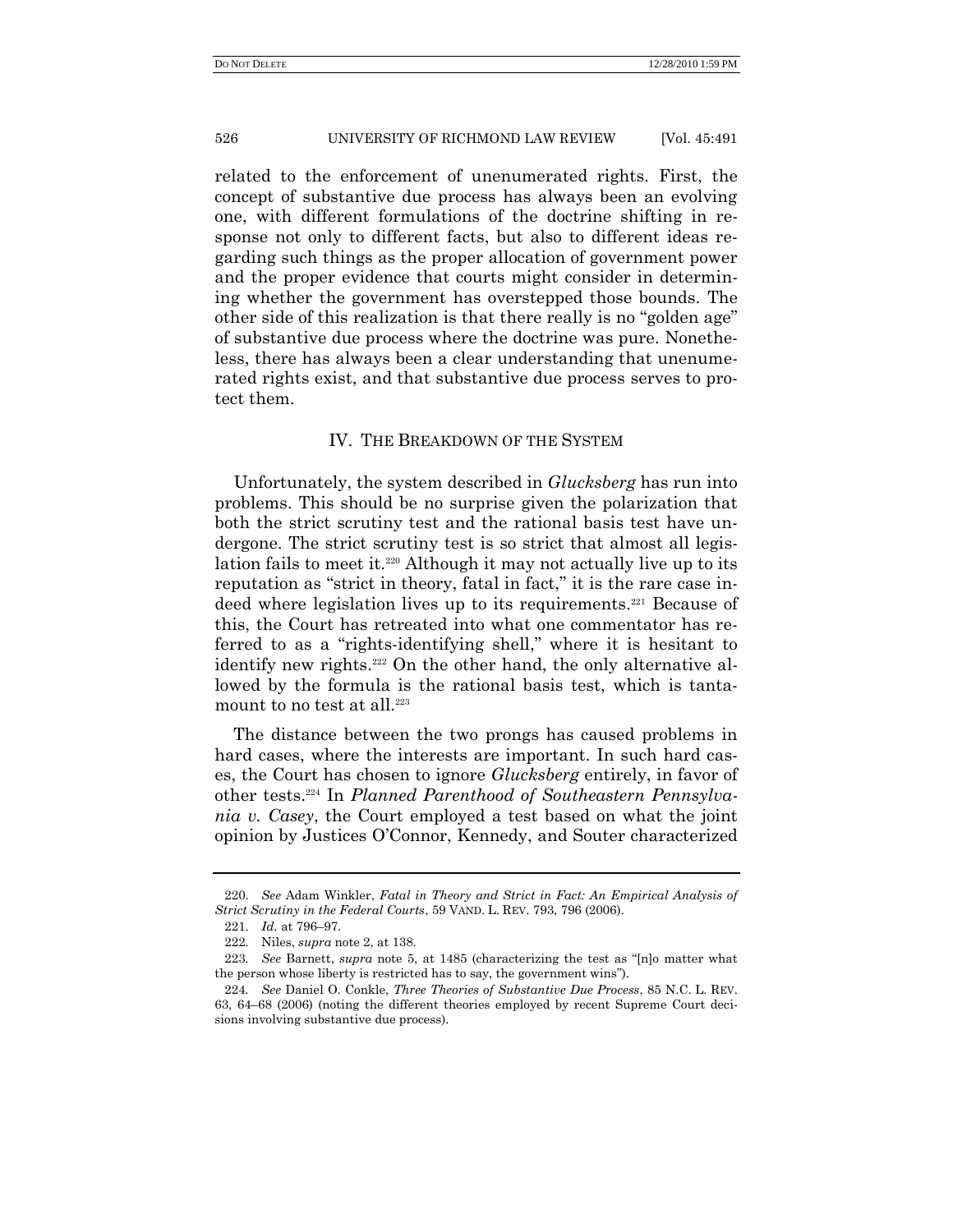as "reasoned judgment," based on "the balance which our Nation, built upon the postulates of respect for the liberty of the individual, has struck between that liberty and the demands of organized society. $\frac{m_{225}}{m_{225}}$  In looking at the liberty interest of a woman in choosing an abortion, the Court eschewed the usual fundamental right calculation and level of scrutiny analysis in favor of a more abstract balancing test.<sup>226</sup> The Court began with the idea that "[a]t the heart of liberty is the right to define one's own concept of existence, of meaning, of the universe, and of the mystery of human life."<sup>227</sup> From this, the Court found a "constitutional liberty of the woman to have some freedom to terminate her pregnancy," which it then balanced against "the interest of the State in the protection of potential life" to conclude that the line for the right should be drawn at viability, and that states could regulate the right so long as they did not impose an undue burden on its exercise.<sup>228</sup>

The Court in *Casey* made no mention of fundamental rights, strict scrutiny, or rational basis. Rather, as Professor Daniel O. Conkle has noted, the Court seemed to "announce" a presumptive right of personal autonomy and self-definition."229 The difference between this approach and the approach in *Glucksberg* is evident. Where the test from *Glucksberg* demands a narrow definition of the asserted interest and then requires proof of historical relevance,<sup>230</sup> the *Casey* approach begins with a presumption of liberty within the wide sphere of personal autonomy and balances the governmental interest against it from there.<sup>231</sup> Further, rather than the almost "all-or-nothing" approach of fundamental versus nonfundamental rights employed in *Glucksberg*, <sup>232</sup> the *Casey* approach seeks to find a balance between the competing interests.<sup>233</sup>

Abortion is not the only area in which the Court has abandoned the *Glucksberg* framework. In *Lawrence v. Texas*, the Court did not expressly articulate whether the liberty interest of persons to

<sup>225.</sup> 505 U.S. 833, 837, 849–50 (1992) (quoting Poe v. Ullman, 367 U.S. 497, 542 (1961) (Harlan, J., dissenting)); *see also* Conkle, *supra* note 224, at 103–04 (referring to the approach in *Casey* as the "reasoned judgment" theory of substantive due process).

<sup>226</sup>*. See generally Casey*, 505 U.S. at 833.

<sup>227</sup>*. Id*. at 851.

<sup>228.</sup> *Id*. at 869, 871, 874.

<sup>229</sup>*.* Conkle, *supra* note 224, at 104.

<sup>230.</sup> Washington v. Glucksberg, 521 U.S. 702, 720–21 (1997).

<sup>231.</sup> *Casey*, 505 U.S. at 857.

<sup>232.</sup> *Glucksberg*, 521 U.S. at 721; *id*. at 770 (Souter, J., concurring).

<sup>233.</sup> *Casey*, 505 U.S. at 849–50.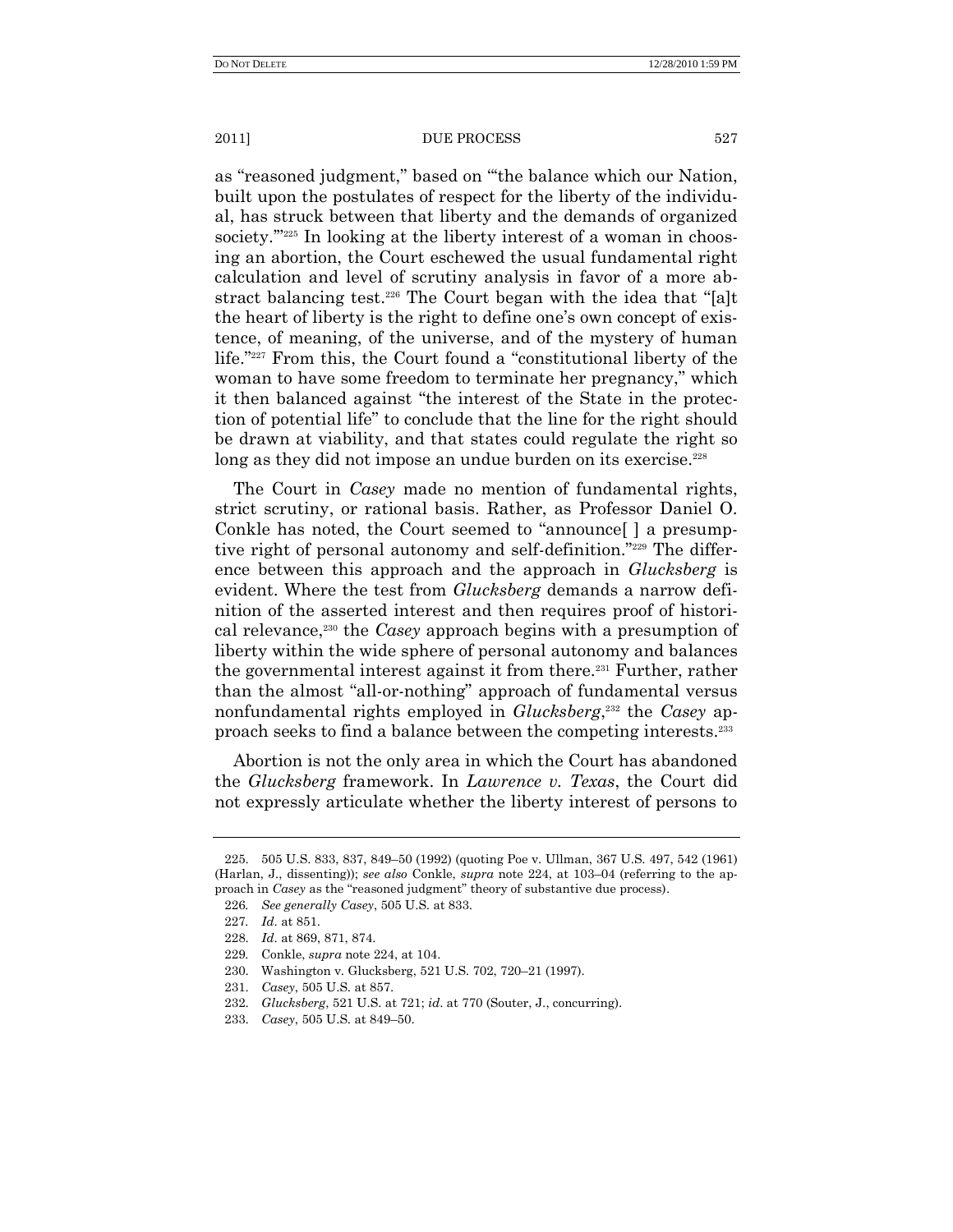engage in private homosexual conduct was "fundamental," or whether the scrutiny required was strict scrutiny or some other level. <sup>234</sup> Rather, the Court simply held that the interest was part of the personal liberty inherent in the Fourteenth Amendment, and could not be criminalized by the state.<sup>235</sup> Rather than talk of "rights," such as the right to privacy, the *Lawrence* opinion talks of "liberty" as a more amorphous concept.<sup>236</sup>

Even in situations involving enumerated rights where the Due Process Clause is not involved, the Court's recent jurisprudence has problems with its tiered scrutiny framework. In 2008's *District of Columbia v. Heller*, the Court determined that there is a private right to "keep and bear arms" under the Second Amendment. <sup>237</sup> However, in discussing that interest in relation to the District of Columbia's firearms law, the Court refused to specify what level of scrutiny it was employing, stating instead that the law banning handguns from the home was unconstitutional ―[u]nder any of the standards of scrutiny that we have applied to enumerated constitutional rights."<sup>238</sup> In response to Justice Breyer's dissenting opinion questioning this statement and stating that the law would almost certainly pass rational basis review, the majority opinion conceded the point but stated that "rationalbasis scrutiny is a mode of analysis we have used when evaluating laws under constitutional commands that are themselves prohibitions on irrational laws."<sup>239</sup> According to the majority, "[i]n those cases, ‗rational basis' is not just the standard of scrutiny, but the very substance of the constitutional guarantee."<sup>240</sup>

The decision of the Court in *Heller* does little to clear up the confusion regarding the proper test for constitutional rights. It affirms that the rational basis test is not applicable to enumerated rights, but intimates that there may be other tests that might apply. Moreover, as Justice Breyer notes in his dissent, the opinion approves a set of gun restrictions, including restrictions on concealed weapons, prohibitions of firearms in certain locales, and

<sup>234.</sup> 539 U.S. 558, 594 (2003) (Scalia, J., dissenting).

<sup>235</sup>*. Id.* at 578 (majority opinion).

<sup>236</sup>*. Id*. at 578–79.

<sup>237.</sup> 554 U.S. \_\_\_, \_\_\_,128 S. Ct. 2783, 2799 (2008).

<sup>238</sup>*. Id*. at \_\_\_, 128 S. Ct. at 2817.

<sup>239.</sup> *Id*. at \_\_\_, 128 S. Ct. at 2817 n.27.

<sup>240</sup>*. Id*.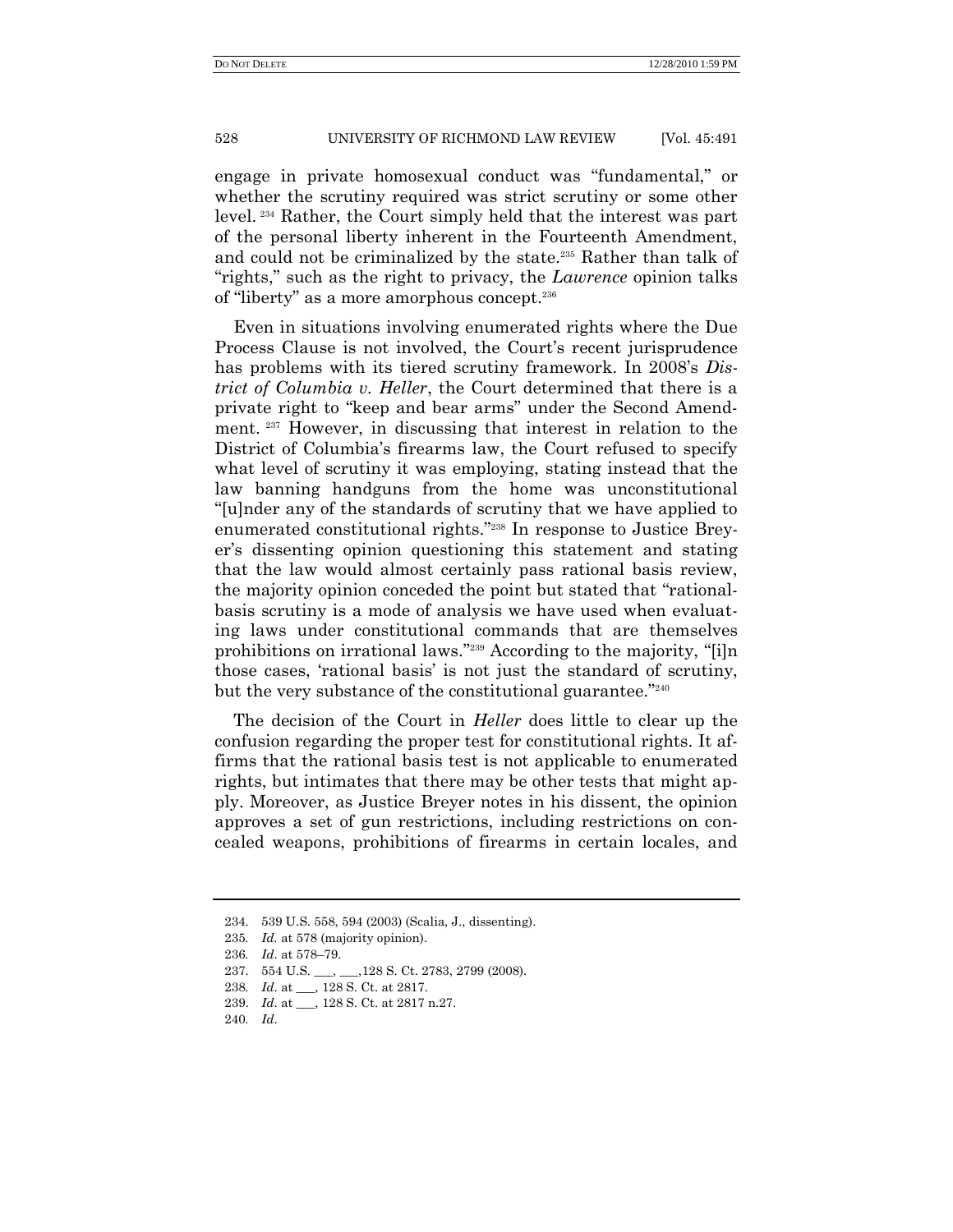regulation of commercial firearm sales, "whose constitutionality" under a strict scrutiny standard would be far from clear."<sup>241</sup>

Nor is Justice Breyer's dissenting opinion any more clarifying than the majority's opinion. He argues that the "adoption of a true strict scrutiny standard for evaluating gun regulations would be impossible" because nearly all gun regulations further a compelling state interest, the "concern for the safety and  $\dots$  lives of [the state's] citizens."<sup>242</sup> Thus, he contends, any case will turn on an interest-balancing test of whether the "regulation at issue impermissibly burdens the [interests protected by the Second Amendment] in the course of advancing [governmental safety concerns]."<sup>243</sup> However, it is difficult to see why Breyer thinks this fact should invalidate the strict scrutiny test, as what he is describing *is* actually the strict scrutiny test.<sup>244</sup> That is, a court first looks to see whether the state interest is compelling, and if so, whether the regulation is "narrowly tailored" to advance that interest, which is simply another way of saying that the rule does not impermissibly burden the exercise of the right.

What has emerged, then, is an unworkable system. In this system, the Court professes to have a standard framework for substantive due process, the *Glucksberg* test, with a carefully regimented procedure for defining rights and then assessing their importance, which then translates into a formula for judging the validity of the law in question.<sup>245</sup> The problem comes in cases where this framework produces a result that is incompatible with what the majority of the Justices think the right answer should be. In these "hard" cases, the right involved is not sufficiently accepted as important enough to be classified as fundamental. However, the only alternative is the rational basis test, $246$  which, as noted above, is almost toothless. In such circumstances, the Court abandons the framework altogether. Thus, instead of the framework determining the answer, the answer itself determines the framework in many cases.

<sup>241.</sup> *Id.* at . 128 S. Ct. at 2851 (Breyer, J., dissenting).

<sup>242</sup>*. Id*. (quoting United States v. Salerno, 481 U.S. 739, 755 (1987)).

<sup>243</sup>*. Id*. at \_\_\_, 128 S. Ct. at 2852.

<sup>244.</sup> *See id.* at \_\_, 128 S. Ct. at 2851 (A "strict scrutiny' test would . . . require reviewing with care each gun law to determine whether it is 'narrowly tailored to achieve a compelling governmental interest," (quoting Abrams v. Johnson, 521 U.S. 74, 82 (1997))).

<sup>245.</sup> *See* Washington v. Glucksberg, 521 U.S. 702, 720–21 (1997).

<sup>246.</sup> *See supra* notes 204–12 and accompanying text.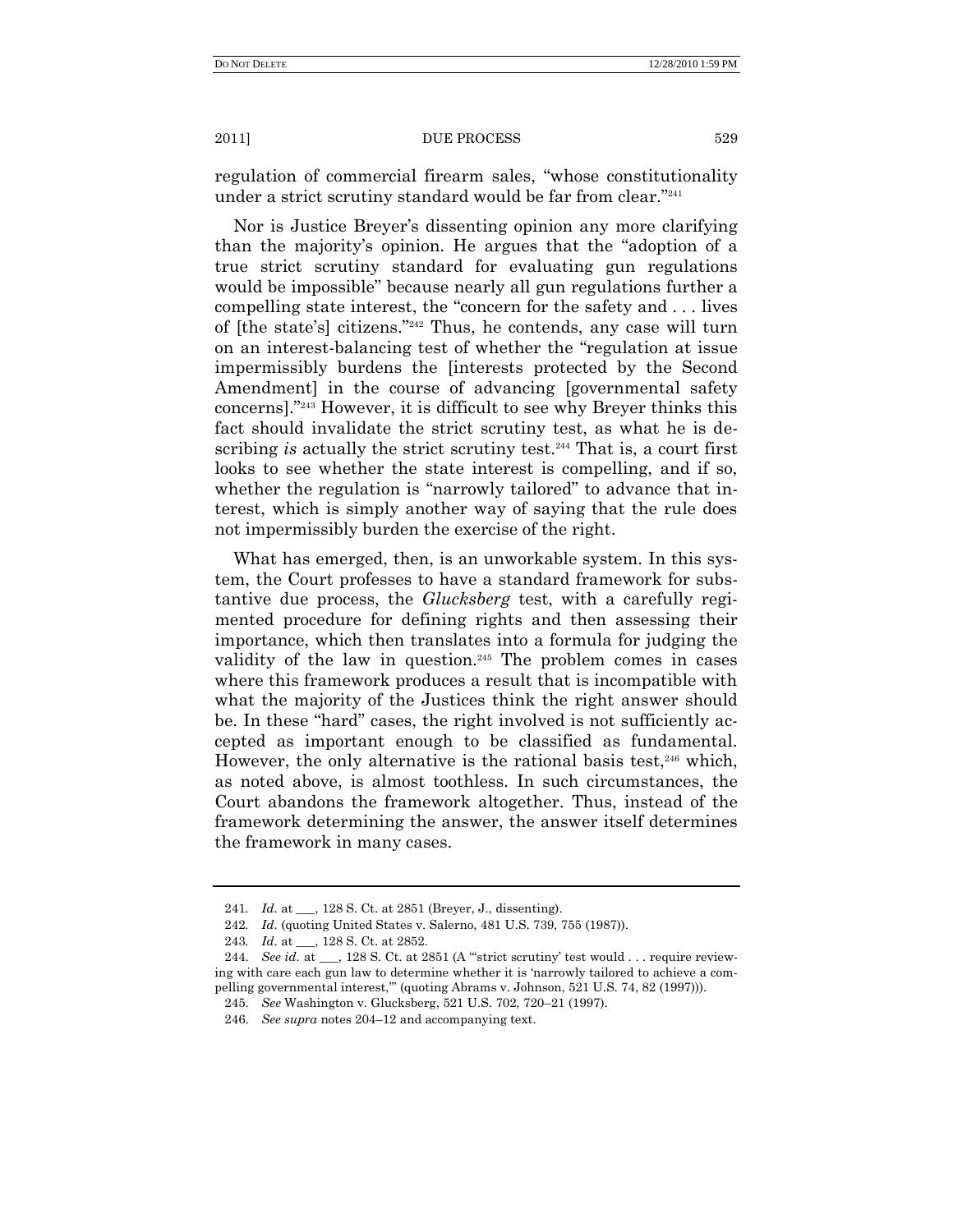This may not be an insurmountable problem for the Supreme Court of the United States, in that it sees very few substantive due process cases. It is a much greater problem, however, for lower federal and state courts, who see the majority of litigation on this subject. Those courts are required to apply the Supreme Court's framework, and are not free to invent their way around hard cases involving rights. For these courts, the extreme deference created by the rational basis test, combined with the extreme strictness of the strict scrutiny test, almost guarantees that their decision will be skewed against the claimant. As a result, the Ninth Amendment's promise that the "rights retained" by the people shall not be "disparaged" is broken.<sup>247</sup>

## V. PUTTING RATIONALITY BACK INTO THE RATIONAL BASIS TEST

What then, is to be done to redeem the promise of the Ninth Amendment with regard to unenumerated rights? Legal scholars have no shortage of answers in this regard. A number of scholars favor dispensing with the tiered scrutiny system altogether, in favor of systems that they claim do a better job of properly balancing the power of the government and the rights of people.<sup>248</sup> Under Randy Barnett's "presumption of liberty" framework, for example, any interference with what he terms "rightful conduct" must be justified by a governmental showing that it is both necessary and proper.<sup>249</sup> Under Mark Niles's "Ninth Amendment adjudicatory mechanism," any governmental intrusion affecting private activity must be justified by a showing that "the public impact of the act is substantial enough, and the public interest [is] compelling enough, to justify the [intrusion]. $"250$ 

These tests and others like them that scholars have developed are often quite well-developed and eloquent. Were the task to de-

<sup>247</sup>*. See* Barnett, *supra* note 5, at 1496 (arguing that the *Glucksberg* formulation as currently used violates the Ninth Amendment).

<sup>248.</sup> *See, e.g., id.* at 1496–1500 (arguing that his "presumption of liberty" framework fits better with the proper interpretation of unenumerated rights than the *Glucksberg* framework); Niles, *supra* note 2, at 123–43 (advocating replacing substantive due process with a "Ninth Amendment adjudication mechanism" that would examine "whether government action that places a significant burden on the expression of personal autonomy or freedom is motivated by an unconstitutional interest in controlling private action or private choices").

<sup>249.</sup> BARNETT, *supra* note 39, at 259–66.

<sup>250.</sup> Niles, *supra* note 2, at 132–33. Niles describes this test as similar to the fit test of intermediate scrutiny under the Equal Protection Clause. *Id*. at 133.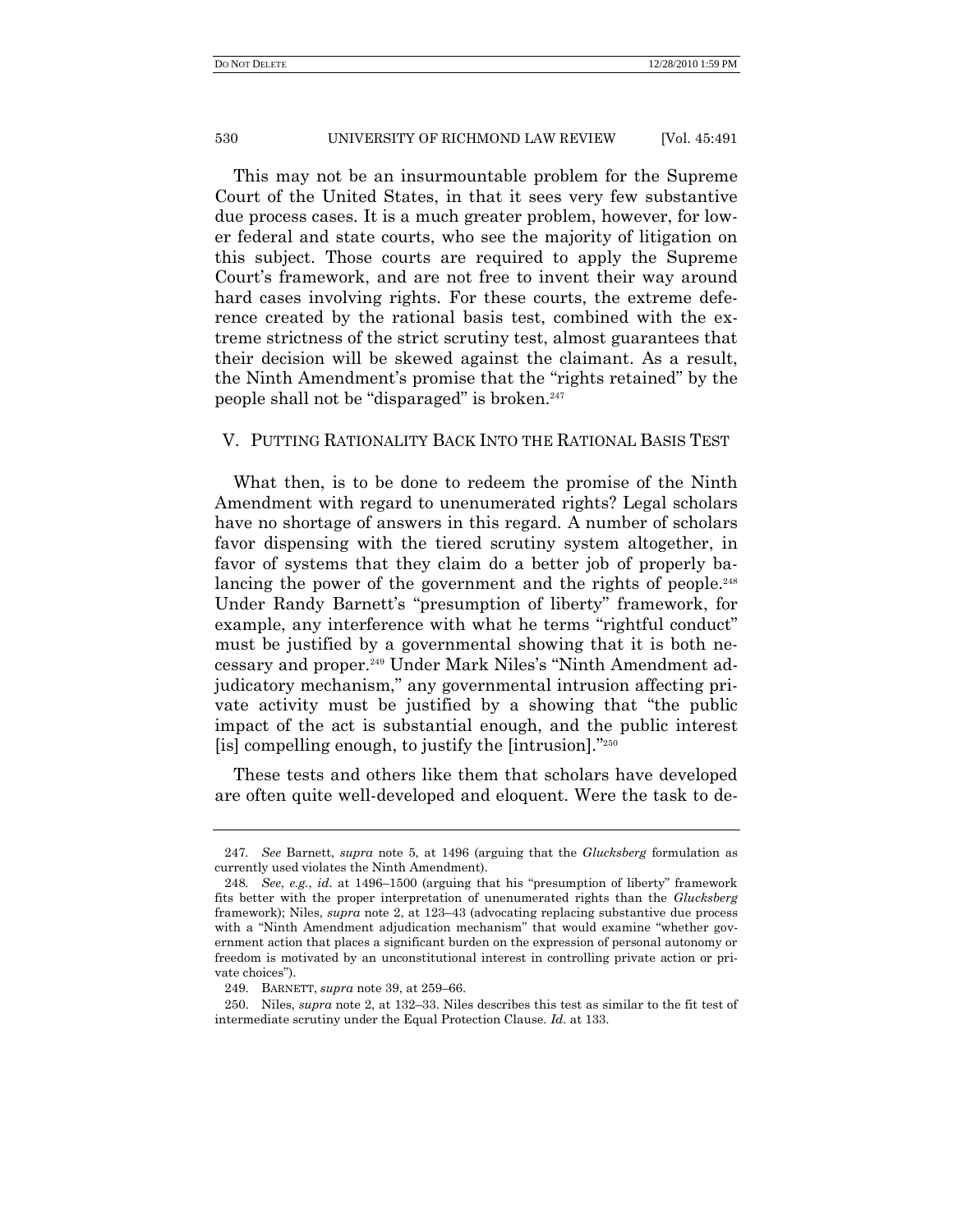sign a mechanism to protect unenumerated rights out of a blank slate, each would have undeniable appeal. The problem, however, is that the jurisprudence on unenumerated rights is hardly a blank slate. Trying to overhaul the entire system of tiered scrutiny in favor of an entirely new system would require a doctrinal shift of a magnitude even greater than that of 1937. To date courts show no signs of moving in this direction. Although Barnett characterized the Supreme Court's decision in *Lawrence v. Texas* as a move towards his presumption of liberty framework,<sup>251</sup> this move was apparently shortlived, as the majority of the lower courts continue to use the *Glucksberg* framework.<sup>252</sup>

This is not to say that proponents of these comprehensive reforms are misguided in their theory, as the history of substantive due process demonstrates that theories can become doctrine under the right conditions.<sup>253</sup> However, the chances of a complete overhaul of substantive due process jurisprudence in the near future exceedingly small. Thus, the authors of these types of theories should not be too surprised that they remain theoretical.

The same can be said for those proponents who would jettison substantive due process in favor of privileges or immunities or both under the Fifth and Fourteenth Amendments.<sup>254</sup> At first glance, this would seem more likely to happen than a total reworking of unenumerated rights, in that the only precedent that would have to be overturned is the unpopular *Slaughter-House Cases*. <sup>255</sup> For a brief time, legal scholars believed that the Court's 1999 opinion in *Saenz v. Roe*, wherein the Court invoked the right to travel as a component of privileges or immunities to invalidate a California statute restricting Temporary Assistance to Needy Families payments for newcomers to the state,<sup>256</sup> heralded a rebirth of the Fourteenth Amendment Privileges or Immunities Clause.<sup>257</sup> Once again, that optimism appears to have been prema-

<sup>251</sup>*.* Barnett, *supra* note 5, at 1495.

<sup>252</sup>*. See* Brian Hawkins, Note, *The* Glucksberg *Renaissance: Substantive Due Process Since* Lawrence v. Texas, 105 MICH. L. REV. 409, 424–31 (2006) (surveying lower court substantive due process cases after *Lawrence* and concluding that the *Glucksberg* framework was overwhelmingly used while *Lawrence* was barely mentioned).

<sup>253</sup>*. See supra* notes 117–75 and accompanying text (detailing the rise and fall of liberty of contract).

<sup>254</sup>*. See, e.g*., ELY, *supra* note 8, at 28–30.

<sup>255.</sup> 83 U.S. (16 Wall.) 36 (1873).

<sup>256.</sup> 526 U.S. 489, 495, 497–98, 503 (1999).

<sup>257</sup>*. See* Kyle Alexander Casazza, Note, *Inkblots: How the Ninth Amendment and the*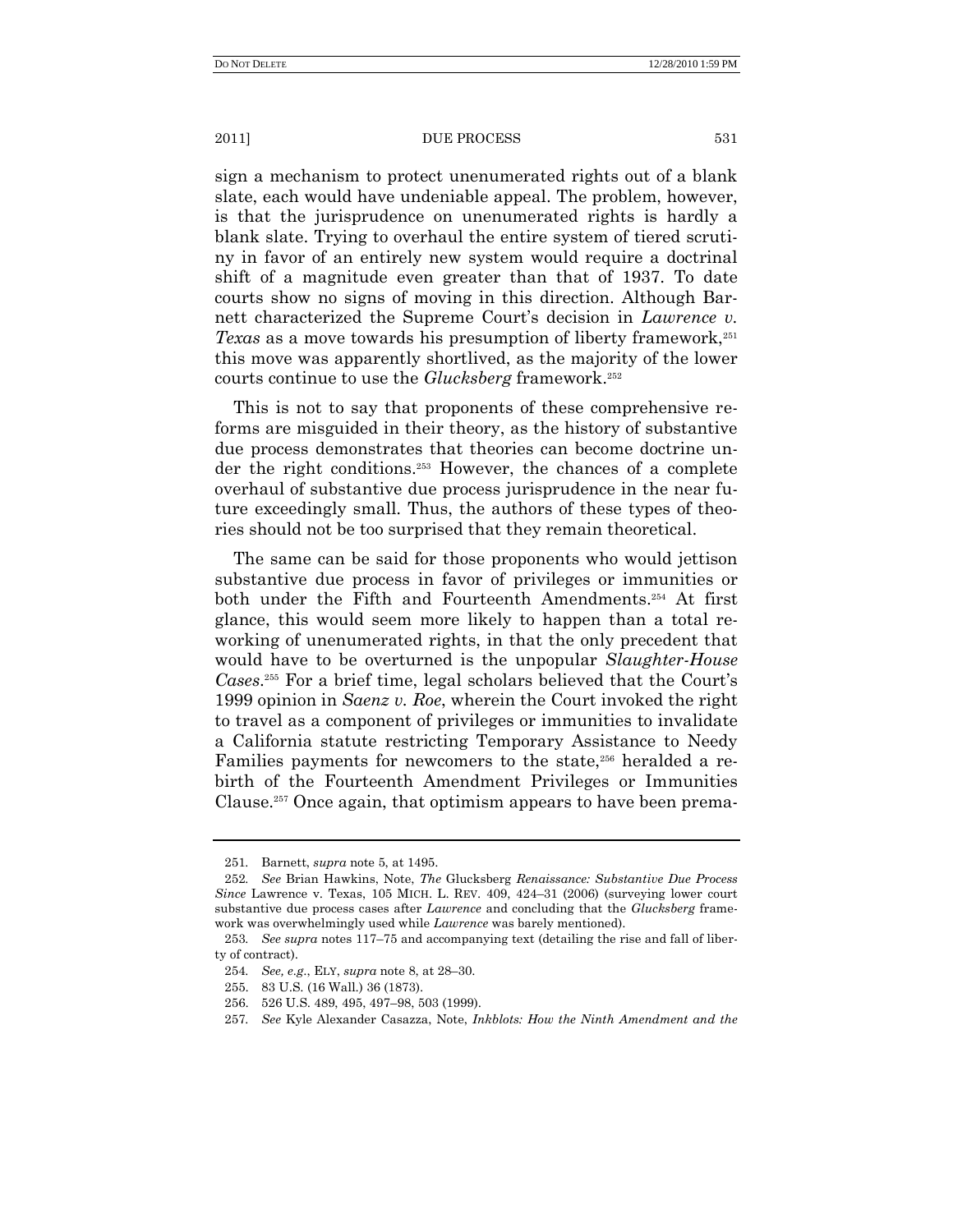ture, as the Privileges or Immunities Clause has not been relied upon again in the ten-plus years since *Saenz*. <sup>258</sup> Further, a recent attempt to revive the Privileges or Immunities Clause as the vehicle for incorporating the Second Amendment received a chilly reception by the Court.<sup>259</sup>

This lack of practicality is also a problem for those advocating the abandonment of tiered scrutiny in favor of a return to some Lochnerian golden age of due process wherein the "government" always bear[s] the burden" to demonstrate a "substantial relation" between a restriction on liberty and the government's need for health, safety, and economic welfare.<sup>260</sup> If the history of substantive due process demonstrates one thing, it is that there is no golden age where the doctrine of substantive due process was perfect.<sup>261</sup> Rather, substantive due process and unenumerated rights in general have always been evolving, from their birth in England to the present.<sup>262</sup> The present system of tiered scrutiny is simply a product of that evolution.

More importantly for our purposes, there seems to be little appetite among modern courts for such a return. The closest the Supreme Court has come to traveling the road to this sort of balancing was Justice Souter's concurring opinion in *Glucksberg*. 263

*Privileges or Immunities Clause Protect Unenumerated Constitutional Rights*, 80 S. CAL. L. REV. 1383, 1402–03 (2007) (discussing the optimism surrounding the Clause in the wake of *Saenz*). *But see* Laurence H. Tribe, Saenz *Sans Prophecy: Does the Privileges or Immunities Revival Portend the Future—Or Reveal the Structure of the Present?*, 113 HARV. L. REV.  $110$ ,  $110$  ( $1999$ ) (discussing this optimism but stating that such a revival was "unlike- $\lg$ ").

<sup>258</sup>. James Fox, *Fourteenth Amendment Citizenship and the Reconstruction-Era Black Public Sphere*, 42 AKRON L. REV. 1245, 1246–47 (2009) (discussing the legal irrelevance of the Privileges or Immunities Clause because it is rarely utilized in courts "[w]ith the single exception of . . . *Saenz*‖).

<sup>259.</sup> Transcript of Oral Argument at 6–7, McDonald v. City of Chicago, 561 U.S. 130 S. Ct. 3020 (2010) (No. 08-1521), *available at* http://www.supremecourt.gov/oral\_argu ments/argument\_transcripts/08-1521.pdf. Addressing petitioners' argument that the Privileges or Immunities Clause should be used to incorporate the Second Amendment, Justice Scalia inquired "why are you asking us to overrule 150, 140 years of prior law, when when you can reach your result under substantive due [process]—I mean, you know, unless you're bucking for a—a place on some law school faculty." *Id.* at 6:25–7:3.

<sup>260</sup>*. See, e.g.*, Preiser, *supra* note 187, at 48–53 (favoring a return to what Preiser characterizes as the "standard developed at the birth of substantive due process").

<sup>261</sup>*. See* discussion Part III *supra* (describing the development of substantive due process throughout English and American history).

<sup>262</sup>*. See* discussion Part III *supra*.

<sup>263</sup>*. See* Washington v. Glucksberg, 521 U.S. 702, 752–89 (1997) (Souter, J., concurring).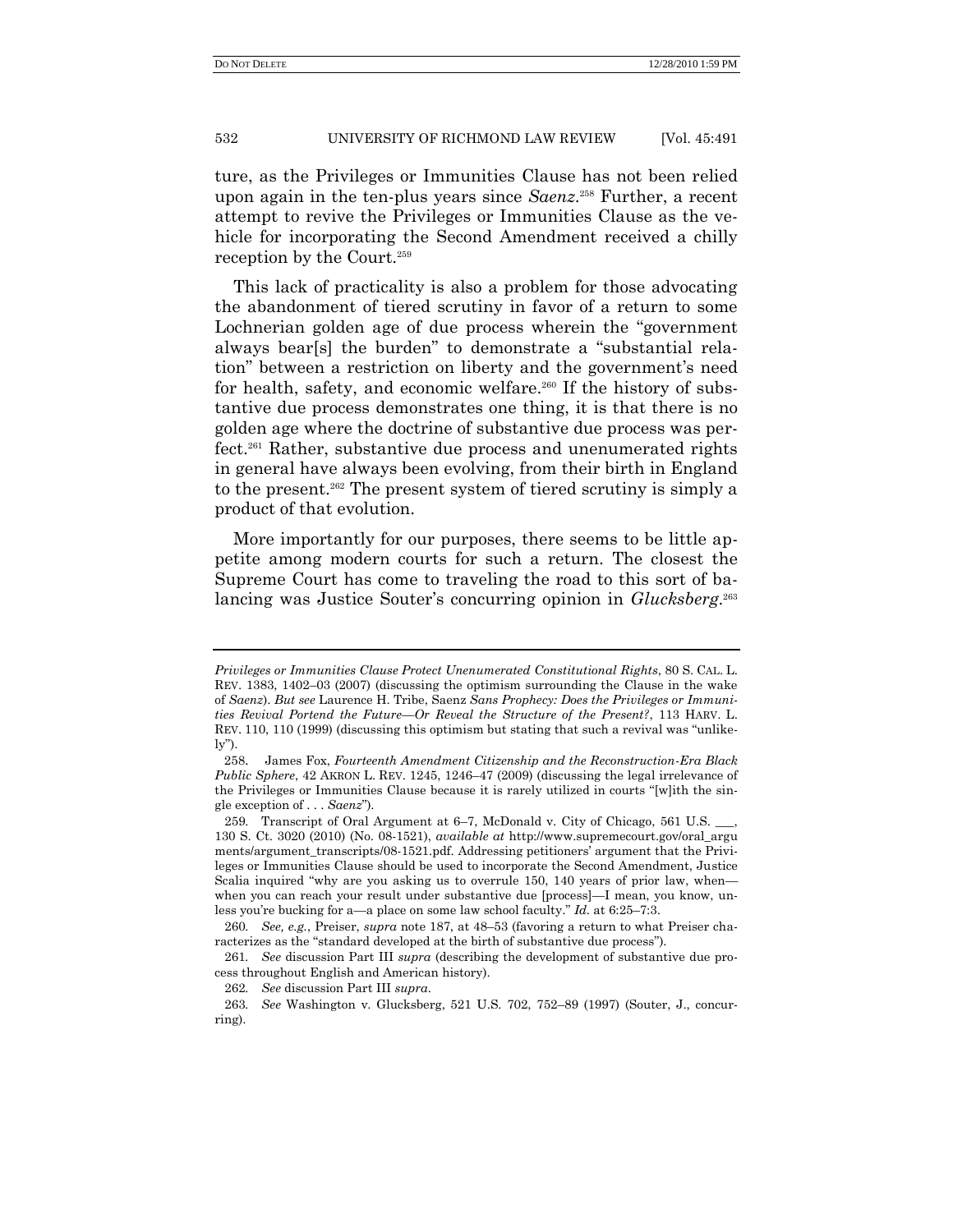In that concurring opinion, Justice Souter set forth a theory of due process in which the court would weigh and balance the competing liberty interest and governmental interest in order to determine whether the law in question is reasonable.<sup>264</sup> However, his invitation to jettison tiered scrutiny in favor of complex balancing was explicitly rejected by the majority.<sup>265</sup> With Justice Souter's departure from the Court, there appears no one ready to take up such a move.

This leaves supporters of substantive due process jurisprudence in a quandary. It seems irrefutable that the *Glucksberg* tiered scrutiny approach, as currently set in law, is broken. As currently set out, the rigor of the strict scrutiny test makes the Court reluctant to recognize new fundamental rights, but the impotence of the rational basis test leaves all other rights essentially unprotected. On the other hand, there is little appetite for abandoning that approach in favor of a different system altogether. What is needed, then, is a way to preserve the Court's current substantive due process jurisprudence to a great extent, while at the same time provide a way to protect important rights that courts are reluctant to deem fundamental. The best way to do this is to bring some meaning back into the rationality review by strengthening the rational basis test.

# A. *Why Strengthen Rational Basis as Opposed to Other Solutions?*

The assertion that the salvation of substantive due process jurisprudence lies in the strengthening of the rational basis test raises an important question: Why is it more desirable to strengthen the rational basis test than to establish a level of "intermediate scrutiny" review, such as the one that already exists under the Fourteenth Amendment's Equal Protection Clause?

To answer that question, it is useful to remember what the Equal Protection Clause's levels of tiered scrutiny are designed to do. Although due process tiered scrutiny and equal protection tiered scrutiny share many of the same terms, they are not synonymous. Tiered scrutiny under due process is based on the importance of the right in question, while Tiered scrutiny under

<sup>264</sup>*. Id*. at 766–69.

<sup>265</sup>*. Id*. at 721–22.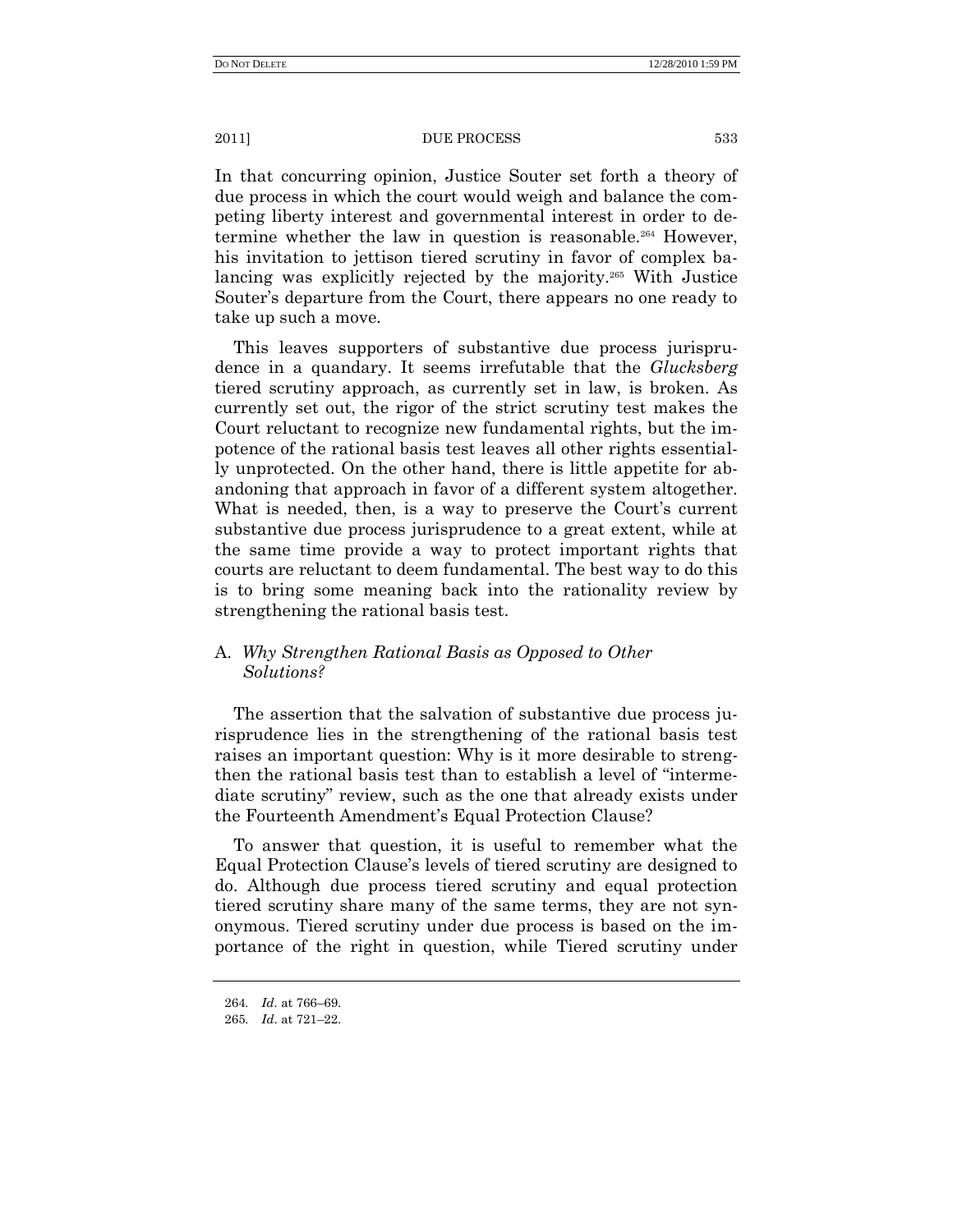equal protection is based primarily on motive.<sup>266</sup> Strict scrutiny is required for "suspect classes" under equal protection because of the prospect of invidious discrimination against these classes.<sup>267</sup> Intermediate scrutiny is required for those classes that are labeled "quasi-suspect" because of the likelihood of discriminatory motivation or effect.<sup>268</sup> Due process tiered scrutiny, on the other hand, is based on the importance of the right at issue, with the level of scrutiny dependent on whether the right is fundamental or not.

Further, establishing a middle tier for due process would simply move the problem down a level. On the one hand, courts might be more likely to classify rights in that middle level, as the test involved would not be as "fatal in fact" to the law as in the strict scrutiny analysis.<sup>269</sup> Nevertheless, there would still be reluctance on the part of the courts to highlight such rights by according them special status.

Finally, intermediate scrutiny has been heavily criticized because of its indeterminate language.<sup>270</sup> Unlike strict scrutiny or the rational basis test, intermediate scrutiny is more overtly a "balancing mode" that invites judges to weigh a multitude of factors.<sup>271</sup> Although this is not in and of itself a fatal flaw, it does tend to make decisions under intermediate scrutiny subject to charges of judicial activism. Taken together, all of these factors make intermediate scrutiny a hard sell in the due process framework.

<sup>266</sup>*. See generally* 2 CHESTER JAMES ANTIEAU & WILLIAM J. RICH, MODERN CONSTI-TUTIONAL LAW §§ 25.02–25.04 (2d ed. 1997) (discussing tiered scrutiny in the equal protection context).

<sup>267</sup>*. See id.* § 25.02. The equal protection framework is to some extent concerned with the nature of rights, in that it also applies heightened judicial scrutiny to those laws that affect fundamental interests such as those that affect the electoral process, the right to travel, and access to the courts. However, this heightened scrutiny does not fit well within the three-tiered framework. *See id*. § 25.04 (discussing equal protection analysis of burdens on fundamental interests).

<sup>268</sup>*. See* 3 RONALD D. ROTUNDA & JOHN E. NOWAK, TREATISE ON CONSTITUTIONAL LAW: SUBSTANCE AND PROCEDURE § 18.3(a)(iv) (4th ed. 2008).

<sup>269.</sup> If the equal protection test were carried across, it would end up being something like putting the burden on the government to show that the governmental interest is important and that the law is substantially related to that interest.

<sup>270</sup>*. See* George C. Hlavac, *Interpretation of the Equal Protection Clause: A Constitutional Shell Game*, 61 GEO. WASH. L. REV. 1349, 1375 (1993) (criticizing the intermediate scrutiny test as too "malleable").

<sup>271</sup>*.* Kathleen M. Sullivan, *Post-Liberal Judging: The Roles of Categorization and Balancing*, 63 U. COLO. L. REV. 293, 293–94 (1992).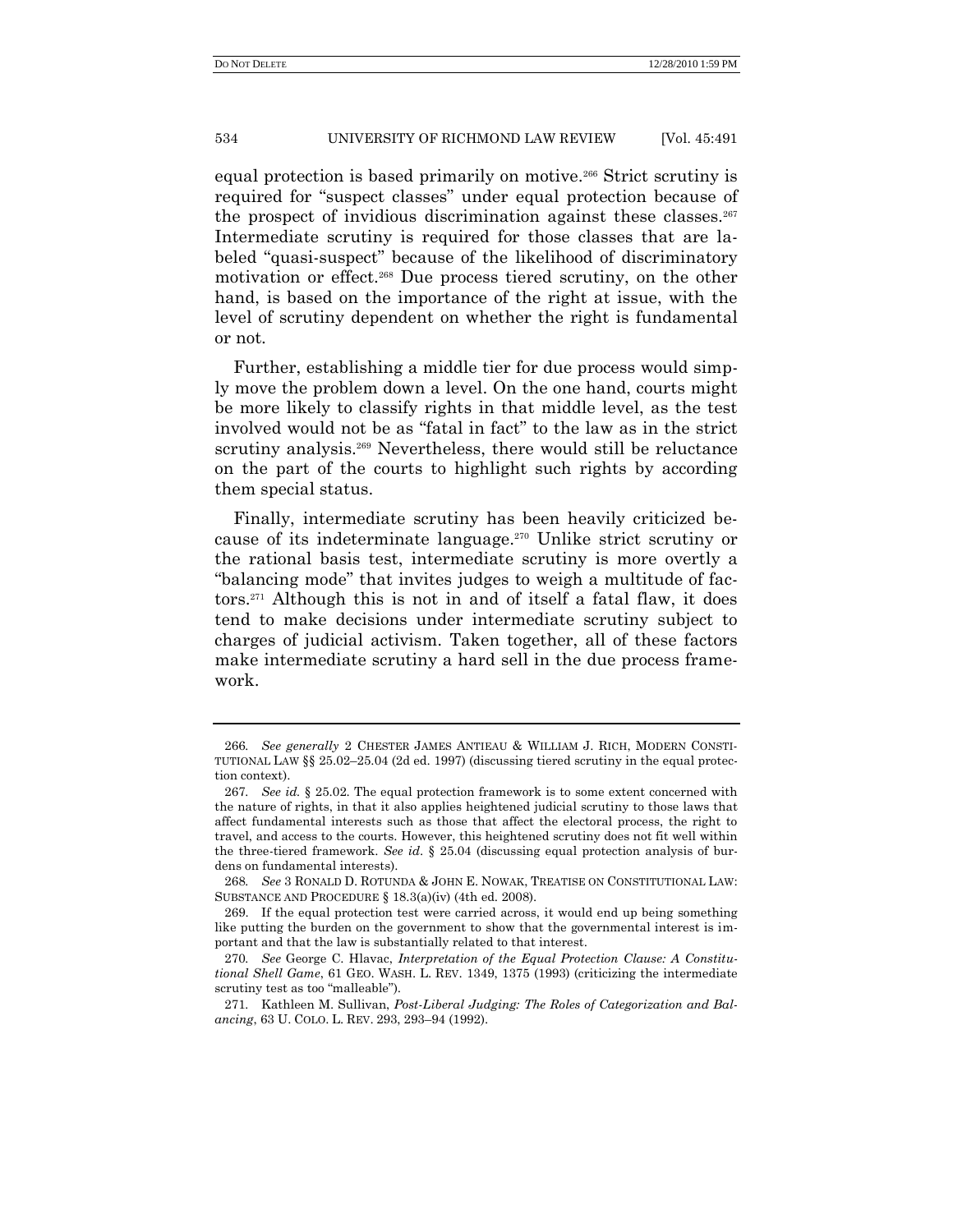## B. *Strengthening the Test*

The first step in strengthening the rational basis test is to understand the principles that it seeks to promote. On the one hand, the rational basis test is rooted in the English common law concept that laws cannot be "arbitrary," but instead must be based on reason.<sup>272</sup> On the other hand, the rational basis test reflects the determination that the legislature is the primary authority to determine what laws are necessary, and should be given deference.<sup>273</sup> Only if laws contravene accepted rights or are not rationally related to a proper legislative purpose can they be stricken by a court.<sup>274</sup> This is a recognition not only of legislative prerogative and the democratic process, but also a recognition of the limits of judicial competence. In general, courts should keep to the areas in which they have competence, and leave the wisdom of policy to the legislatures.

These principles mean that, even though the rational basis test needs to be strengthened, the presumption of constitutionality should still apply. As noted previously, the idea that a law enacted by the legislature should be presumed valid unless shown to violate the Constitution is longstanding in American legal theory, and has been a part of the rational basis test since its beginnings in the late eighteen hundreds. 275

Those scholars who would apply a presumption in favor of liberty base their argument on the idea that liberty is the default state under the American form of government, $276$  or on the argument that the original underpinnings of the presumption of constitutionality are no longer valid.<sup>277</sup> However, neither of these arguments provide justification for abandoning long-held precedent.

The idea that the government must justify every intrusion into liberty because liberty is the default state of our government ignores the longstanding traditions relating to governmental power. While it is true that the federal government is one of limited

<sup>272</sup>*. See supra* notes 48–51 and accompanying text.

<sup>273</sup>*. See* Mugler v. Kansas, 123 U.S. 623, 661 (1887).

<sup>274.</sup> City of Cleburne v. Cleburne Living Ctr., 473 U.S. 432, 440 (1985); *see also* Washington v. Glucksberg, 521 U.S. 702, 728 (1997).

<sup>275</sup>*. See* Sweet v. Rechel, 159 U.S. 380, 392–93 (1895); *Mugler*, 123 U.S. at 661.

<sup>276</sup>*. See* Preiser, *supra* note 187, at 51.

<sup>277</sup>*. See* BARNETT, *supra* note 39, at 260.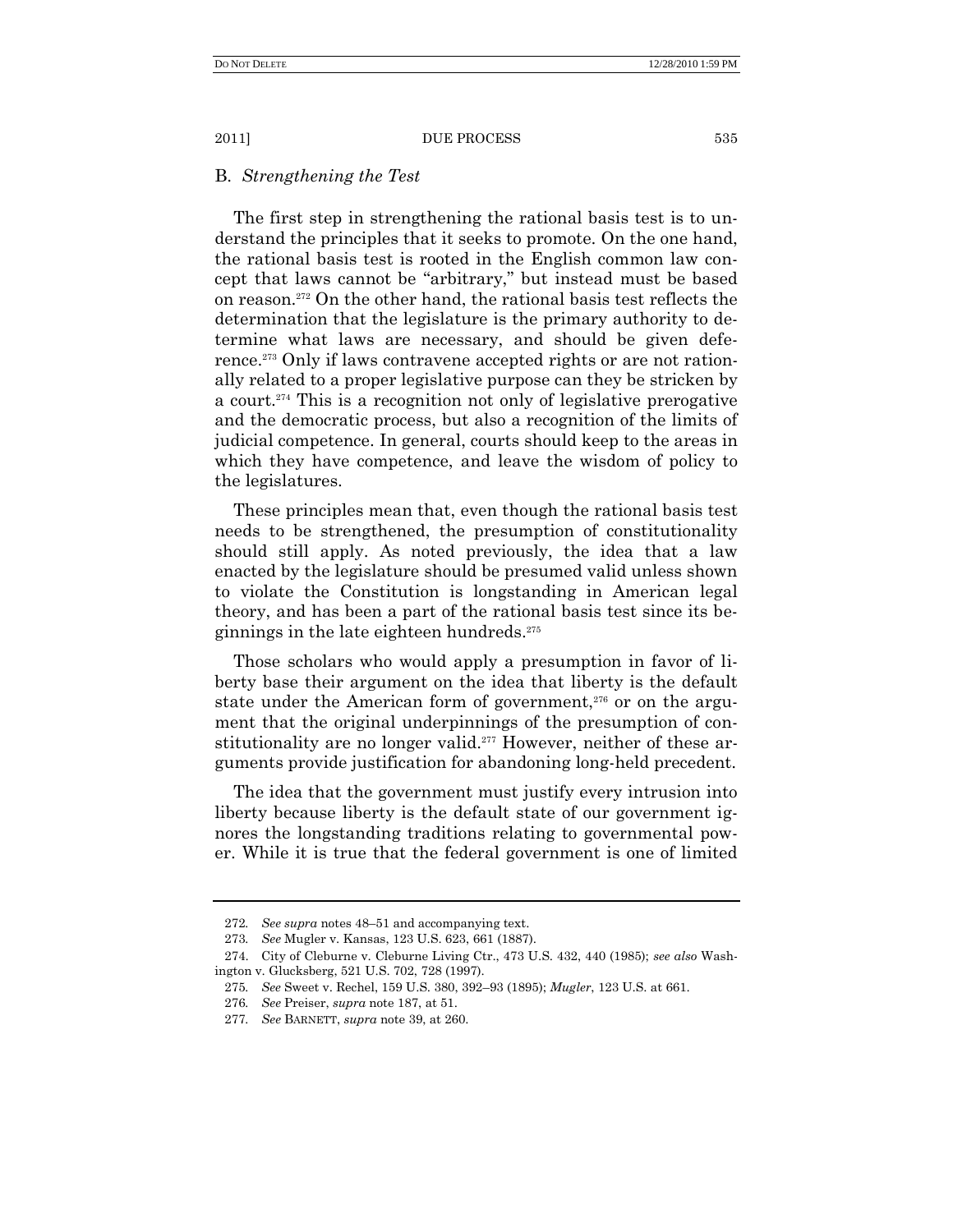powers, from the beginning of the Republic, it has been allowed to use those powers in a wide variety of manners, so long as the use was neither arbitrary nor transgressed identified rights.<sup>278</sup> This is even more true when the enactments of state legislatures are concerned. The power of state legislatures is to enact legislation for health, safety, and welfare, even where it may to some extent curtail the ability of its citizens to do as they please.<sup>279</sup> This power is curtailed only when its use transgresses constitutional rights or is arbitrary.<sup>280</sup>

Randy Barnett has argued that the presumption of constitutionality is no longer valid because its assumption that legislatures, whether state or federal, would carefully consider the constitutional protections of liberty before enacting legislation that would infringe upon it, has been shown to be false.<sup>281</sup> He contends that because this proposition was shown to be erroneous, the presumption of constitutionality must also fail.<sup>282</sup>

I will be the first to admit that this argument has some undeniable appeal. However, it shortchanges the original justification of the presumption of constitutionality and ignores political realities. The original justification of the presumption was not only that legislatures would consider the constitutionality of the enactment, which today to us sounds naïve, but also that deference to the legislature's decisions would promote republican principles, and that the legislatures possessed an institutional superiority over courts in deciding factual issues such as the necessity for legislation.<sup>283</sup> Neither of these arguments are dependent upon the legislature actually considering the constitutionality of the legislation it enacts.

More importantly, the political realities argue in favor of keeping the presumption. In today's world, where charges of "judicial" activism" come from both sides of the political spectrum, it is in the best interests of courts to incorporate some deference to the

<sup>278</sup>*. See*, *e.g.*, McCulloch v. Maryland, 17 U.S. (4 Wheat.) 316, 323–25 (1819) (providing an expansive view of the Necessary and Proper Clause).

<sup>279.</sup> *See* U.S. CONST. amend. X.

<sup>280</sup>*. See* Barnes v. Glen Theatre, Inc., 501 U.S. 560, 575, 580 (1991) (explaining the concept of state police powers).

<sup>281.</sup> BARNETT, *supra* note 39, at 260.

<sup>282</sup>*. Id*.

<sup>283</sup>*. See* F. Andrew Hessick, *Rethinking the Presumption of Constitutionality*, 85 NOTRE DAME L. REV. 1447, 1469–72 (2010).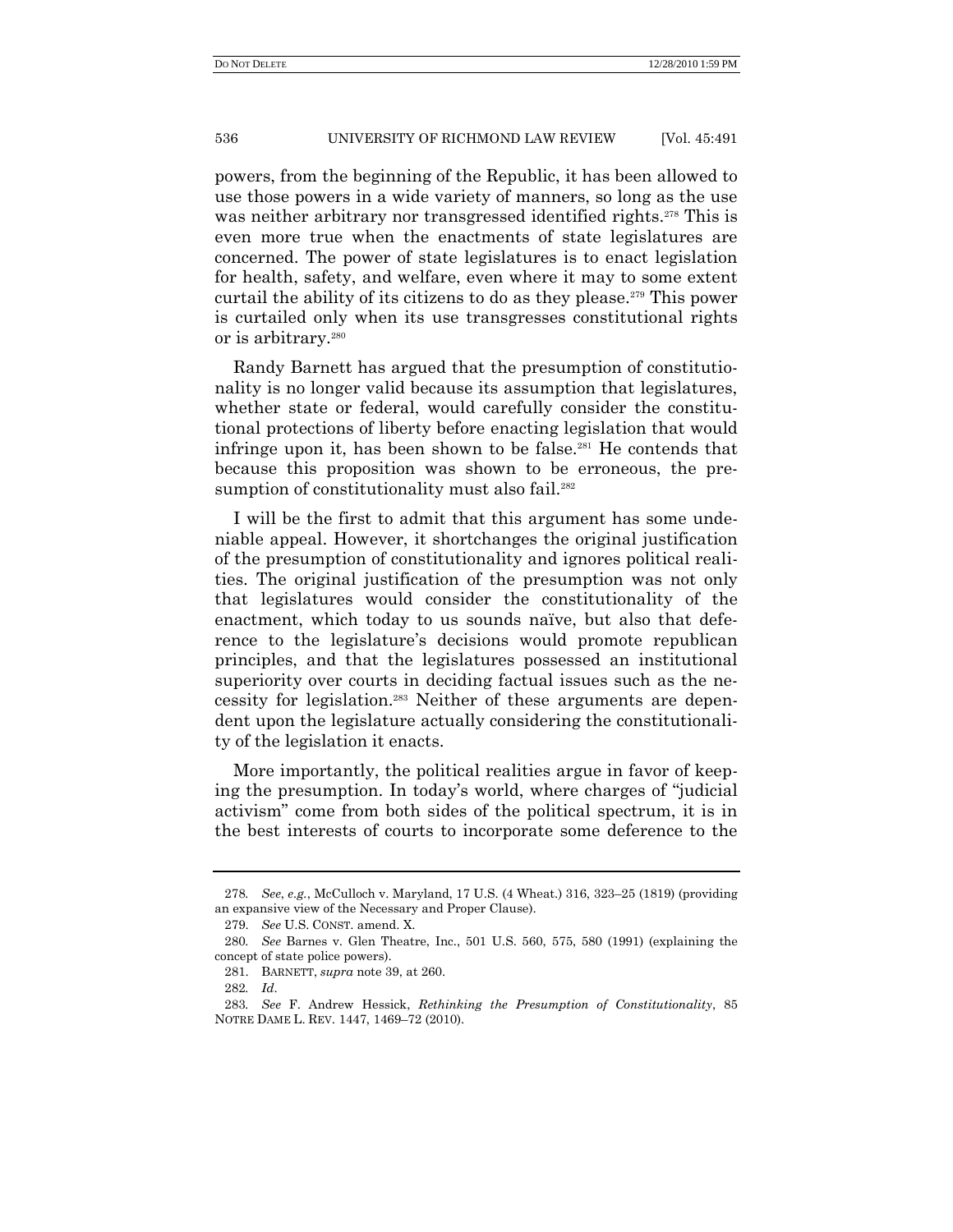legislature in their decisions. It is difficult to conceive that the abandonment of the rationale would do anything but hurt the legitimacy of the courts.

It is important to carefully note the burden that the presumption of constitutionality places on the challenger of a statute. The presumption of constitutionality is not a rule of evidence that requires the presumption of certain facts when others have been proven, but rather simply a method of allocating the burden of persuasion.<sup>284</sup> It simply places the burden on the challenger of the regulation to bring before the court evidence from which the court can base its conclusion that the legislation is unconstitutional.<sup>285</sup>

The allocation of the burden is not the main problem with the way the rational basis test operates today. Rather, the problem is the nature of the burden allocated. The standard, as articulated in cases such as *Williamson v. Lee Optical* and *FCC Communications v. Beach*, which requires that the challenger produce evidence to negate every possible basis for the legislation, whether or not the basis was the actual reason for the legislation, or whether or not the basis is supported by any evidence, is the true problem with the rational basis test.<sup>286</sup> Properly applied, without resort to a judicial dodge, the *Williamson* and *Beach* standard is so toothless as to constitute no meaningful review at all; instead it essentially makes the presumption of constitutionality "irrebuttable."287

There is no institutional reason for this level of deference. The heart of the rational basis standard is that the court should not interfere if the purpose of the legislation is reasonably related to some valid governmental purpose. This standard, however, should not be read to prevent courts from inquiring into the governmental purpose of the legislation, or determining the fit of the solution to the purpose. It is true that courts have "never require[d] a legislature to articulate the reasons for enacting a statute."<sup>288</sup> Nevertheless, this does not mean that legislatures never

<sup>284</sup>*. See* Michael L. Stokes, *Judicial Restraint and the Presumption of Constitutionali* $t$ y, 35 U. TOL. L. REV. 347, 365–66 (2003) (discussing the use of the doctrine by the Supreme Court of Ohio).

<sup>285</sup>*. Id*.

<sup>286.</sup> *See supra* notes 203–12 and accompanying text (describing the test articulated in *Williamson* and its progeny).

<sup>287.</sup> Barnett, *supra* note 5, at 1485.

<sup>288.</sup> FCC v. Beach Commc'ns, Inc., 508 U.S. 307, 315 (1993).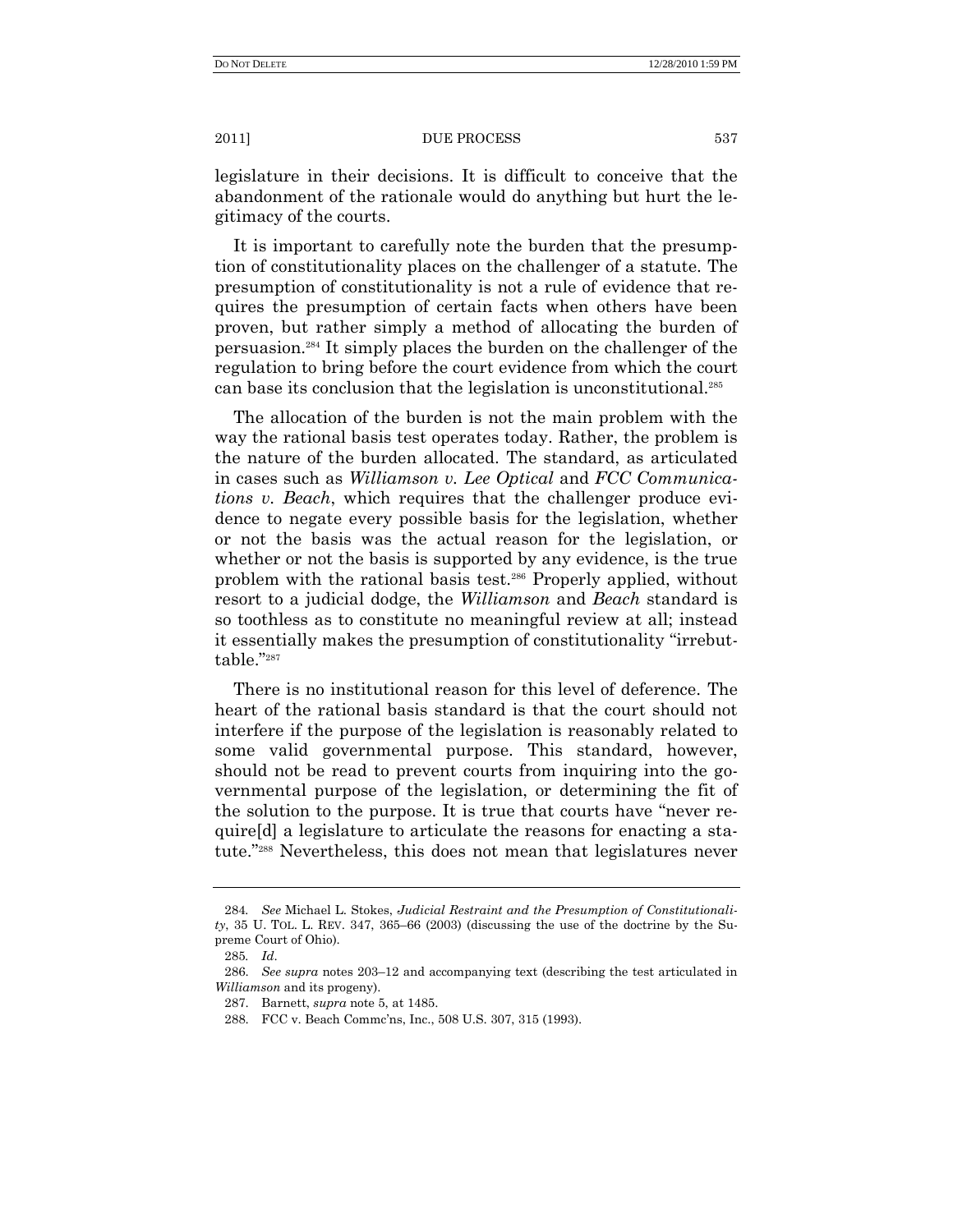articulate the reasons for enacting a statute, nor that the court is incapable of ascertaining the reasons even when they are not articulated. Indeed, determining the legislative intent in enacting a statute from the language used, principles of statutory construction, and legislative history is one of the things that courts are generally tasked with when interpreting statutes.<sup>289</sup> It is true that this is not an exact science; however, it is certainly not so faulty as to justify courts in throwing up their hands in defeat.

Nor should courts be required to stand idly when legislation negatively impacts rights simply because "a legislative choice is not subject to courtroom factfinding and may be based on rational speculation unsupported by evidence or empirical data."<sup>290</sup> While it is enough for most purposes that the law be reasonably related to a legitimate purpose, it must still be just that—reasonably related. It should not be enough that some legislator somewhere thought the law might be reasonably related to a legitimate purpose.

Instead, the proper test under a strengthened rational basis standard should be akin to that used by the Supreme Court in *City of Cleburne v. Cleburne Living Center, Inc.*, <sup>291</sup> one of the socalled "rational basis with bite" cases decided under the Equal Protection Clause.<sup>292</sup> In these cases, the Court professed to apply the rational basis standard, but none of the different versions of the standard employed in the cases were the same rational basis standard that *Williamson* set out.<sup>293</sup>

<sup>289</sup>*. See* WILLIAM N. ESKRIDGE, JR., PHILIP P. FRICKEY & ELIZABETH GARRETT, LEGISLATION AND STATUTORY INTERPRETATION 213 (2000) (citations omitted). Of course, not every member of the current Court agrees with this idea. Justice Scalia believes that legislative history is unreliable and is not a valid means of determining legislative intent. *See* ANTONIN SCALIA, *Common-Law Courts in a Civil Law System*, *in* A MATTER OF INTERPRETATION: FEDERAL COURTS AND THE LAW 29–37 (Amy Gutmann ed., 1997).

<sup>290</sup>*. See Beach Commc'ns*, 508 U.S. at 315.

<sup>291.</sup> 473 U.S. 432, 446 (1985).

<sup>292</sup>*. See* Romer v. Evans, 517 U.S. 620, 634–35 (1996); *Cleburne*, 473 U.S. at 442–47; Plyler v. Doe,  $457$  U.S.  $202$ ,  $223-24$  (1982). The term "rational basis with bite" that has now entered the constitutional law lexicon was spawned by a 1972 Harvard Law Review article by Gerald Gunther. *See* Gunther, *supra* note 5. Gunther was referring to six equal protection cases decided in 1971 and 1972 in which the Supreme Court stated it applied rational basis review, but seemed to make a more searching inquiry. *Id*. at 19–21. Gunther stated that these cases had "bite," unlike the "traditionally toothless minimal scrutiny standard.‖ *Id*. at 18–19.

<sup>293</sup>*. See Romer*, 517 U.S. at 633–36; *Cleburne*, 473 U.S. at 449–50; *Plyler*, 457 U.S. at 223–24.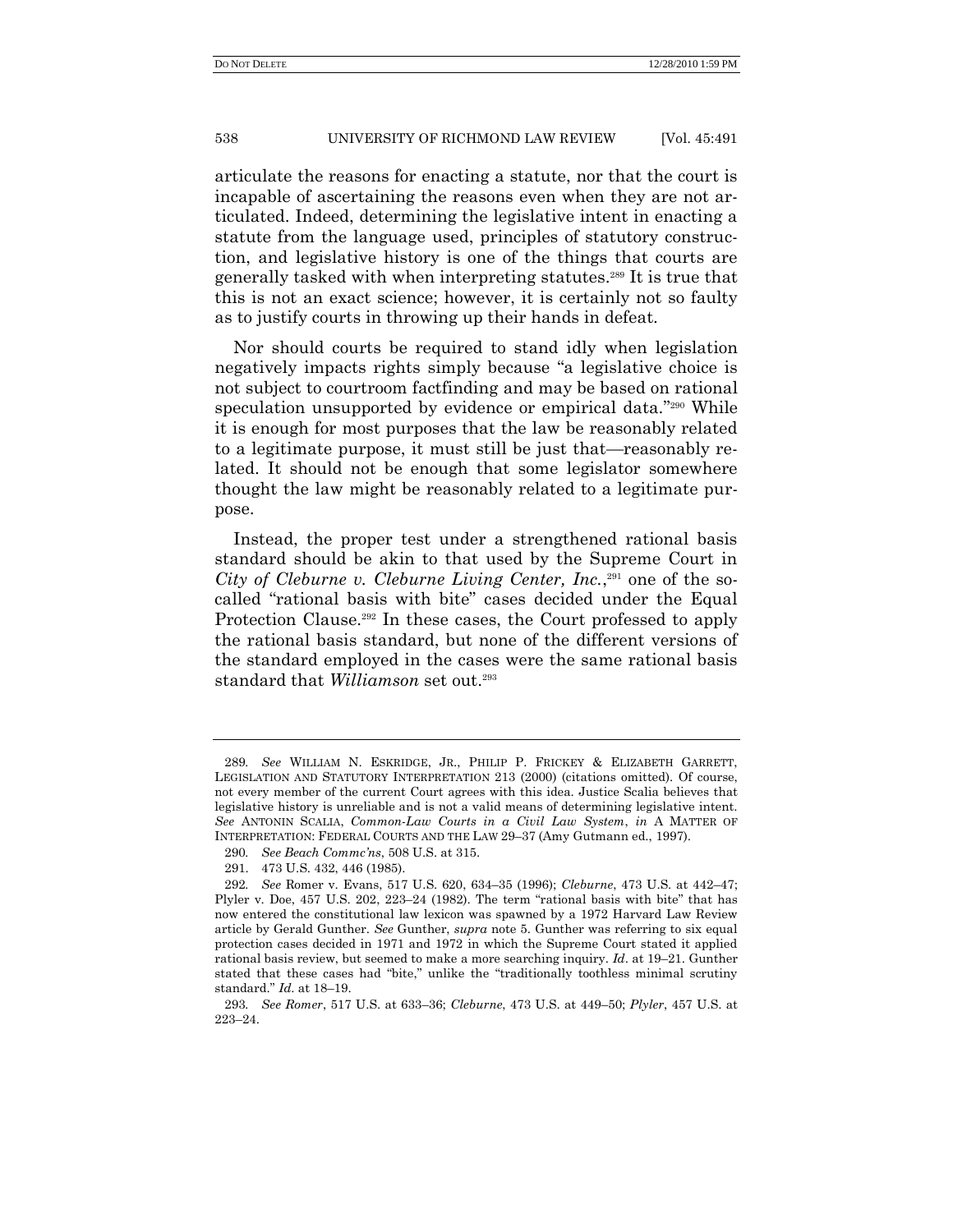*Cleburne* is a prime example of the inherent limitations of the modern rational basis test.<sup>294</sup> In *Cleburne*, the Court faced a Texas zoning ordinance that excluded group homes for the mentally disabled.<sup>295</sup> As the Court noted, the real reason for the legislation seemed to be "an irrational prejudice against the mentally retarded."<sup>296</sup> Nevertheless, the government asserted several reasons for denying the Cleburne Living Center a permit under the zoning ordinance, including attitudes of neighbors, likelihood that residents of the home might be harassed by area students, and potential overcrowding of the facility.<sup>297</sup>

The Court was squarely faced with a dilemma in *Cleburne*. It was reluctant to include mental retardation as a new quasisuspect class because it would subject all government action based on that classification to a more probing level of review.<sup>298</sup> However, under the rational basis test as it stood, the discriminatory legislation would almost certainly pass. At least one of the reasons, the potential overcrowding of the facility, was almost certainly a legitimate governmental reason for denying the permit.<sup>299</sup> It did not matter, under the *Williamson* standard, that this might not have been the true reason for the legislation; *Williamson* made it clear that the dispositive inquiry was not whether the law had a reasonable relation to a legitimate interest, but rather whether the lawmakers could have reasonably thought that it did.<sup>300</sup> Further, it did not matter that the City had not chosen to deny permits for other group homes in the area before.<sup>301</sup> Under the *Williamson* standard, "reform may take one step at a time, addressing itself to the phase of the problem which seems most acute to the legislative mind."<sup>302</sup>

Faced with this problem, the Court nonetheless purported to apply rational basis level scrutiny, holding that "legislation that" distinguishes between the mentally retarded and others must be

<sup>294.</sup> *Cleburne*, 473 U.S. at 449–50.

<sup>295.</sup> *Id*. at 435.

<sup>296.</sup> *Id*. at 450.

<sup>297.</sup> *Id*. at 448–50.

<sup>298</sup>*. Id*. at 446.

<sup>299</sup>*. Id*. at 458 (Marshall, J., concurring in part and dissenting in part).

<sup>300</sup>*. See* Williamson v. Lee Optical, Inc., 348 U.S. 483, 487–88 (1955).

<sup>301.</sup> *Cleburne*, 473 U.S. at 449–50.

<sup>302.</sup> *Id*. at 458 (Marshall, J., concurring in part and dissenting in part) (quoting *Williamson*, 348 U.S. at 489).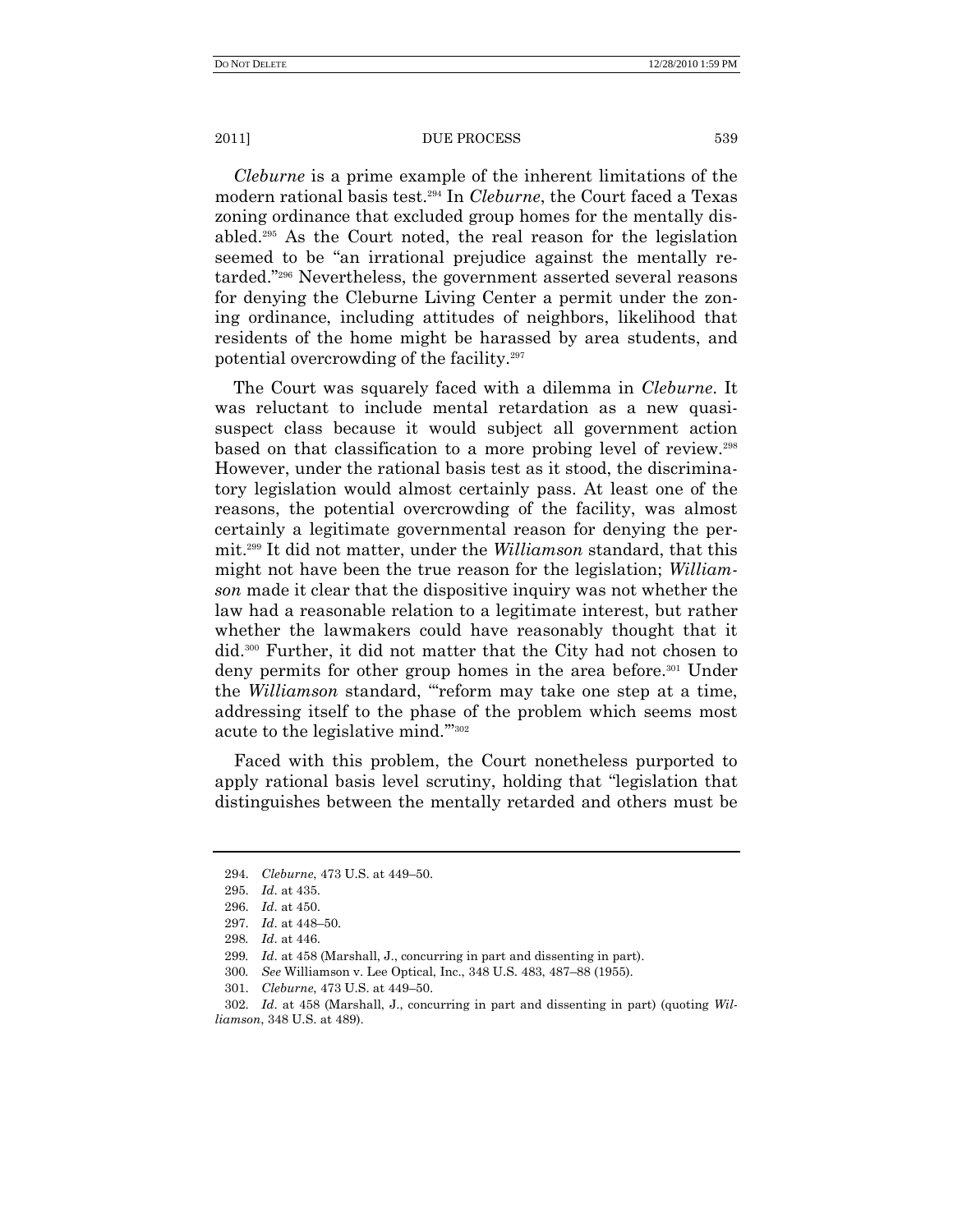rationally related to a legitimate governmental purpose" to withstand equal protection review.<sup>303</sup> The Court reviewed the purposes asserted by the government one by one and determined that none were a rational or constitutional basis for excluding group homes for the mentally retarded.<sup>304</sup> The Court dealt with the City's claim of overcrowding by noting that the zoning code would not have excluded other group homes, such as fraternities or sororities.<sup>305</sup>

Despite assertions to the contrary, *Cleburne* was not a case of the Court applying intermediate scrutiny as that term is normally known.<sup>306</sup> In traditional intermediate scrutiny, the Court requires that the legislation in question bear a substantial relation to an important governmental purpose.<sup>307</sup> The Court in *Cleburne* did not require that the purpose be important, or that the relation be substantial.<sup>308</sup>

In *Cleburne*, the Court really engaged in a traditional meansends test of rationality. It was skeptical of the motives behind the legislation, but its primary holding was that, even accepting the proferred reasons behind the arguments as legitimate, the statute was not rationally related to them.<sup>309</sup> For the Court, the means chosen to achieve the alleged legitimate governmental purpose were not rational, and reinforced the notion that the true purpose of the legislation was impermissible discrimination.<sup>310</sup>

*Cleburne* also demonstrates the shortcoming of the *Williamson* version of the rational basis test, which is its inability to probe the motives of the city's action.<sup>311</sup> There was really no question that the genesis of the refusal to issue the permit was prejudice

<sup>303</sup>*. Id*. at 446 (majority opinion).

<sup>304.</sup> *Id*. at 448–50.

<sup>305</sup>*. Id*. at 449–50.

<sup>306</sup>*. See* Gayle Lynn Pettinga, Note, *Rational Basis With Bite: Intermediate Scrutiny by Any Other Name*, 62 IND. L.J. 779, 801 (1987) (arguing that the analysis in *Cleburne* and other cases was "nothing more than a camouflaged application" of intermediate scrutiny). The argument that some of the rational basis with bite cases are indeed applying intermediate scrutiny is much stronger for cases such as *Plyler v. Doe*. *Id.* at 785.

<sup>307</sup>*. See, e.g.*, Craig v. Boren, 429 U.S. 190, 204 (1976).

<sup>308.</sup> *Cleburne*, 473 U.S. at 437–38, 442–44 (holding that the court of appeals erred in applying the intermediate scrutiny standard in deciding the case).

<sup>309</sup>*. Id*. at 449–50.

<sup>310</sup>*. See id*. at 450.

<sup>311.</sup> *Compare Cleburne*, 473 U.S. at 450 (expressing skepticism towards the motives behind the legislation), *with* Williamson v. Lee Optical, Inc., 348 U.S. 483, 487–88 (1955) (stating that the legislation in question "need not be in every respect logically consistent with its aims to be constitutional").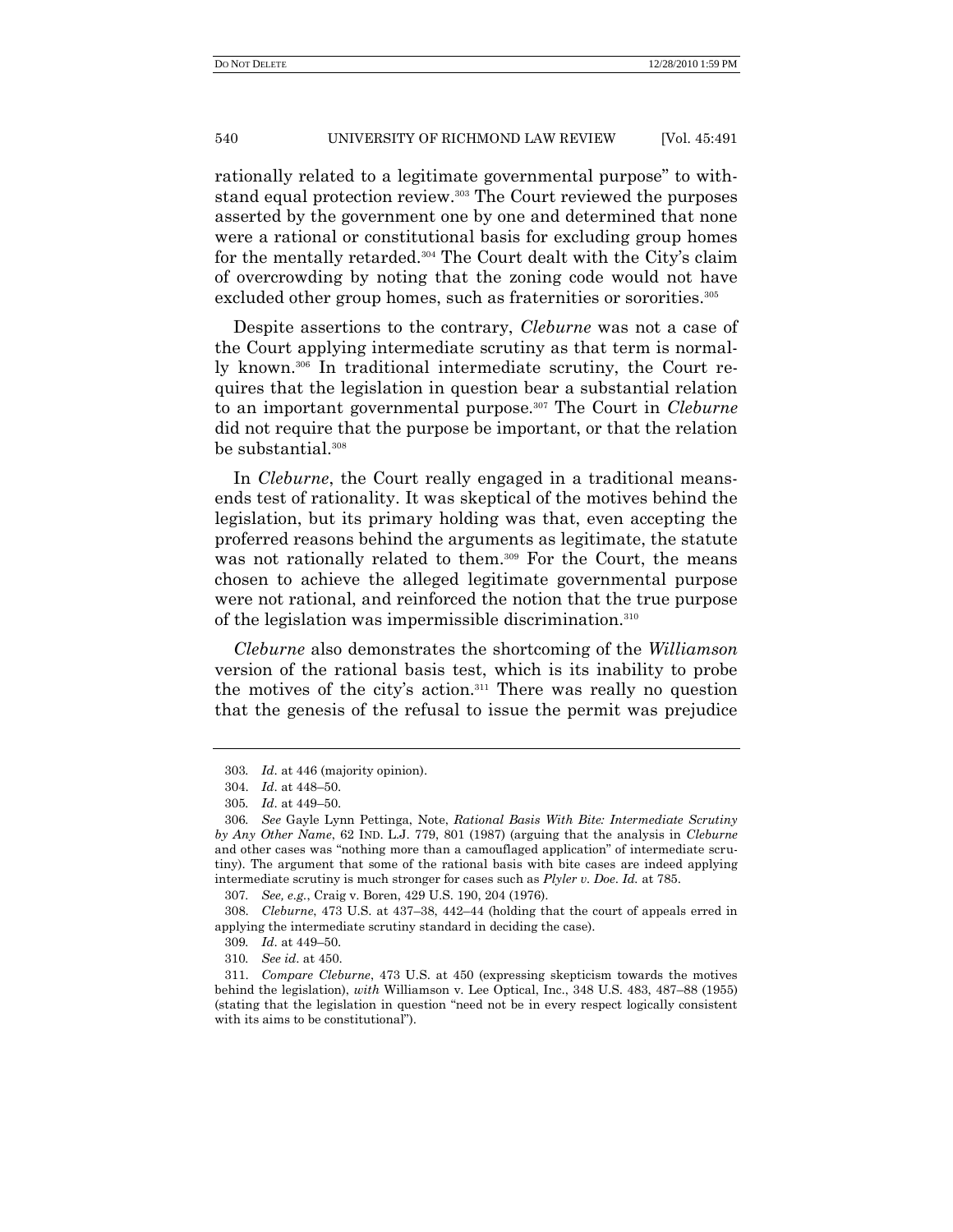against the group involved. In making motive irrelevant, the *Williamson* standard would have allowed this discrimination so long as there was another rational basis that would have supported the decision. The problem with this standard is that there is *almost always* another rational basis for any type of legislative action. This problem is particularly acute if the governmental body promulgating the legislation is not obliged to base its action on any sort of evidence, or to even be correct about the relation between the ends and the means.

*Cleburne* further demonstrates the problems that exist at the other end of the scrutiny spectrum. The Court's reluctance to consider mental retardation as a suspect or quasi-suspect classification was based on the idea that there are often good reasons for legislative classifications that treat those persons suffering from mental retardation differently, and often more favorably, than other persons.<sup>312</sup> The Court feared that requiring legislatures to justify those favorable laws under a heightened scrutiny standard would cause them to refrain from passing such laws at all.<sup>313</sup> The heightened standard, even at intermediate scrutiny, was too high a bar.

Had the Court not departed from the *Williamson* standard in *Cleburne*, the plaintiffs would have been left without protection. While it might be comforting to say, as the Court has said on numerous occasions, that in the absence of protection, plaintiffs would be able to find a remedy through the democratic process, 314 this remedy would have been highly unlikely to occur in the case of group homes for the developmentally disabled. Although the majority in *Cleburne* stated that mentally retarded individuals were not politically powerless, a determination based mostly on the fact that many laws offer them specific protections,<sup>315</sup> the majority's decision did not comprehend that the situation might be different in a situation where the issue involved a group home zoning decision made by a city government.

The problem with motive and purpose is just as acute in the substantive due process context as it is in equal protection. In the

<sup>312</sup>*. Cleburne*, 473 U.S. at 441–46.

<sup>313</sup>*. Id*. at 444–45.

<sup>314</sup>*. See, e.g*., *id*. at 440; *Williamson*, 348 U.S. at 488 (quoting Munn v. Illinois, 94 U.S. 113, 134 (1877)).

<sup>315.</sup> *Cleburne*, 473 U.S. at 443–45.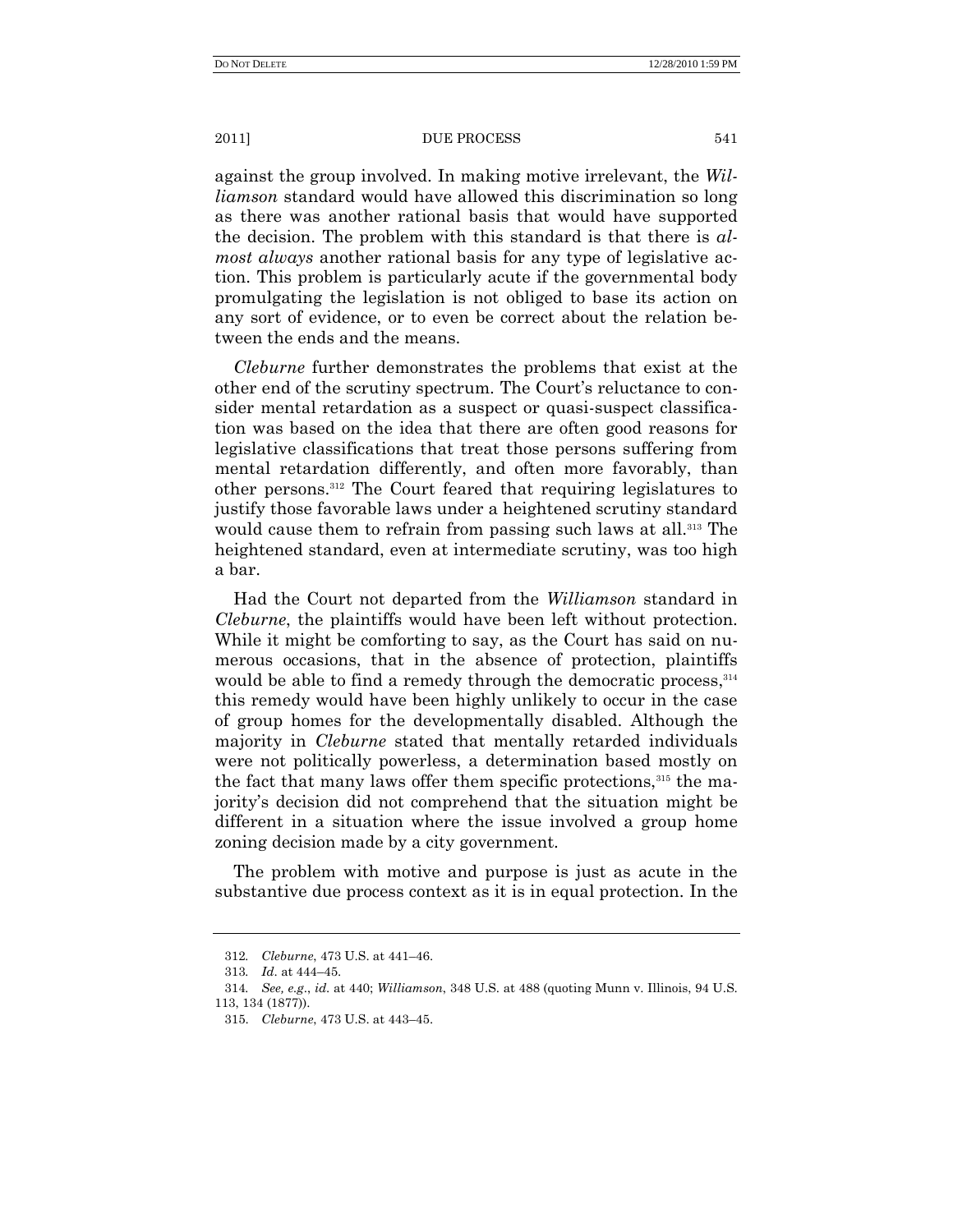same way that majorities can discriminate against minorities in singling them out for discriminatory treatment, majorities can also fail to recognize or infringe upon politically unpopular rights. Under the *Williamson* version of rational basis, such infringement can almost always be justified by some purpose.

Under a strengthened rational basis analysis under the Due Process Clause, however, courts would be empowered, as the Supreme Court did in *Cleburne*, to look at the purposes behind the governmental action. In doing so, courts would be allowed to use all of the tools that they normally use in determining legislative intent, including the language of the statute itself and the circumstances surrounding its passage. The focus of such an inquiry would be, not on technically plausible reasons for the action, but on the actual (or at least probable) reason for the action. Courts would also, of course, consider any justifications for the statutes raised by the parties. However, where those justifications consist of nothing more than ad hoc rationalizations, courts would be allowed to disregard them to reach the true purpose of the regulation.

There is an argument to be made, and in fact has been made most notably by Justice Scalia, that legislative history should not be authoritative in the interpretation of a statute.<sup>316</sup> However, there is a real difference, I believe, between using legislative history to try to determine the legislature's intent regarding how a statute is to be applied to a particular issue, and using the legislative history to demonstrate the purpose the statute was designed to reach. In the former case, the issue involved may be one of which the majority of legislators, to quote Scalia, were "blissfully unaware of the *existence* . . . much less had any preference as to how it should be resolved."<sup>317</sup> When talking about the main purpose behind the enactment of the statute itself, however, there is generally always at least some information from which a statutory purpose, or at least a small number of likely purposes, can be divined.<sup>318</sup> This is especially true considering that, unlike matters

<sup>316</sup>*. See* SCALIA, *supra* note 289, at 29–30 (arguing that legislative history should not be used to determine the intent of a statute because of its unreliability).

<sup>317</sup>*. Id*. at 32.

<sup>318</sup>*. See*, *e.g.*, Church of the Holy Trinity v. United States, 143 U.S. 457, 459 (1892). The *Holy Trinity* case construing the Alien Contract Labor Law of 1885 is one of the cases most often used to demonstrate the vagaries of legislative history because the legislative history could be interpreted in so many different ways. *See* ESKRIDGE, FRICKEY &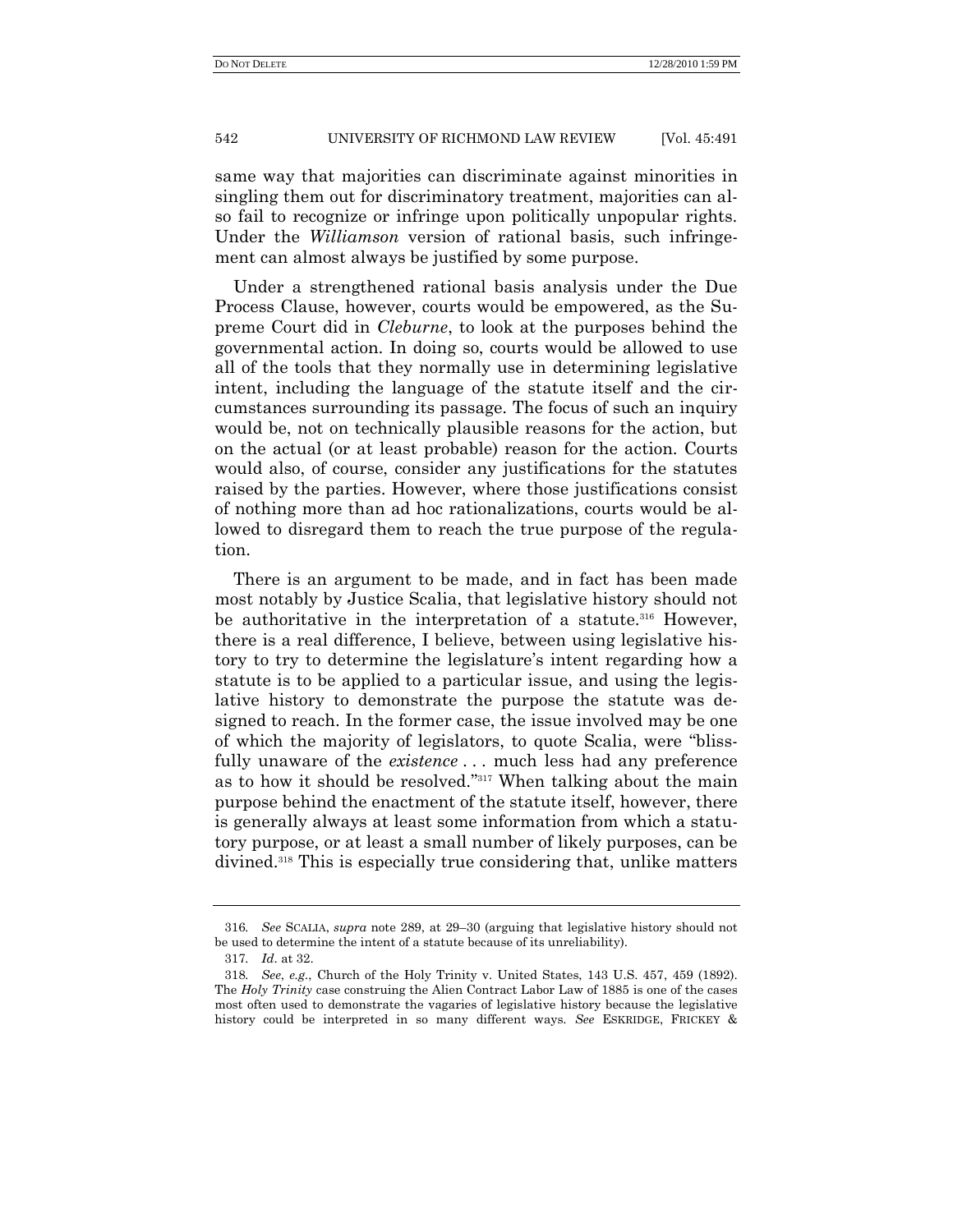of statutory interpretation, where the statute involved may be quite old, statutes and other enactments involved in constitutional challenges are generally quite recent.<sup>319</sup>

It must be emphasized that the burden is still on the party challenging the statute to demonstrate that the statute is not rationally related to a valid legislative purpose, either because the purpose itself is not within the power of the government, or because the connection between the statute and the purpose is tenuous. The government is still entitled to a presumption of constitutionality, and facts supporting the enactment are presumed, *until rebutted* by the challenging party.

Unlike the *Williamson* test, however, the ultimate determination of reasonableness turns on whether the enactment *actually does* bear a rational relationship to the valid governmental purpose. Where the legislative enactment infringes on an identified liberty interest, it is not enough that some legislator might have thought that there was a rational relationship. Liberty demands an actual rational link between the means and the ends.

# C. *Benefits of a Strengthened Rational Basis Test*

Using a strengthened rational basis test as the bottom tier of scrutiny in substantive due process review affords several benefits to the system. From a practical standpoint, the continuation of the current tiered scrutiny system does not disrupt the current legal landscape. One of the primary benefits cited for using tiered scrutiny is that it "avoids the need for complex balancing of competing interests in every case."<sup>320</sup> Under the proposed system with strengthened rational basis, this benefit continues. Although a reviewing court will have a greater responsibility to inquire as to whether there really is a rational basis of the legislation, this is a

GARRETT, *supra* note 289, at 217; Carol Chomsky, *Unlocking the Mysteries of* Holy Trinity*: Spirit, Letter, and History in Statutory Interpretation*, 100 COLUM. L. REV. 901 (2000); Adrian Vermeule, *Legislative History and the Limits of Judicial Competence: The Untold Story of* Holy Trinity Church, 50 STAN. L. REV. 1833 (1998). However, while the legislative history of the statute in that case may not have solved the question of whether the Act was to apply to ministers, there was no real question that the overall purpose of the Act was to keep out foreign labor.

<sup>319.</sup> There are, of course, exceptions. The statute at issue in *Lawrence* was passed in 1974. However, it was not constitutionally challenged because, up until *Lawrence*, it had *never* been enforced. *See* Jackson, *supra* note 34, at 217.

<sup>320</sup>*.* Washington v. Glucksberg, 521 U.S 702, 722 (1997).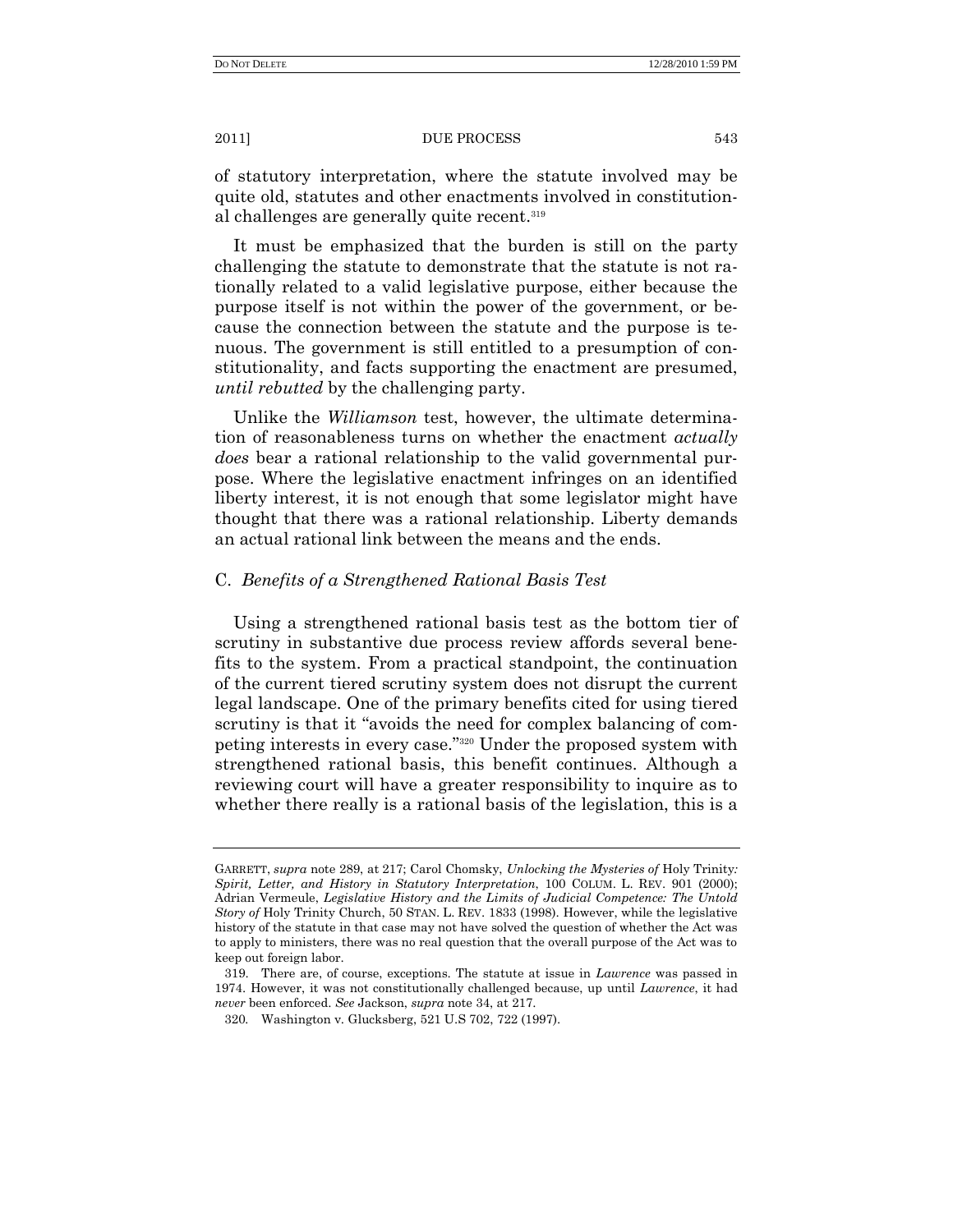lesser, and more precise, inquiry than one requiring the court to balance competing interests on a case-by-case basis. The primary beneficiaries of the retention of tiered scrutiny will be the lower courts, who will be able to rely on a familiar landscape to frame their decisions.

The use of a strengthened rational basis also retains the protection for truly fundamental rights inherent in the current tiered scrutiny system. Those rights that have been afforded strict scrutiny protection in the past will continue to receive it. As a result, the risk that a sea change in the Court's substantive due process jurisprudence will upset long-held rights is greatly reduced. Similarly, the pressure to refrain from creating new fundamental rights for fear of putting them beyond the reach of the democratic process with too much protection, or the pressure to create new fundamental rights lest important liberty interests be left entirely unprotected is diminished as well. Courts can continue to act carefully in those areas where "guideposts for responsible decisionmaking  $\ldots$  are scarce and open-ended,  $\ldots$  while at the same time allowing a level of protection for liberty.

Moreover, and perhaps most importantly, the use of a strengthened rational basis standard will help to restore a level of honesty to the substantive due process doctrine. As I have suggested above, the Supreme Court of the United States already abandons the *Glucksberg* framework and employs what might be thought of as a strengthened rational basis standard where enough justices determine that the result under the *Williamson* version of rational basis would do injustice, such as in *Cleburne* or *Lawrence*. <sup>322</sup> This infidelity to the stated doctrine in hard cases does nothing to promote the legitimacy of the Court or provide consistent guidelines for lower courts to follow. Making the implicit standard explicit, and applying it in a consistent manner, would not only result in a more legitimate doctrine, but would provide the lower courts with a standard that was actually worthy of that name.

<sup>321</sup>*. Id*. at 720 (quoting Collins v. City of Harker Heights, 503 U.S. 115, 125 (1992)).

<sup>322</sup>*. See supra* notes 244–45 and accompanying text.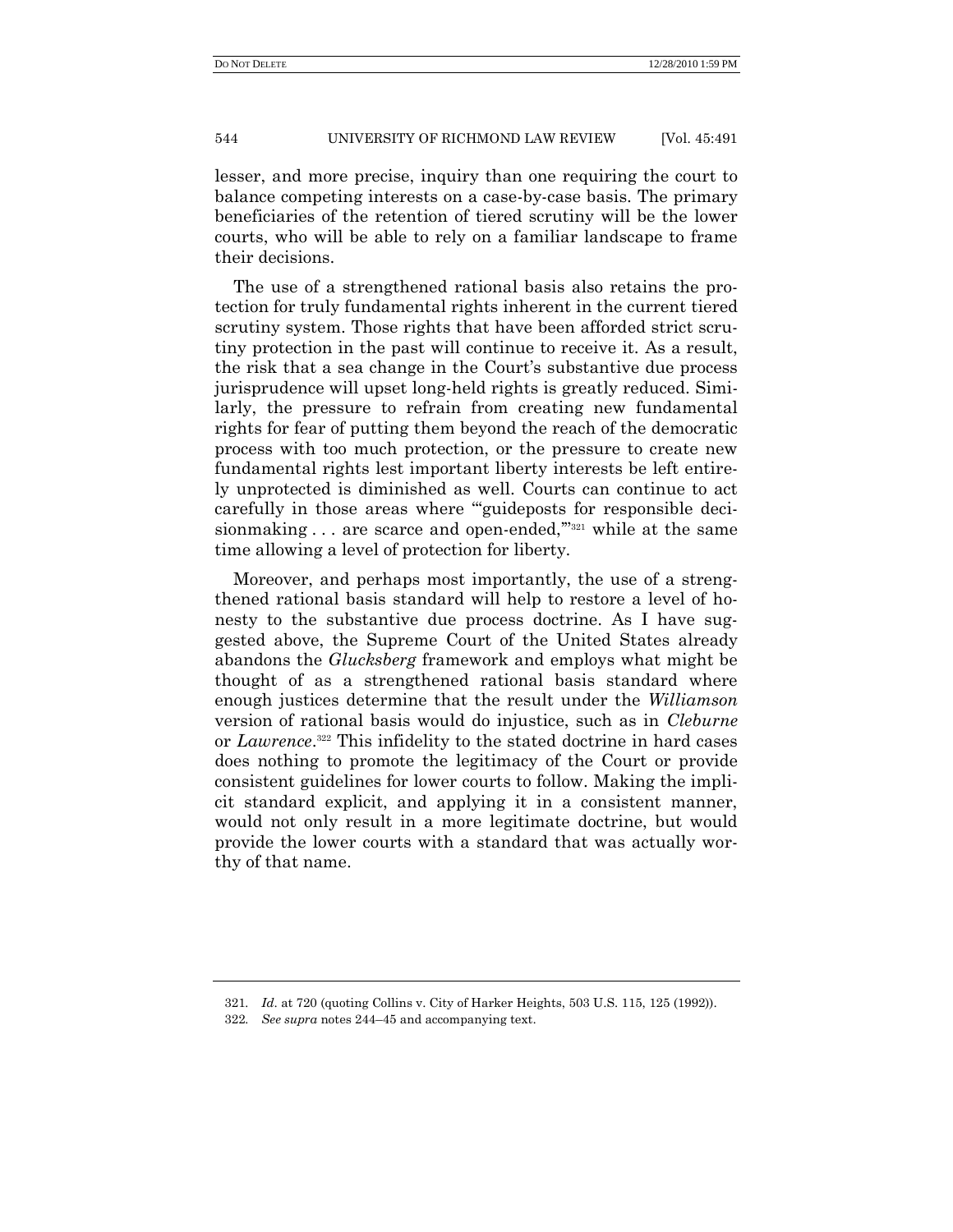# D. *Avoiding the* Lochner *Problem*

One of the criticisms generally associated with any attempt to strengthen court review over constitutional issues is that strengthened review will allow courts to judicially overreach by substituting their own policy preferences for those of democraticallyelected legislatures, a problem often associated with the Supreme Court's decision in *Lochner*. <sup>323</sup> One prestigious scholar has noted that "[a]voiding '*Lochner*'s error' remains a primary focus of constitutional law and constitutional scholarhip."<sup>324</sup> Indeed, it seems almost incumbent on any scholar proposing a theory of unenumerated rights to show how the theory would not "revive" the error of *Lochner*. 325

Of course, scholars generally disagree regarding what *Lochner*'s error actually was.<sup>326</sup> Insofar as the error is considered to be a court substituting its policy choices for those of the legislature, a strengthened rational basis test is not a great danger. As noted previously, the Court in *Lochner* reversed the traditional calculus for due process by requiring the state to justify its exercise of authority and overcome the presumption of "liberty of contract."<sup>327</sup> *Lochner* is thus closer to an example of a fundamental rights case than a rational basis one. Further, *Lochner* also reflects the formalistic law of its time period, in that it appears the Court in *Lochner* felt bound to only consider the facts presented to it, and to try to fit the law into a permissible or impermissible category a permissible "health law," or an impermissible "labor law."<sup>328</sup>

<sup>323</sup>*. See, e.g.*, *Glucksberg*, 521 U.S. at 720 (noting the reluctance to expand substantive due process "lest the liberty protected by the Due Process Clause be subtly transformed into the policy preferences of the Members of this Court" (citations omitted)); Moore v. City of E. Cleveland, 431 U.S. 494, 502 (1977) ("As the history of the *Lochner* era demonstrates, there is reason for concern lest the only limits to [substantive due process] intervention become the predilections of those who happen at the time to be Members of this Court."); *see also* Ian Bartrum, *The Constitutional Canon as Argumentative Metonymy*, 18 WM. & MARY BILL OF RTS. J. 327, 359 (2009) (calling the traditional perception of *Lochner* as the decision "we love to hate: a decision whose symbolic overreach calls into doubt the very institution of judicial review").

<sup>324.</sup> David E. Bernstein, *Lochner*'s Legacy*'s Legacy*, 82 TEX. L. REV. 1 (2003).

<sup>325</sup>*. See* Bernstein, *supra* note 121, at 326 (noting that ―avoiding ‗*Lochner*'s error' remains the central obsession . . . of contemporary constitutional law." (citing Gary D. Rowe, Lochner *Revisionism Revisited*, 24 L. & SOC. INQUIRY 221, 223 (1999))).

<sup>326.</sup> Bernstein, *supra* note 324, at 1.

<sup>327</sup>*. See supra* notes 121–22 and accompanying text.

<sup>328</sup>*. See* Lochner v. New York, 198 U.S. 45, 57–58 (1904). See also the discussion in the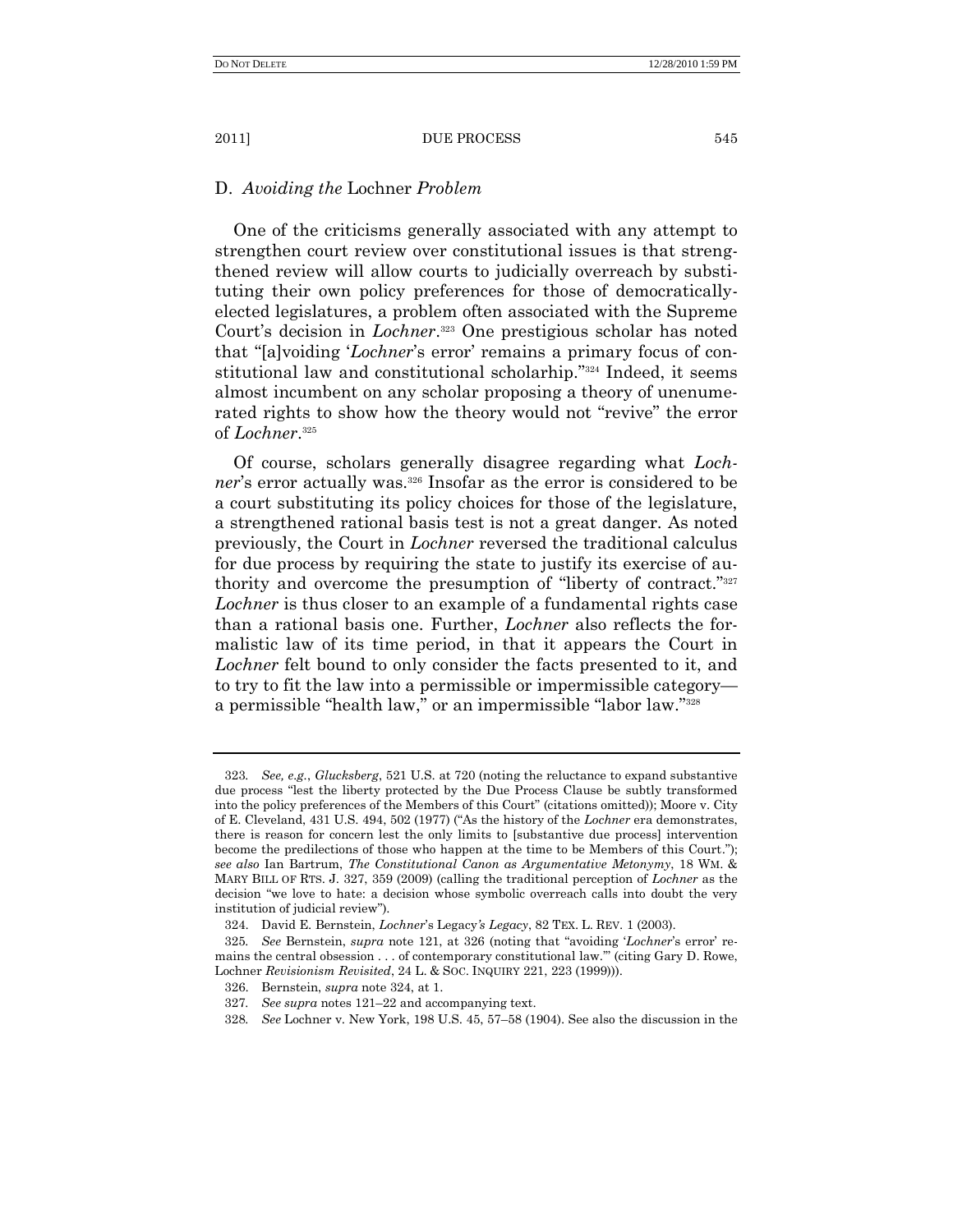Similarly, the other *Lochner* era cases so often decried as antidemocratic also fall into the same category. They bear classic hallmarks of fundamental rights jurisprudence, and reflect concerns over the categorical limitations of legislative power.<sup>329</sup> The concern in those cases was not that the means were not reasonably related to the ends, but that the means themselves were not a legally valid way of reaching those ends.

In contrast, a strengthened rational basis test concerns the nexus between the means and the ends of legislation, and asks whether the legislation is in fact reasonably related to the ends it seeks to promote. Thus, the focus is on the validity of the means by which the ends are promoted. Under a strengthened rational basis test, a vast majority of laws will still be held to be constitutional, because most laws *actually are* reasonably related to their discernible valid legislative purpose. The benefit of the strengthened rational basis review will be in those cases where the legislature oversteps its bounds, either through a pretextual law aimed at unpopular groups or activities, or a belief in a set of facts proven not to exist. These are exactly the cases where courts are supposed to step in. Doing so is not substituting the court's belief for the legislature regarding the best way to accomplish a particular end, but rather requiring that the legislature's act infringing on liberty actually bear a relation to a valid purpose. Liberty should require nothing less.

## E. *Implementation*

Another benefit of using a strengthened rational basis standard is its ease of implementation. Unlike other substantial due process "fixes" that would require an overhaul of existing jurisprudence, the application of *Cleburne*-style rational basis to new due process cases can be accomplished with relatively little change to the existing jurisprudential structure. In part, this is because, as noted above, the jurisprudence of substantive due

New York Court of Appeals decision, wherein the majority, considering the statute as a whole, held that the hours law was a health law rather than a labor law; two judges concurred by stating that the law could be both a health law and a labor law; and two judges dissented, holding that the law was a labor law only. People v. Lochner, 69 N.E. 373, 380– 84, 387–89 (N.Y. 1904).

<sup>329</sup>*. See, e.g*., Chas. Wolff Packing Co. v. Court of Indus. Relations, 262 U.S. 522, 534 (1923); Adkins v. Children's Hosp., 261 U.S. 525, 546 (1923).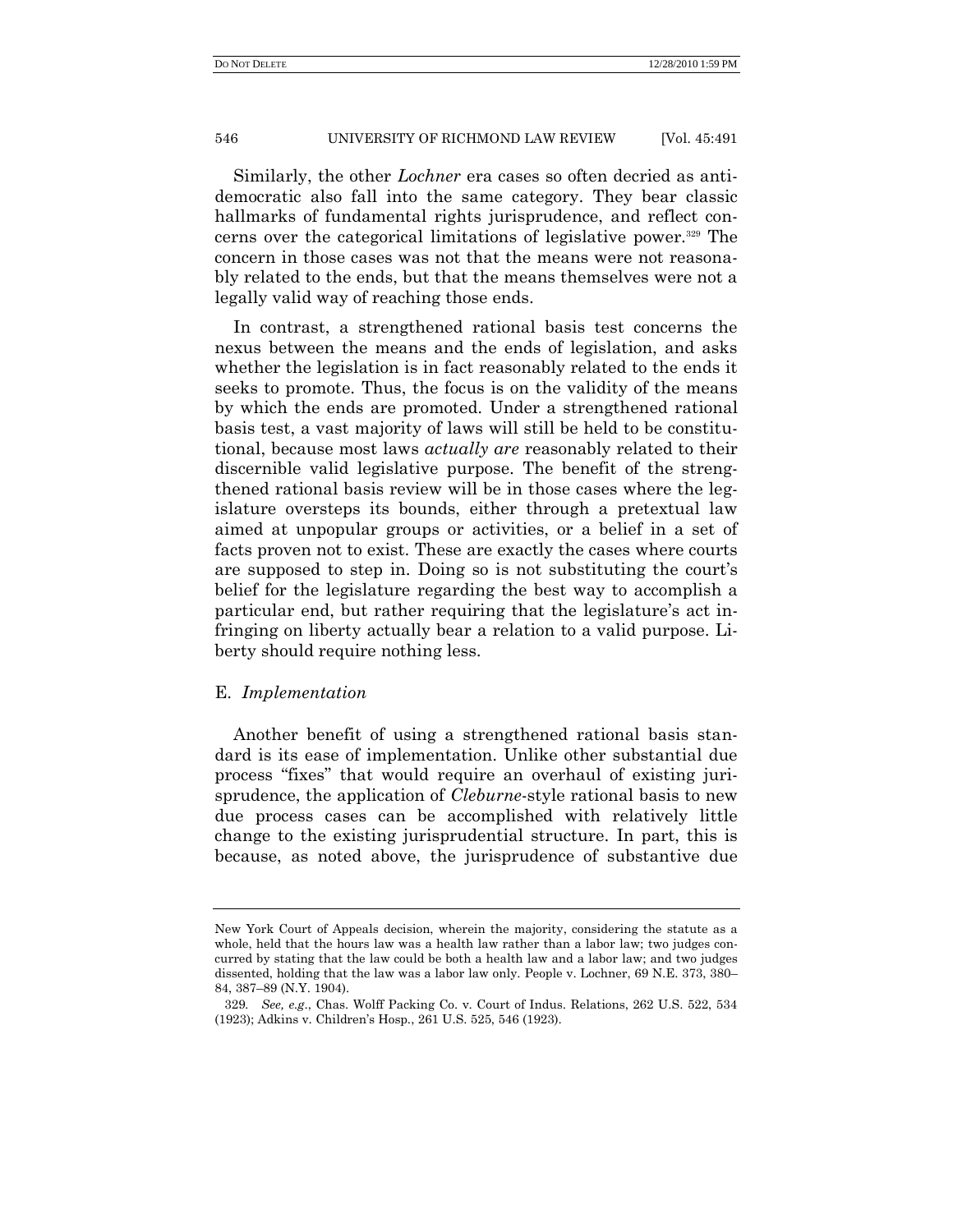process has always been an evolving one, with changes occurring incrementally.<sup>330</sup> Thus, there is no real baseline that can be deemed to be the "correct" doctrine, and no substantive due process cases (i.e., the *Slaughter-House Cases*) that must be overruled or reinterpreted for the standard to be implemented. Similarly, because the Supreme Court of the United States has in fact all but ignored its rational basis doctrine in hard cases such as *Lawrence*, there is ample competing case law to support such a change.

Instead, to implement strengthened rational basis, the Court would only have to begin requiring its use on a prospective basis. In fact, it seems plausible that lower courts could actually begin implementing the standard using *Lawrence* and *Cleburne* as precedent. In the same way that substantive due process moved from *Allgeyer* to *Lochner* to *Munn* to *Carolene Products*, the rational basis test can move from its toothless form to one that can protect liberties while at the same time not usurp the lawmaking power of federal and state legislatures.

## VI. CONCLUSION

The Ninth Amendment requires that the rights "retained by the people" not be densied or disparage [d]." $331$  The Supreme Court of the United States has chosen, for good or ill, to use substantive due process to protect those rights. While the historical basis for doing so might be open for debate, the reality is an established fact.

However, substantive due process, as currently interpreted by the courts, is broken. Although the Supreme Court of the United States still professes to adhere to the concepts of tiered scrutiny as set forth in *Glucksberg*, this adherence is one of convenience, and is abandoned in hard cases. While this is less of a problem for the Supreme Court, it is a problem of great concern for the lower courts, who continue to attempt to faithfully apply *Glucksberg*. It is also a problem for the legitimacy of substantive due process as a judicial doctrine, as a test with standards that are ignored at whim leaves the impression that there are really no standards at all. The problem is the current interpretation of tiered scrutiny,

<sup>330.</sup> *See* discussion *supra* Part III (tracing the history of substantive due process).

<sup>331.</sup> U.S. CONST. amend. IX.